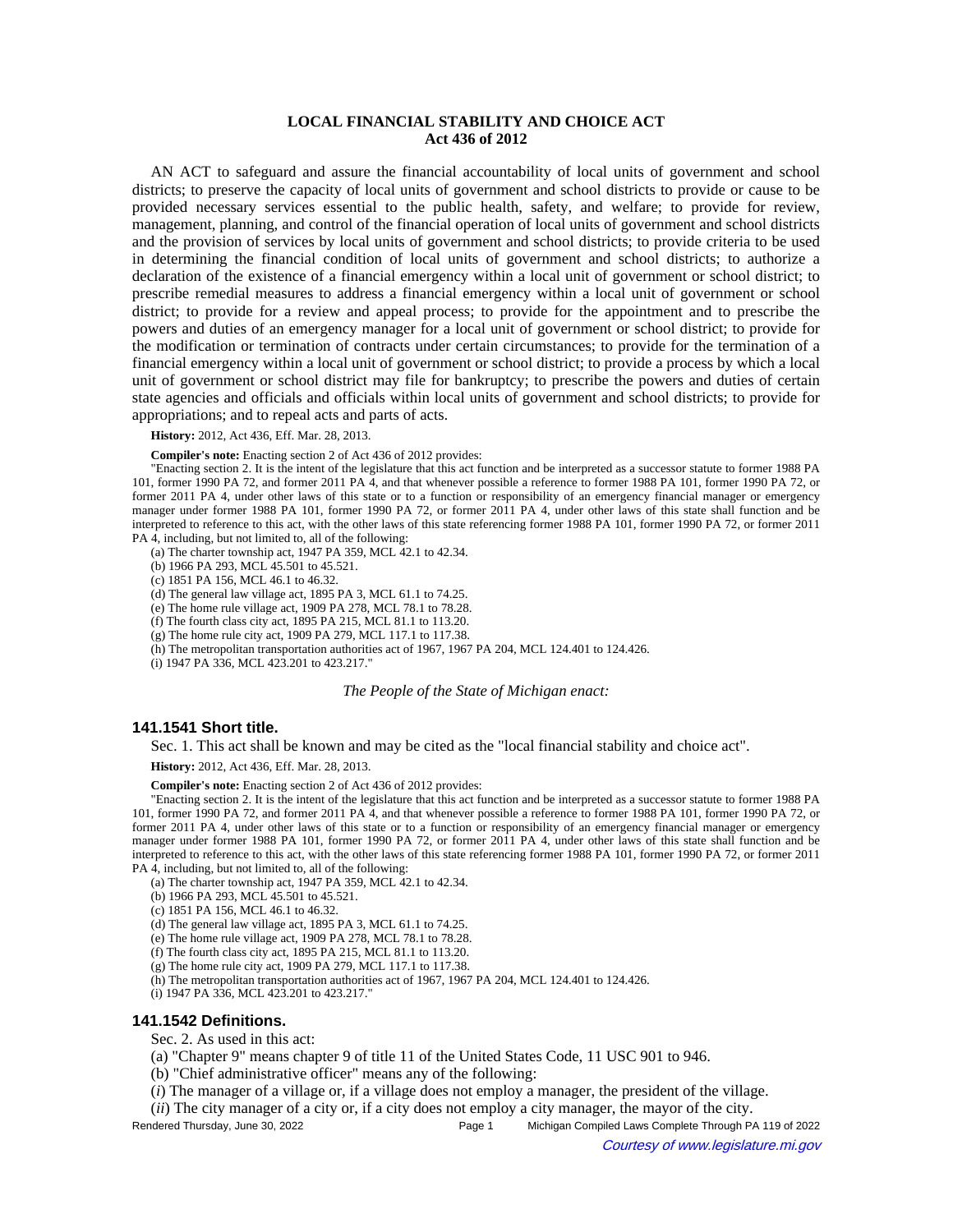(*iii*) The manager of a township or the manager or superintendent of a charter township or, if the township does not employ a manager or superintendent, the supervisor of the township.

(*iv*) The elected county executive or appointed county manager of a county or, if the county has not adopted the provisions of either 1973 PA 139, MCL 45.551 to 45.573, or 1966 PA 293, MCL 45.501 to 45.521, the county's chairperson of the county board of commissioners.

(*v*) The chief operating officer of an authority or of a public utility owned by a city, village, township, or county.

(*vi*) The superintendent of a school district.

(c) "Creditor" means either of the following:

(*i*) An entity that has a noncontingent claim against a local government that arose at the time of or before the commencement of the neutral evaluation process and whose claim represents at least \$5,000,000.00 or comprises more than 5% of the local government's debt or obligations, whichever is less.

(*ii*) An entity that would have a noncontingent claim against the local government upon the rejection of an executory contract or unexpired lease in a chapter 9 case and whose claim would represent at least \$5,000,000.00 or would comprise more than 5% of the local government's debt or obligations, whichever is less.

(d) "Debtor" means a local government that is authorized to proceed under chapter 9 by this act and that meets the requirements of chapter 9.

(e) "Emergency manager" means an emergency manager appointed under section 9. An emergency manager includes an emergency financial manager appointed under former 1988 PA 101 or former 1990 PA 72 who was acting in that capacity on March 28, 2013.

(f) "Entity" means a partnership, nonprofit or business corporation, limited liability company, labor organization, or any other association, corporation, trust, or other legal entity.

(g) "Financial and operating plan" means a written financial and operating plan for a local government under section 11, including an educational plan for a school district.

(h) "Good faith" means participation by an interested party or a local government representative in the neutral evaluation process with the intent to negotiate a resolution of the issues that are the subject of the neutral evaluation process, including the timely provision of complete and accurate information to provide the relevant participants through the neutral evaluation process with sufficient information, in a confidential manner, to negotiate the readjustment of the local government's debt.

(i) "Interested party" means a trustee, a committee of creditors, an affected creditor, an indenture trustee, a pension fund, a bondholder, a union that under its collective bargaining agreements has standing to initiate contract negotiations with the local government, or a representative selected by an association of retired employees of the public entity who receive income or benefits from the public entity. A local government may invite holders of contingent claims to participate as interested parties in the neutral evaluation process if the local government determines that the contingency is likely to occur and the claim may represent at least \$5,000,000.00 or comprise more than 5% of the local government's debt or obligations, whichever is less.

(j) "Local emergency financial assistance loan board" means the local emergency financial assistance loan board created under section 2 of the emergency municipal loan act, 1980 PA 243, MCL 141.932.

(k) "Local government" means a municipal government or a school district.

(*l*) "Local government representative" means the person or persons designated by the governing body of the local government with authority to make recommendations and to attend the neutral evaluation process on behalf of the governing body of the local government.

(m) "Local inspector" means a certified forensic accountant, certified public accountant, attorney, or similarly credentialed person whose responsibility it is to determine the existence of proper internal and management controls, fraud, criminal activity, or any other accounting or management deficiencies.

(n) "Municipal government" means a city, a village, a township, a charter township, a county, a department of county government if the county has an elected county executive under 1966 PA 293, MCL 45.501 to 45.521, an authority established by law, or a public utility owned by a city, village, township, or county.

(o) "Neutral evaluation process" means a form of alternative dispute resolution or mediation between a local government and interested parties as provided for in section 25.

(p) "Neutral evaluator" means an impartial, unbiased person or entity, commonly known as a mediator, who assists local governments and interested parties in reaching their own settlement of issues under this act, who is not aligned with any party, and who has no authoritative decision-making power.

(q) "Receivership" means the process under this act by which a financial emergency is addressed through the appointment of an emergency manager. Receivership does not include chapter 9 or any provision under federal bankruptcy law.

(r) "Review team" means a review team appointed under section 4.

Michigan Compiled Laws Complete Through PA 119 of 2022 Courtesy of www.legislature.mi.gov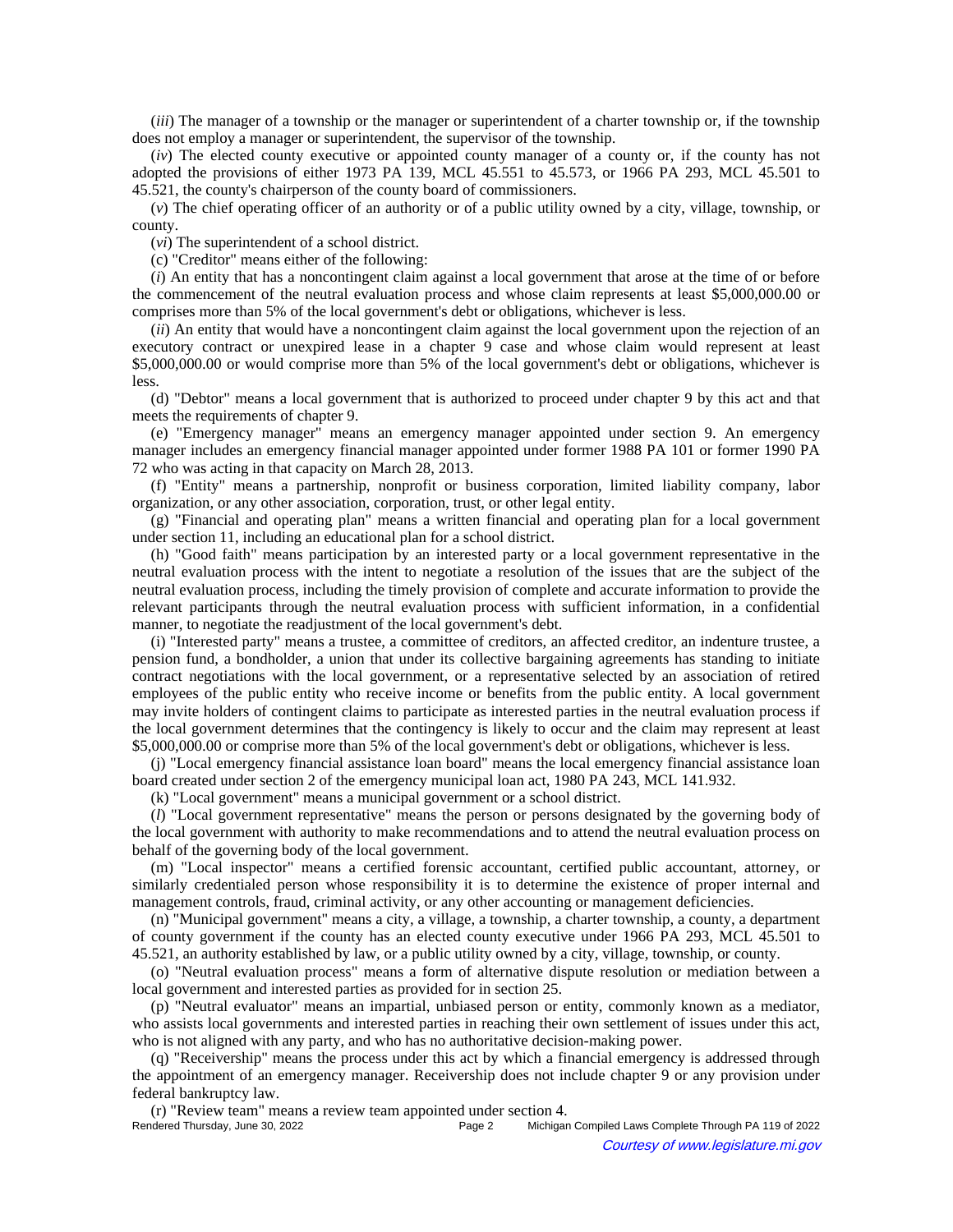(s) "School board" means the governing body of a school district.

(t) "School district" means a school district as that term is defined in section 6 of the revised school code, 1976 PA 451, MCL 380.6, or an intermediate school district as that term is defined in section 4 of the revised school code, 1976 PA 451, MCL 380.4.

(u) "State financial authority" means the following:

(*i*) For a municipal government, the state treasurer.

(*ii*) Except as otherwise provided in subparagraph (*iii*), for a school district, the superintendent of public instruction.

(*iii*) For a school district subject to a deficit elimination plan under section 1220 of the revised school code, 1976 PA 451, MCL 380.1220, the state treasurer.

(v) "Strong mayor" means a mayor who has been granted veto power for any purpose under the charter of that local government.

(w) "Strong mayor approval" means approval of a resolution under 1 of the following conditions:

(*i*) The strong mayor approves the resolution.

(*ii*) The resolution is approved by the governing body with sufficient votes to override a veto by the strong mayor.

(*iii*) The strong mayor vetoes the resolution and the governing body overrides the veto.

History: 2012, Act 436, Eff. Mar. 28, 2013;-- Am. 2015, Act 110, Imd. Eff. July 7, 2015.

**Compiler's note:** Enacting section 2 of Act 436 of 2012 provides:

"Enacting section 2. It is the intent of the legislature that this act function and be interpreted as a successor statute to former 1988 PA 101, former 1990 PA 72, and former 2011 PA 4, and that whenever possible a reference to former 1988 PA 101, former 1990 PA 72, or former 2011 PA 4, under other laws of this state or to a function or responsibility of an emergency financial manager or emergency manager under former 1988 PA 101, former 1990 PA 72, or former 2011 PA 4, under other laws of this state shall function and be interpreted to reference to this act, with the other laws of this state referencing former 1988 PA 101, former 1990 PA 72, or former 2011 PA 4, including, but not limited to, all of the following:

(a) The charter township act, 1947 PA 359, MCL 42.1 to 42.34.

(b) 1966 PA 293, MCL 45.501 to 45.521.

(c) 1851 PA 156, MCL 46.1 to 46.32.

(d) The general law village act, 1895 PA 3, MCL 61.1 to 74.25.

(e) The home rule village act, 1909 PA 278, MCL 78.1 to 78.28.

(f) The fourth class city act, 1895 PA 215, MCL 81.1 to 113.20.

(g) The home rule city act, 1909 PA 279, MCL 117.1 to 117.38. (h) The metropolitan transportation authorities act of 1967, 1967 PA 204, MCL 124.401 to 124.426.

(i) 1947 PA 336, MCL 423.201 to 423.217."

### **141.1543 Findings; declarations.**

Sec. 3. The legislature finds and declares all of the following:

(a) That the health, safety, and welfare of the citizens of this state would be materially and adversely affected by the insolvency of local governments and that the fiscal accountability of local governments is vitally necessary to the interests of the citizens of this state to assure the provision of necessary governmental services essential to public health, safety, and welfare.

(b) That it is vitally necessary to protect the credit of this state and its political subdivisions and that it is necessary for the public good and it is a valid public purpose for this state to take action and to assist a local government in a financial emergency so as to remedy the financial emergency by requiring prudent fiscal management and efficient provision of services, permitting the restructuring of contractual obligations, and prescribing the powers and duties of state and local government officials and emergency managers.

(c) That the fiscal stability of local governments is necessary to the health, safety, and welfare of the citizens of this state and it is a valid public purpose for this state to assist a local government in a condition of financial emergency by providing for procedures of alternative dispute resolution between a local government and its creditors to resolve disputes, to determine criteria for establishing the existence of a financial emergency, and to set forth the conditions for a local government to exercise powers under federal bankruptcy law.

(d) That the authority and powers conferred by this act constitute a necessary program and serve a valid public purpose.

**History:** 2012, Act 436, Eff. Mar. 28, 2013.

**Compiler's note:** Enacting section 2 of Act 436 of 2012 provides:

"Enacting section 2. It is the intent of the legislature that this act function and be interpreted as a successor statute to former 1988 PA 101, former 1990 PA 72, and former 2011 PA 4, and that whenever possible a reference to former 1988 PA 101, former 1990 PA 72, or former 2011 PA 4, under other laws of this state or to a function or responsibility of an emergency financial manager or emergency manager under former 1988 PA 101, former 1990 PA 72, or former 2011 PA 4, under other laws of this state shall function and be interpreted to reference to this act, with the other laws of this state referencing former 1988 PA 101, former 1990 PA 72, or former 2011 PA 4, including, but not limited to, all of the following:

Rendered Thursday, June 30, 2022 **Page 3** Michigan Compiled Laws Complete Through PA 119 of 2022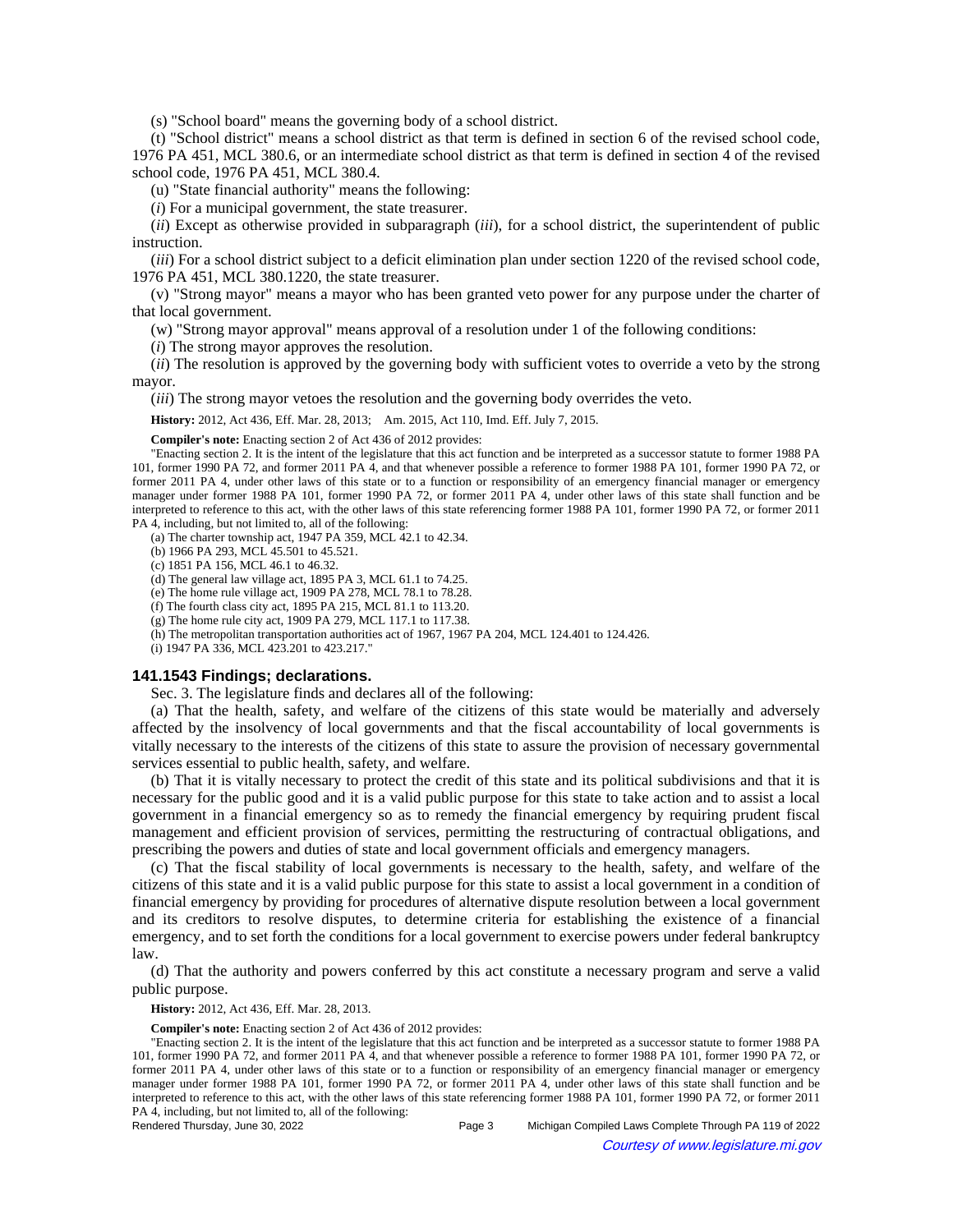(a) The charter township act, 1947 PA 359, MCL 42.1 to 42.34.

(b) 1966 PA 293, MCL 45.501 to 45.521.

(c) 1851 PA 156, MCL 46.1 to 46.32.

(d) The general law village act, 1895 PA 3, MCL 61.1 to 74.25.

(e) The home rule village act, 1909 PA 278, MCL 78.1 to 78.28.

(f) The fourth class city act, 1895 PA 215, MCL 81.1 to 113.20.

(g) The home rule city act, 1909 PA 279, MCL 117.1 to 117.38.

(h) The metropolitan transportation authorities act of 1967, 1967 PA 204, MCL 124.401 to 124.426.

(i) 1947 PA 336, MCL 423.201 to 423.217."

**141.1544 Determination of probable financial stress; preliminary review; conditions; school district; notification to local government; interim report of findings; final report; finding of probable financial stress; appointment of review team for municipal government; appointment of review team for local school district; staff support; duration of appointment.**

Sec. 4. (1) Subject to subsection (2), the state financial authority may conduct a preliminary review to determine the existence of probable financial stress within a local government if 1 or more of the following occur:

(a) The governing body or the chief administrative officer of a local government requests a preliminary review. The request shall be in writing and shall identify the existing or anticipated financial conditions or events that make the request necessary.

(b) The state financial authority receives a written request from a creditor with an undisputed claim that remains unpaid 6 months after its due date against the local government that exceeds the greater of \$10,000.00 or 1% of the annual general fund budget of the local government, provided that the creditor notifies the local government in writing at least 30 days before his or her request to the state financial authority of his or her intention to submit a written request under this subdivision.

(c) The state financial authority receives a petition containing specific allegations of local government financial distress signed by a number of registered electors residing within the local government's jurisdiction equal to not less than 5% of the total vote cast for all candidates for governor within the local government's jurisdiction at the last preceding election at which a governor was elected. Petitions shall not be filed under this subdivision within 60 days before any election of the local government.

(d) The state financial authority receives written notification that a local government has not timely deposited its minimum obligation payment to the local government pension fund as required by law.

(e) The state financial authority receives written notification that the local government has failed for a period of 7 days or more after the scheduled date of payment to pay wages and salaries or other compensation owed to employees or benefits owed to retirees.

(f) The state financial authority receives written notification from a trustee, paying agent, bondholder, or auditor engaged by the local government of a default in a bond or note payment or a violation of 1 or more bond or note covenants.

(g) The state financial authority of a local government receives a resolution from either the senate or the house of representatives requesting a preliminary review.

(h) The local government has violated a requirement of, or a condition of an order issued pursuant to, former 1943 PA 202, the revenue bond act of 1933, 1933 PA 94, MCL 141.101 to 141.140, the revised municipal finance act, 2001 PA 34, MCL 141.2101 to 141.2821, or any other law governing the issuance of bonds or notes.

(i) The municipal government has violated the conditions of an order issued by the local emergency financial assistance loan board pursuant to the emergency municipal loan act, 1980 PA 243, MCL 141.931 to 141.942.

(j) The local government has violated a requirement of sections 17 to 20 of the uniform budgeting and accounting act, 1968 PA 2, MCL 141.437 to 141.440.

(k) The local government fails to timely file an annual financial report or audit that conforms with the minimum procedures and standards of the state financial authority and is required for local governments under the uniform budgeting and accounting act, 1968 PA 2, MCL 141.421 to 141.440a, or 1919 PA 71, MCL 21.41 to 21.55.

(*l*) If the local government is a school district, the school district fails to provide an annual financial report or audit that conforms with the minimum procedures and standards of the superintendent of public instruction and is required under the revised school code, 1976 PA 451, MCL 380.1 to 380.1852, and the state school aid act of 1979, 1979 PA 94, MCL 388.1601 to 388.1896.

(m) The municipal government is delinquent in the distribution of tax revenues, as required by law, that it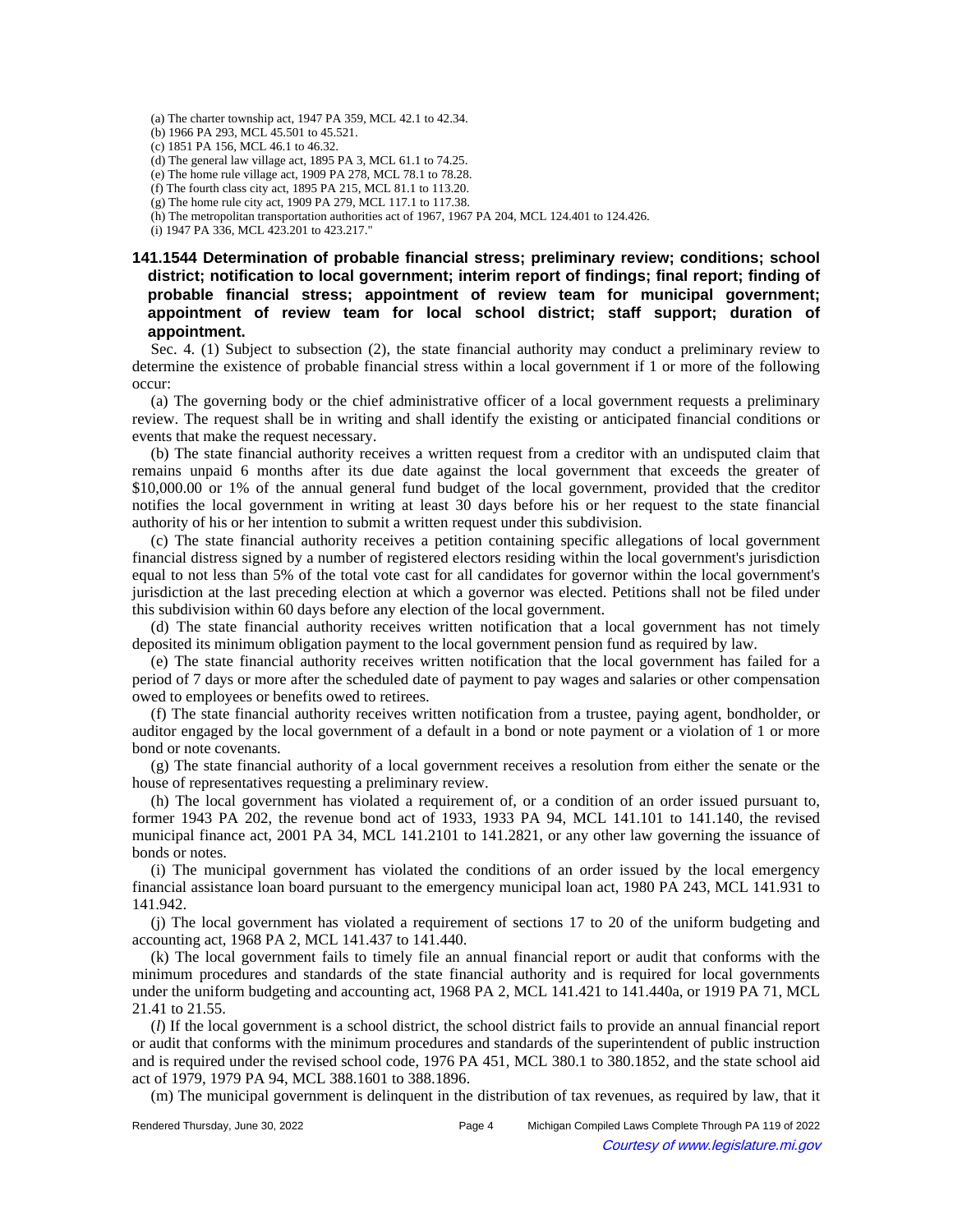has collected for another taxing jurisdiction, and that taxing jurisdiction requests a preliminary review.

(n) The local government is in breach of its obligations under a deficit elimination plan or an agreement entered into pursuant to a deficit elimination plan.

(o) A court has ordered an additional tax levy without the prior approval of the governing body of the local government.

(p) The municipal government has ended a fiscal year in a deficit condition as defined in section 21 of the Glenn Steil state revenue sharing act of 1971, 1971 PA 140, MCL 141.921, or has failed to comply with the requirements of that section for filing or instituting a financial plan to correct the deficit condition.

(q) The school district ended its most recently completed fiscal year with a deficit in 1 or more of its funds and the school district has not submitted a deficit elimination plan to the state financial authority within 30 days after the district's deadline for submission of its annual financial statement.

(r) The local government has been assigned a long-term debt rating within or below the BBB category or its equivalent by 1 or more nationally recognized credit rating agencies.

(s) The existence of other facts or circumstances that, in the state treasurer's sole discretion for a municipal government, are indicative of probable financial stress or that, in the state treasurer's or superintendent of public instruction's sole discretion for a school district, are indicative of probable financial stress.

(2) If 1 or more of the following occur, the state financial authority of the school district shall conduct a preliminary review to determine the existence of probable financial stress within the school district:

(a) The school district is subject to a deficit elimination plan under section 1220 of the revised school code, 1976 PA 451, MCL 380.1220, and the state treasurer determines that the school district has failed to submit or materially comply with the requirements of the deficit elimination plan.

(b) The school district is subject to a deficit elimination plan under section 1220 of the revised school code, 1976 PA 451, MCL 380.1220, that provides for the elimination of deficit over a period exceeding 5 years.

(3) Before commencing the preliminary review under subsection (1) or (2), the state financial authority shall provide the local government specific written notification that it intends to conduct a preliminary review. Elected and appointed officials of a local government shall promptly and fully provide the assistance and information requested by the state financial authority for that local government in conducting the preliminary review. The state financial authority shall provide an interim report of its findings to the local government within 20 days following the commencement of the preliminary review. In addition, a copy of the interim report shall be provided to each state senator and state representative who represents that local government. The local government may provide comments to the state financial authority concerning the interim report within 5 days after the interim report is provided to the local government. The state financial authority shall prepare and provide a final report detailing its preliminary review to the local emergency financial assistance loan board. In addition, a copy of the final report shall be provided to each state senator and state representative who represents that local government. The final report shall be posted on the department of treasury's website within 7 days after the final report is provided to the local emergency financial assistance loan board. The preliminary review and final report by the state financial authority shall be completed within 30 days following commencement of the preliminary review. For a preliminary review conducted under subsection (2), if the final report prepared by the state financial authority confirms the existence of any of the factors provided in subsection (2)(a) or (b), the state financial authority's confirmation is prima facie evidence that probable financial stress exists for that school district. Within 20 days after receiving the final report from the state financial authority, the local emergency financial assistance loan board shall determine if probable financial stress exists for the local government.

(4) If a finding of probable financial stress is made for a municipal government by the local emergency financial assistance loan board under subsection (3), the governor shall appoint a review team for that municipal government consisting of the state treasurer or his or her designee, the director of the department of technology, management, and budget or his or her designee, a nominee of the senate majority leader, and a nominee of the speaker of the house of representatives. The governor may appoint other state officials or other persons with relevant professional experience to serve on a review team to undertake a municipal financial management review.

(5) If a finding of probable financial stress is made for a school district by the local emergency financial assistance loan board under subsection (3), the governor shall appoint a review team for that school district consisting of the state treasurer or his or her designee, the superintendent of public instruction or his or her designee, the director of the department of technology, management, and budget or his or her designee, a nominee of the senate majority leader, and a nominee of the speaker of the house of representatives. The governor may appoint other state officials or other persons with relevant professional experience to serve on a review team to undertake a school district financial management review.

(6) The department of treasury shall provide staff support to each review team appointed under this Rendered Thursday, June 30, 2022<br>Page 5 Michigan Compiled Laws Complete Through PA 119 of 2022 Michigan Compiled Laws Complete Through PA 119 of 2022 Courtesy of www.legislature.mi.gov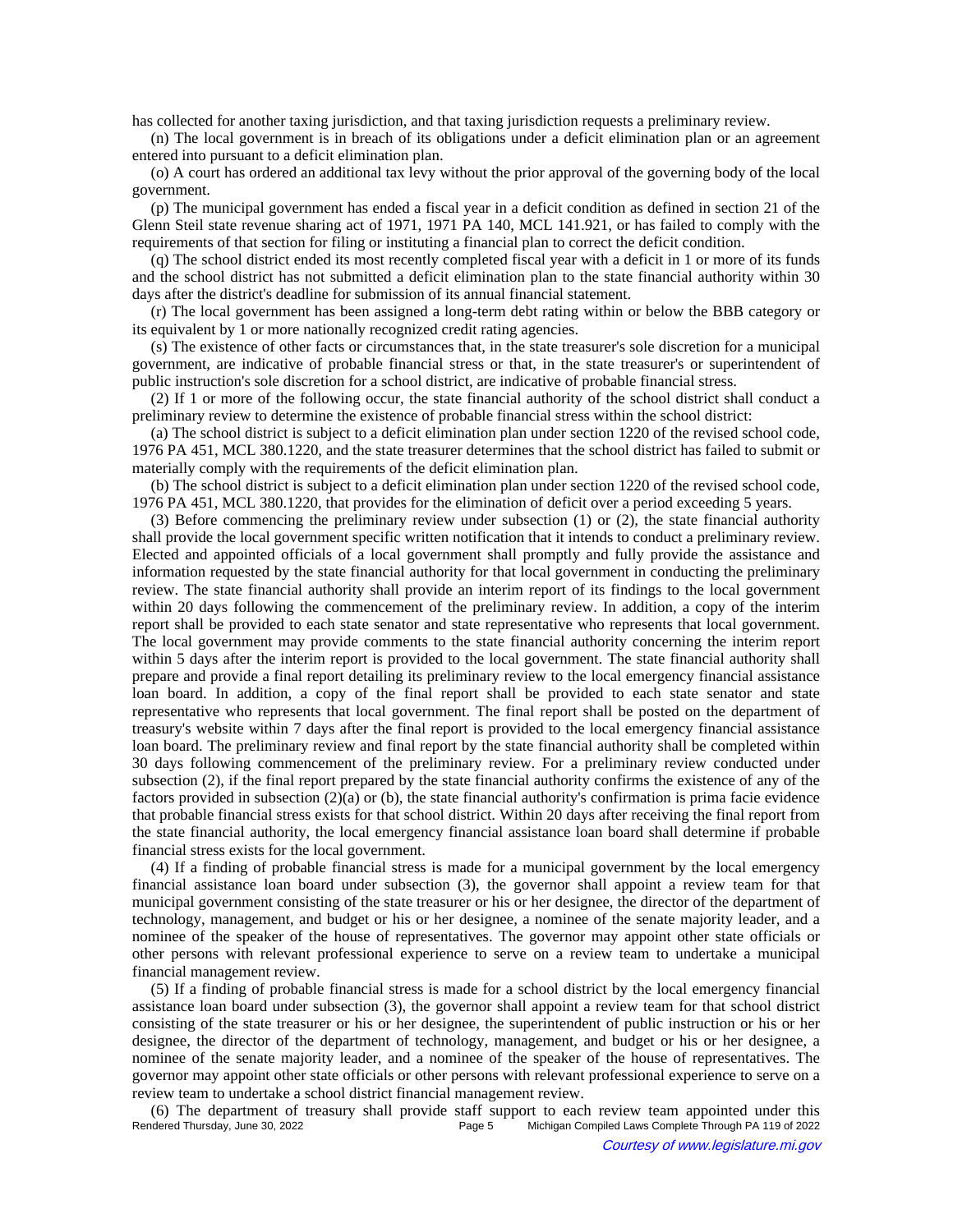section.

(7) A review team appointed under former 1988 PA 101 or former 1990 PA 72 and serving immediately before March 28, 2013 shall continue under this act to fulfill its powers and duties. All proceedings and actions taken by the governor, the state treasurer, the superintendent of public instruction, the local emergency financial assistance loan board, or a review team under former 2011 PA 4, former 1988 PA 101, or former 1990 PA 72 before March 28, 2013 are ratified and are enforceable as if the proceedings and actions were taken under this act, and a consent agreement entered into under former 2011 PA 4, former 1988 PA 101, or former 1990 PA 72 that was in effect immediately before March 28, 2013 is ratified and is binding and enforceable under this act.

History: 2012, Act 436, Eff. Mar. 28, 2013;-- Am. 2015, Act 110, Imd. Eff. July 7, 2015.

**Compiler's note:** Enacting section 2 of Act 436 of 2012 provides:

"Enacting section 2. It is the intent of the legislature that this act function and be interpreted as a successor statute to former 1988 PA 101, former 1990 PA 72, and former 2011 PA 4, and that whenever possible a reference to former 1988 PA 101, former 1990 PA 72, or former 2011 PA 4, under other laws of this state or to a function or responsibility of an emergency financial manager or emergency manager under former 1988 PA 101, former 1990 PA 72, or former 2011 PA 4, under other laws of this state shall function and be interpreted to reference to this act, with the other laws of this state referencing former 1988 PA 101, former 1990 PA 72, or former 2011 PA 4, including, but not limited to, all of the following:

(a) The charter township act, 1947 PA 359, MCL 42.1 to 42.34.

(b) 1966 PA 293, MCL 45.501 to 45.521.

(c) 1851 PA 156, MCL 46.1 to 46.32.

(d) The general law village act, 1895 PA 3, MCL 61.1 to 74.25.

(e) The home rule village act, 1909 PA 278, MCL 78.1 to 78.28.

(f) The fourth class city act, 1895 PA 215, MCL 81.1 to 113.20.

(g) The home rule city act, 1909 PA 279, MCL 117.1 to 117.38.

(h) The metropolitan transportation authorities act of 1967, 1967 PA 204, MCL 124.401 to 124.426.

(i) 1947 PA 336, MCL 423.201 to 423.217."

# **141.1545 Review team; powers; meeting with local government; report; posting on department of treasury's website; contents; appointment of individual or firm to carry out review and submit report.**

Sec. 5. (1) In conducting its review, the review team may do either or both of the following:

(a) Examine the books and records of the local government.

(b) Utilize the services of other state agencies and employees.

(2) The review team shall meet with the local government as part of its review. At this meeting, the review team shall receive, discuss, and consider information provided by the local government concerning the financial condition of the local government. In addition, the review team shall hold at least 1 public information meeting in the jurisdiction of the local government at which the public may provide comment.

(3) The review team shall submit a written report of its findings to the governor within 60 days following its appointment or earlier if required by the governor. Upon request, the governor may grant one 30-day extension of this 60-day time limit. A copy of the report shall be forwarded by the state treasurer to the chief administrative officer and the governing body of the local government, the speaker of the house of representatives, the senate majority leader, the superintendent of public instruction if the local government is a school district, and each state senator and state representative who represents that local government. The report shall be posted on the department of treasury's website within 7 days after the report is submitted to the governor. The report shall include the existence, or an indication of the likely occurrence, of any of the following:

(a) A default in the payment of principal or interest upon bonded obligations, notes, or other municipal securities for which no funds or insufficient funds are on hand and, if required, segregated in a special trust fund.

(b) Failure for a period of 30 days or more beyond the due date to transfer 1 or more of the following to the appropriate agency:

(*i*) Taxes withheld on the income of employees.

(*ii*) For a municipal government, taxes collected by the municipal government as agent for another governmental unit, school district, or other entity or taxing authority.

(*iii*) Any contribution required by a pension, retirement, or benefit plan.

(c) Failure for a period of 7 days or more after the scheduled date of payment to pay wages and salaries or other compensation owed to employees or benefits owed to retirees.

(d) The total amount of accounts payable for the current fiscal year, as determined by the state financial authority's uniform chart of accounts, is in excess of 10% of the total expenditures of the local government in that fiscal year.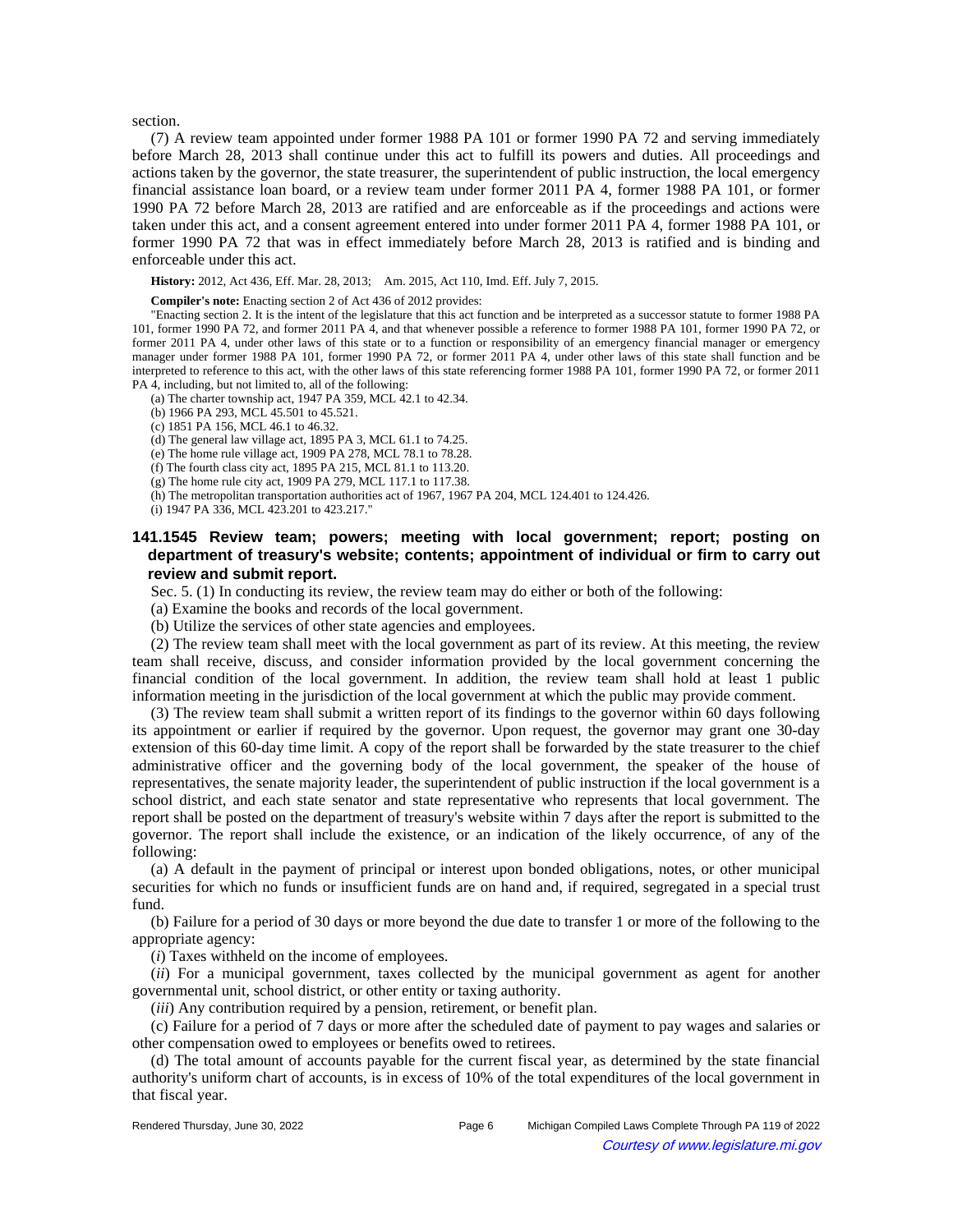(e) Failure to eliminate an existing deficit in any fund of the local government within the 2-year period preceding the end of the local government's fiscal year during which the review team report is received.

(f) Projection of a deficit in the general fund of the local government for the current fiscal year in excess of 5% of the budgeted revenues for the general fund.

(g) Failure to comply in all material respects with the terms of an approved deficit elimination plan or an agreement entered into pursuant to a deficit elimination plan.

(h) Existence of material loans to the general fund from other local government funds that are not regularly settled between the funds or that are increasing in scope.

(i) Existence after the close of the fiscal year of material recurring unbudgeted subsidies from the general fund to other major funds as defined under government accounting standards board principles.

(j) Existence of a structural operating deficit.

(k) Use of restricted revenues for purposes not authorized by law.

(*l*) The likelihood that the local government is or will be unable to pay its obligations within 60 days after the date of the review team's reporting its findings to the governor.

(m) Any other facts and circumstances indicative of local government financial emergency.

(4) The review team shall include 1 of the following conclusions in its report:

(a) A financial emergency does not exist within the local government.

(b) A financial emergency exists within the local government.

(5) The review team may, with the approval of the state financial authority, appoint an individual or firm to carry out the review and submit a report to the review team for approval. The department of treasury may enter into a contract with the individual or firm respecting the terms and conditions of the appointment.

(6) For purposes of this section:

(a) A financial emergency does not exist within a local government if the report under subsection (3) concludes that none of the factors in subsection (3) exist or are likely to occur within the current or next succeeding fiscal year or, if they occur, do not threaten the local government's capability to provide necessary governmental services essential to public health, safety, and welfare.

(b) A financial emergency exists within a local government if any of the following occur:

(*i*) The report under subsection (3) concludes that 1 or more of the factors in subsection (3) exist or are likely to occur within the current or next succeeding fiscal year and threaten the local government's current and future capability to provide necessary governmental services essential to the public health, safety, and welfare.

(*ii*) The local government has failed to provide timely and accurate information enabling the review team to complete its report under subsection (3).

(*iii*) The local government has failed to comply in all material respects with the terms of an approved deficit elimination plan or an agreement entered into pursuant to a deficit elimination plan.

(*iv*) The chief administrative officer of the local government concludes that 1 or more of the factors in subsection (3) exist or are likely to occur within the current or next succeeding fiscal year and threaten the local government's current and future capability to provide necessary governmental services essential to the public health, safety, and welfare, and the chief administrative officer recommends that a financial emergency be declared and the state treasurer concurs with the recommendation.

#### **History:** 2012, Act 436, Eff. Mar. 28, 2013.

**Compiler's note:** Enacting section 2 of Act 436 of 2012 provides:

"Enacting section 2. It is the intent of the legislature that this act function and be interpreted as a successor statute to former 1988 PA 101, former 1990 PA 72, and former 2011 PA 4, and that whenever possible a reference to former 1988 PA 101, former 1990 PA 72, or former 2011 PA 4, under other laws of this state or to a function or responsibility of an emergency financial manager or emergency manager under former 1988 PA 101, former 1990 PA 72, or former 2011 PA 4, under other laws of this state shall function and be interpreted to reference to this act, with the other laws of this state referencing former 1988 PA 101, former 1990 PA 72, or former 2011 PA 4, including, but not limited to, all of the following:

(a) The charter township act, 1947 PA 359, MCL 42.1 to 42.34.

(b) 1966 PA 293, MCL 45.501 to 45.521.

(c) 1851 PA 156, MCL 46.1 to 46.32.

(d) The general law village act, 1895 PA 3, MCL 61.1 to 74.25.

(e) The home rule village act, 1909 PA 278, MCL 78.1 to 78.28.

(f) The fourth class city act, 1895 PA 215, MCL 81.1 to 113.20.

(g) The home rule city act, 1909 PA 279, MCL 117.1 to 117.38.

(h) The metropolitan transportation authorities act of 1967, 1967 PA 204, MCL 124.401 to 124.426.

(i) 1947 PA 336, MCL 423.201 to 423.217."

**141.1546 Determination by governor; opportunity for local government to submit statement; determination of financial emergency; notification; hearing; findings of fact by governor; report; resolution by local government to appeal determination.**

Rendered Thursday, June 30, 2022 Page 7 Michigan Compiled Laws Complete Through PA 119 of 2022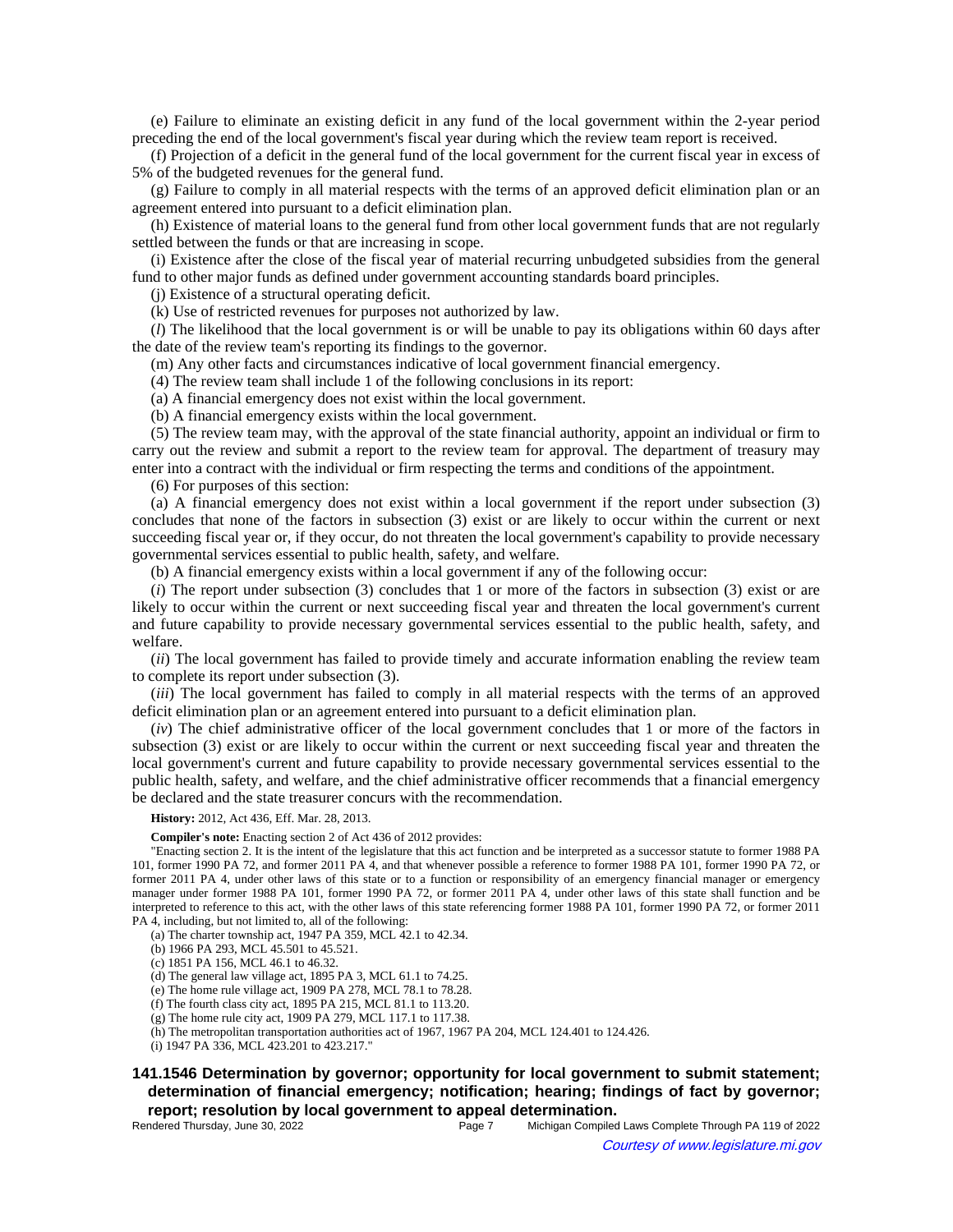Sec. 6. (1) Within 10 days after receipt of the report under section 5, the governor shall make 1 of the following determinations:

(a) A financial emergency does not exist within the local government.

(b) A financial emergency exists within the local government.

(2) Before making a determination under subsection (1), the governor, in his or her sole discretion, may provide officials of the local government an opportunity to submit a written statement concerning their agreement or disagreement with the findings and conclusion of the review team report under section 5. If the governor determines pursuant to subsection (1) that a financial emergency exists, the governor shall provide the governing body and chief administrative officer of the local government with a written notification of the determination, findings of fact utilized as the basis upon which this determination was made, a concise and explicit statement of the underlying facts supporting the factual findings, and notice that the chief administrative officer or the governing body of the local government has 7 days after the date of the notification to request a hearing conducted by the state financial authority or the state financial authority's designee. Following the hearing, or if no hearing is requested following the expiration of the deadline by which a hearing may be requested, the governor, in his or her sole discretion based upon the record, shall either confirm or revoke, in writing, the determination of the existence of a financial emergency. If confirmed, the governor shall provide a written report to the governing body and chief administrative officer of the local government of the findings of fact of the continuing or newly developed conditions or events providing a basis for the confirmation of a financial emergency and a concise and explicit statement of the underlying facts supporting these factual findings. In addition, a copy of the report shall be provided to each state senator and state representative who represents that local government. The report shall be posted on the department of treasury's website within 7 days after the report is provided to the governing body and chief executive officer of the local government.

(3) A local government for which a financial emergency determination under this section has been confirmed to exist may, by resolution adopted by a vote of 2/3 of the members of its governing body elected and serving, appeal this determination within 10 business days to the Michigan court of claims. A local government may, by resolution adopted by a vote of 2/3 of the members of its governing body elected and serving, waive its right to appeal as provided in this subsection. The court shall not set aside a determination of financial emergency by the governor unless it finds that the determination is either of the following:

(a) Not supported by competent, material, and substantial evidence on the whole record.

(b) Arbitrary, capricious, or clearly an abuse or unwarranted exercise of discretion.

#### **History:** 2012, Act 436, Eff. Mar. 28, 2013.

#### **Compiler's note:** Enacting section 2 of Act 436 of 2012 provides:

"Enacting section 2. It is the intent of the legislature that this act function and be interpreted as a successor statute to former 1988 PA 101, former 1990 PA 72, and former 2011 PA 4, and that whenever possible a reference to former 1988 PA 101, former 1990 PA 72, or former 2011 PA 4, under other laws of this state or to a function or responsibility of an emergency financial manager or emergency manager under former 1988 PA 101, former 1990 PA 72, or former 2011 PA 4, under other laws of this state shall function and be interpreted to reference to this act, with the other laws of this state referencing former 1988 PA 101, former 1990 PA 72, or former 2011 PA 4, including, but not limited to, all of the following:

(a) The charter township act, 1947 PA 359, MCL 42.1 to 42.34.

(b) 1966 PA 293, MCL 45.501 to 45.521.

(c) 1851 PA 156, MCL 46.1 to 46.32.

(d) The general law village act, 1895 PA 3, MCL 61.1 to 74.25.

(e) The home rule village act, 1909 PA 278, MCL 78.1 to 78.28.

(f) The fourth class city act, 1895 PA 215, MCL 81.1 to 113.20.

(g) The home rule city act, 1909 PA 279, MCL 117.1 to 117.38.

(h) The metropolitan transportation authorities act of 1967, 1967 PA 204, MCL 124.401 to 124.426.

(i) 1947 PA 336, MCL 423.201 to 423.217."

## **141.1547 Local government options; approval of resolution by mayor or school board; failure of local governing body to pass resolution; limitation.**

Sec. 7. (1) Notwithstanding section 6(3), upon the confirmation of a finding of a financial emergency under section 6, the governing body of the local government shall, by resolution within 7 days after the confirmation of a finding of a financial emergency, select 1 of the following local government options to address the financial emergency:

(a) The consent agreement option pursuant to section 8.

(b) The emergency manager option pursuant to section 9.

(c) The neutral evaluation process option pursuant to section 25.

(d) The chapter 9 bankruptcy option pursuant to section 26.

(2) Subject to subsection (3), if the local government has a strong mayor, the resolution under subsection (1) requires strong mayor approval. If the local government is a school district, the resolution shall be<br>Page 8 Michigan Compiled Laws Complete Through PA 119 of 2022 Rendered Thursday, June 30, 2022 Page 8 Michigan Compiled Laws Complete Through PA 119 of 2022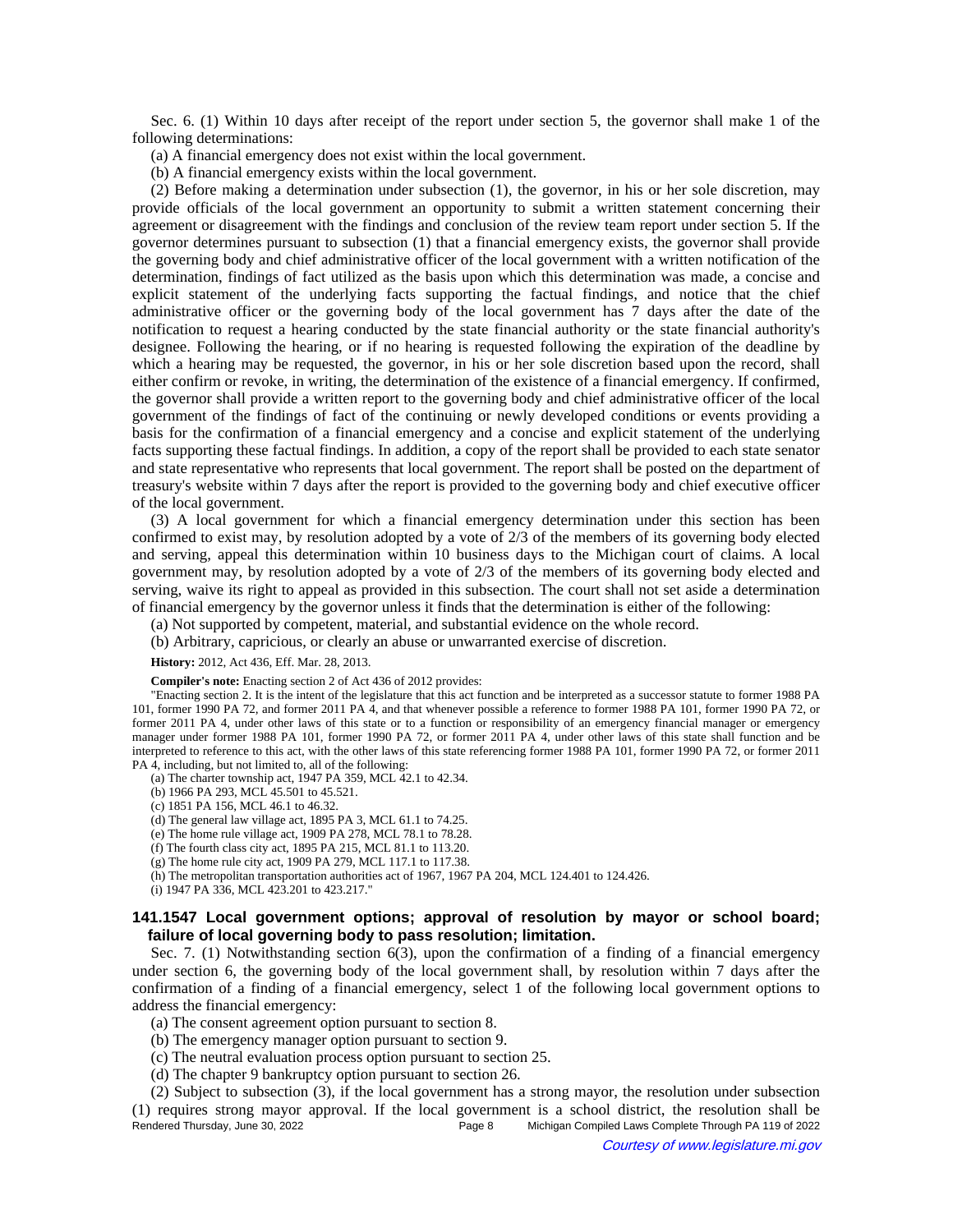approved by the school board. The resolution shall be filed with the state treasurer, with a copy to the superintendent of public instruction if the local government is a school district.

(3) If the governing body of the local government does not pass a resolution as required under subsection (1), the local government shall proceed under the neutral evaluation process pursuant to section 25.

(4) Subject to section 9(6)(c) and (11), unless authorized by the governor, a local government shall not utilize 1 of the local options listed in subsection  $(1)(a)$  to  $(d)$  more than 1 time.

**History:** 2012, Act 436, Eff. Mar. 28, 2013.

**Compiler's note:** Enacting section 2 of Act 436 of 2012 provides:

"Enacting section 2. It is the intent of the legislature that this act function and be interpreted as a successor statute to former 1988 PA 101, former 1990 PA 72, and former 2011 PA 4, and that whenever possible a reference to former 1988 PA 101, former 1990 PA 72, or former 2011 PA 4, under other laws of this state or to a function or responsibility of an emergency financial manager or emergency manager under former 1988 PA 101, former 1990 PA 72, or former 2011 PA 4, under other laws of this state shall function and be interpreted to reference to this act, with the other laws of this state referencing former 1988 PA 101, former 1990 PA 72, or former 2011 PA 4, including, but not limited to, all of the following:

(a) The charter township act, 1947 PA 359, MCL 42.1 to 42.34.

(b) 1966 PA 293, MCL 45.501 to 45.521.

(c) 1851 PA 156, MCL 46.1 to 46.32.

(d) The general law village act, 1895 PA 3, MCL 61.1 to 74.25.

(e) The home rule village act, 1909 PA 278, MCL 78.1 to 78.28.

(f) The fourth class city act, 1895 PA 215, MCL 81.1 to 113.20. (g) The home rule city act, 1909 PA 279, MCL 117.1 to 117.38.

(h) The metropolitan transportation authorities act of 1967, 1967 PA 204, MCL 124.401 to 124.426.

(i) 1947 PA 336, MCL 423.201 to 423.217."

## **141.1547a School district subject to enhanced deficit elimination plan; determination by state treasurer; declaration of financial emergency; appointment of emergency manager; recommendation.**

Sec. 7a. Notwithstanding section 7, if a school district is subject to an enhanced deficit elimination plan under section 1220 of the revised school code, 1976 PA 451, MCL 380.1220, and the state treasurer determines that the school district has failed to submit or comply with the requirements of the enhanced deficit elimination plan, the state treasurer may declare that a financial emergency exists within the school district and recommend that the governor appoint an emergency manager to address the financial emergency within the school district under section 9.

**History:** Add. 2015, Act 113, Imd. Eff. July 7, 2015.

# **141.1548 Consent agreement; negotiation and signature; provisions; continuing operations plan; form; amendment of budget adopted by municipal government or school district; recovery plan; terms and provisions; powers granted to chief administrative officer, chief financial officer, governing body, or other local officers; consultant; release from requirements.**

Sec. 8. (1) The chief administrative officer of a local government may negotiate and sign a consent agreement with the state treasurer as provided for in this act. If the local government is a school district and the consent agreement contains an educational plan, the consent agreement shall also be signed by the superintendent of public instruction. The consent agreement shall provide for remedial measures considered necessary to address the financial emergency within the local government and provide for the financial stability of the local government. The consent agreement may utilize state financial management and technical assistance as necessary in order to alleviate the financial emergency. The consent agreement shall also provide for periodic financial status reports to the state treasurer, with a copy of each report to each state senator and state representative who represents that local government. The consent agreement may provide for a board appointed by the governor to monitor the local government's compliance with the consent agreement. In order for the consent agreement to go into effect, it shall be approved, by resolution, by the governing body of the local government and shall be approved and executed by the state treasurer. Nothing in the consent agreement shall limit the ability of the state treasurer in his or her sole discretion to declare a material breach of the consent agreement. A consent agreement shall provide that in the event of a material uncured breach of the consent agreement, the governor may place the local government in receivership or in the neutral evaluation process. If within 30 days after a local government selects the consent agreement option under section  $7(1)(a)$  or sooner in the discretion of the state treasurer, a consent agreement cannot be agreed upon, the state treasurer shall require the local government to proceed under 1 of the other local options provided for in section 7.

(2) A consent agreement as provided in subsection (1) may require a continuing operations plan or a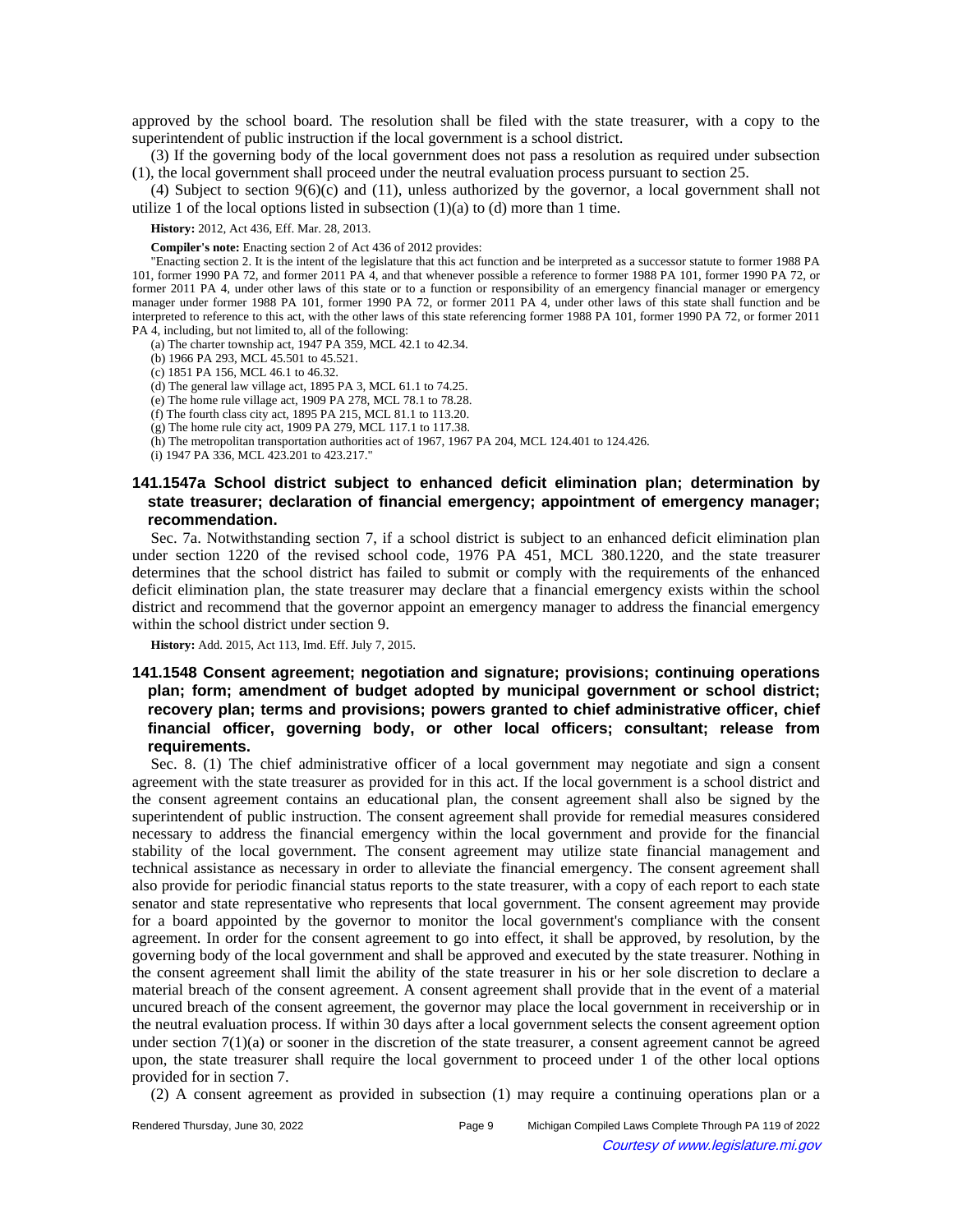recovery plan if required by the state treasurer.

(3) If the state treasurer requires that a consent agreement include a continuing operations plan, the local government shall prepare and file the continuing operations plan with the state treasurer as provided for in the consent agreement. The state treasurer shall approve or reject the initial continuing operations plan within 14 days of receiving it from the local government. If a continuing operations plan is rejected, the local government shall refile an amended plan within 30 days of the rejection, addressing any concerns raised by the state treasurer or the superintendent of public instruction regarding an educational plan. If the amended plan is rejected, then the local government may be considered to be in material breach of the consent agreement. The local government shall file annual updates to its continuing operations plan. The annual updates shall be included with the annual filing of the local government's audit report with the state financial authority as long as the continuing operations plan remains in effect.

(4) The continuing operations plan shall be in a form prescribed by the state treasurer but shall, at a minimum, include all of the following:

(a) A detailed projected budget of revenues and expenditures over not less than 3 fiscal years which demonstrates that the local government's expenditures will not exceed its revenues and that any existing deficits will be eliminated during the projected budget period.

(b) A cash flow projection for the budget period.

(c) An operating plan for the budget period that assures fiscal accountability for the local government.

(d) A plan showing reasonable and necessary maintenance and capital expenditures so as to assure the local government's fiscal accountability.

(e) An evaluation of the costs associated with pension and postemployment health care obligations for which the local government is responsible and a plan for how those costs will be addressed within the budget period.

(f) A provision for submitting quarterly compliance reports to the state treasurer demonstrating compliance with the continuing operations plan, with a copy of each report to each state senator and state representative who represents that local government. Each quarterly compliance report shall be posted on the local government's website within 7 days after the report is submitted to the state treasurer.

(5) If a continuing operations plan is approved for a municipal government, the municipal government shall amend the budget and general appropriations ordinance adopted by the municipal government under the uniform budgeting and accounting act, 1968 PA 2, MCL 141.421 to 141.440a, to the extent necessary or advisable to give full effect to the continuing operations plan. If a continuing operations plan is approved for a school district, the school district shall amend the budget adopted by the school district under the uniform budgeting and accounting act, 1968 PA 2, MCL 141.421 to 141.440a, to the extent necessary or advisable to give full effect to the continuing operations plan. The chief administrative officer, the chief financial officer, the governing body, and other officials of the local government shall take and direct such actions as may be necessary or advisable to maintain the local government's operations in compliance with the continuing operations plan.

(6) If the state treasurer requires that a consent agreement include a recovery plan, the state treasurer, with input from the local government, shall develop and adopt a recovery plan. If a recovery plan is developed and adopted for the local government, the local government shall file annual updates to its recovery plan. The annual updates shall be included with the annual filing of the local government's audit report with the state financial authority as long as the recovery plan remains in effect.

(7) A recovery plan may include terms and provisions as may be approved in the discretion of the state treasurer, including, but not limited to, 1 or more of the following:

(a) A detailed projected budget of revenues and expenditures over not less than 3 fiscal years that demonstrates that the local government's expenditures will not exceed its revenues and that any existing deficits will be eliminated during the projected budget period.

(b) A cash flow projection for the budget period.

(c) An operating plan for the budget period that assures fiscal accountability for the local government.

(d) A plan showing reasonable and necessary maintenance and capital expenditures so as to assure the local government's fiscal accountability.

(e) An evaluation of costs associated with pension and postemployment health care obligations for which the local government is responsible and a plan for how those costs will be addressed to assure that current obligations are met and that steps are taken to reduce future unfunded obligations.

(f) Procedures for cash control and cash management, including, but not limited to, procedures for timely collection, securing, depositing, balancing, and expending of cash. Procedures for cash control and cash management may include the designation of appropriate fiduciaries.

(g) A provision for submitting quarterly compliance reports to the state treasurer and the chief<br>Rendered Thursday, June 30, 2022<br>Page 10 Michigan Compiled Laws Complete Through PA 119 of 2022 Michigan Compiled Laws Complete Through PA 119 of 2022 Courtesy of www.legislature.mi.gov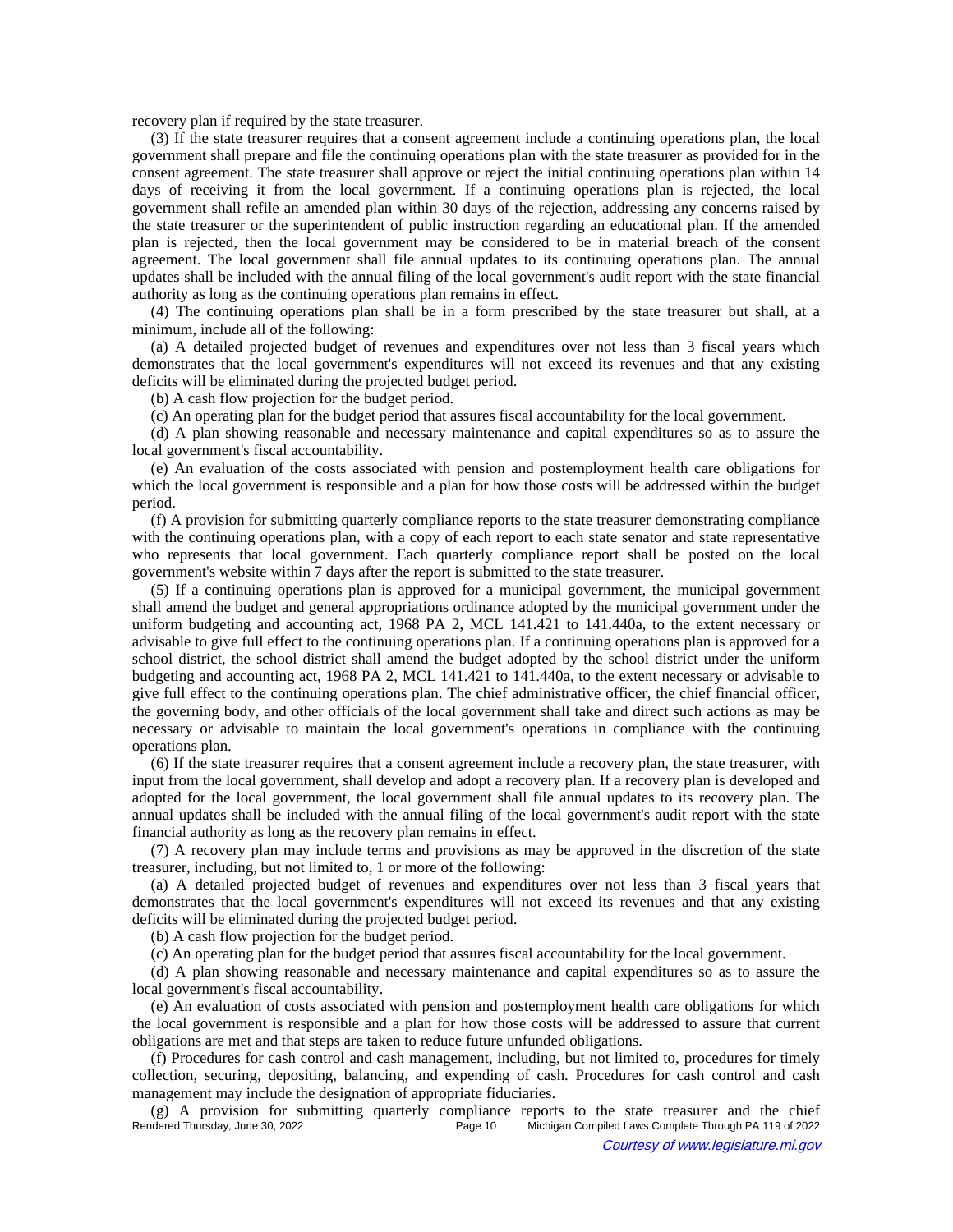administrative officer of the local government that demonstrate compliance with the recovery plan, with a copy of each report to each state senator and state representative who represents that local government. Each quarterly compliance report shall be posted on the local government's website within 7 days after the report is submitted to the state treasurer.

(8) The recovery plan may include the appointment of a local auditor or local inspector, or both, in accordance with section  $12(1)(p)$ .

(9) If a recovery plan is developed and adopted by the state treasurer for a local government, the recovery plan shall supersede the budget and general appropriations ordinance adopted by the local government under the uniform budgeting and accounting act, 1968 PA 2, MCL 141.421 to 141.440a, and the budget and general appropriations ordinance is considered amended to the extent necessary or advisable to give full effect to the recovery plan. In the event of any inconsistency between the recovery plan and the budget or general appropriations ordinance, the recovery plan shall control. The chief administrative officer, the chief financial officer, the governing body, and other officers of the local government shall take and direct actions as may be necessary or advisable to bring and maintain the local government's operations in compliance with the recovery plan.

(10) Except as otherwise provided in this subsection, the consent agreement may include a grant to the chief administrative officer, the chief financial officer, the governing body, or other officers of the local government by the state treasurer of 1 or more of the powers prescribed for emergency managers as otherwise provided in this act for such periods and upon such terms and conditions as the state treasurer considers necessary or convenient, in the state treasurer's discretion to enable the local government to achieve the goals and objectives of the consent agreement. However, the consent agreement shall not include a grant to the chief administrative officer, the chief financial officer, the governing body, or other officers of the local government of the powers prescribed for emergency managers in section 12(1)(k).

(11) Unless the state treasurer determines otherwise, beginning 30 days after the date a local government enters into a consent agreement under this act, that local government is not subject to section 15(1) of 1947 PA 336, MCL 423.215, for the remaining term of the consent agreement.

(12) The consent agreement may provide for the required retention by the local government of a consultant for the purpose of assisting the local government to achieve the goals and objectives of the consent agreement.

(13) A local government is released from the requirements under this section upon compliance with the consent agreement as determined by the state treasurer.

**History:** 2012, Act 436, Eff. Mar. 28, 2013.

**Compiler's note:** Enacting section 2 of Act 436 of 2012 provides:

"Enacting section 2. It is the intent of the legislature that this act function and be interpreted as a successor statute to former 1988 PA 101, former 1990 PA 72, and former 2011 PA 4, and that whenever possible a reference to former 1988 PA 101, former 1990 PA 72, or former 2011 PA 4, under other laws of this state or to a function or responsibility of an emergency financial manager or emergency manager under former 1988 PA 101, former 1990 PA 72, or former 2011 PA 4, under other laws of this state shall function and be interpreted to reference to this act, with the other laws of this state referencing former 1988 PA 101, former 1990 PA 72, or former 2011 PA 4, including, but not limited to, all of the following:

(a) The charter township act, 1947 PA 359, MCL 42.1 to 42.34.

(b) 1966 PA 293, MCL 45.501 to 45.521.

(c) 1851 PA 156, MCL 46.1 to 46.32.

(d) The general law village act, 1895 PA 3, MCL 61.1 to 74.25.

(e) The home rule village act, 1909 PA 278, MCL 78.1 to 78.28.

(f) The fourth class city act, 1895 PA 215, MCL 81.1 to 113.20.

(g) The home rule city act, 1909 PA 279, MCL 117.1 to 117.38.

(h) The metropolitan transportation authorities act of 1967, 1967 PA 204, MCL 124.401 to 124.426.

(i) 1947 PA 336, MCL 423.201 to 423.217."

# **141.1549 Emergency manager; appointment by governor; powers; qualifications; compensation; private funds; additional staff and assistance; quarterly reports; service; removal of local government from receivership; delegation of duties from governor to state treasurer; applicable state laws; appointment under former act; removal.**

Sec. 9. (1) The governor may appoint an emergency manager to address a financial emergency within that local government as provided for in this act.

(2) Upon appointment, an emergency manager shall act for and in the place and stead of the governing body and the office of chief administrative officer of the local government. The emergency manager shall have broad powers in receivership to rectify the financial emergency and to assure the fiscal accountability of the local government and the local government's capacity to provide or cause to be provided necessary governmental services essential to the public health, safety, and welfare. Following appointment of an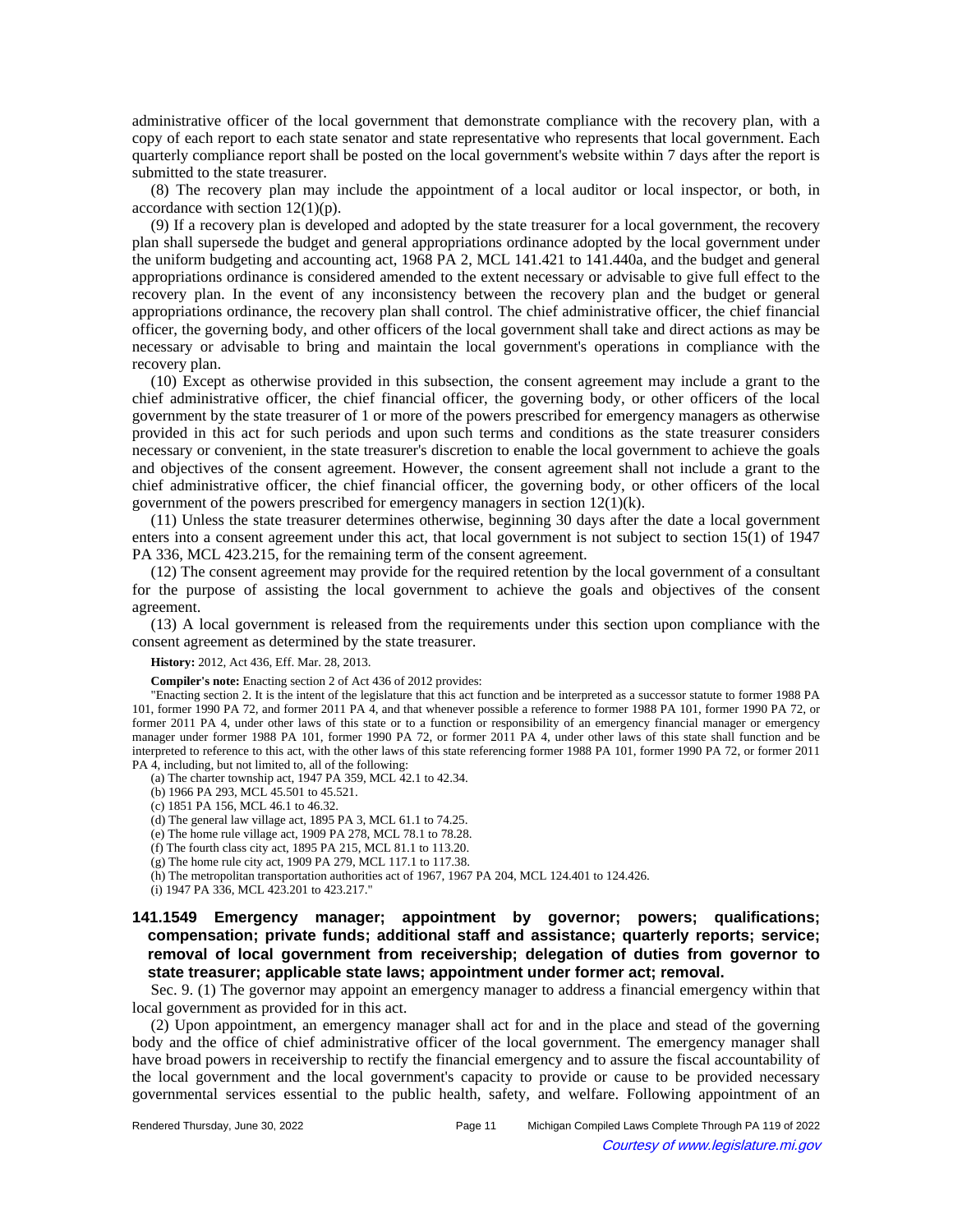emergency manager and during the pendency of receivership, the governing body and the chief administrative officer of the local government shall not exercise any of the powers of those offices except as may be specifically authorized in writing by the emergency manager or as otherwise provided by this act and are subject to any conditions required by the emergency manager.

(3) All of the following apply to an emergency manager:

(a) The emergency manager shall have a minimum of 5 years' experience and demonstrable expertise in business, financial, or local or state budgetary matters.

(b) The emergency manager may, but need not, be a resident of the local government.

(c) The emergency manager shall be an individual.

(d) Except as otherwise provided in this subdivision, the emergency manager shall serve at the pleasure of the governor. An emergency manager is subject to impeachment and conviction by the legislature as if he or she were a civil officer under section 7 of article XI of the state constitution of 1963. A vacancy in the office of emergency manager shall be filled in the same manner as the original appointment.

(e) The emergency manager's compensation shall be paid by this state and shall be set forth in a contract approved by the state treasurer. The contract shall be posted on the department of treasury's website within 7 days after the contract is approved by the state treasurer.

(f) In addition to the salary provided to an emergency manager in a contract approved by the state treasurer under subdivision (e), this state may receive and distribute private funds to an emergency manager. As used in this subdivision, "private funds" means any money the state receives for the purpose of allocating additional salary to an emergency manager. Private funds distributed under this subdivision are subject to section 1 of 1901 PA 145, MCL 21.161, and section 17 of article IX of the state constitution of 1963.

(4) In addition to staff otherwise authorized by law, an emergency manager shall appoint additional staff and secure professional assistance as the emergency manager considers necessary to fulfill his or her appointment.

(5) The emergency manager shall submit quarterly reports to the state treasurer with respect to the financial condition of the local government in receivership, with a copy to the superintendent of public instruction if the local government is a school district and a copy to each state senator and state representative who represents that local government. In addition, each quarterly report shall be posted on the local government's website within 7 days after the report is submitted to the state treasurer.

(6) The emergency manager shall continue in the capacity of an emergency manager as follows:

(a) Until removed by the governor or the legislature as provided in subsection (3)(d). If an emergency manager is removed, the governor shall within 30 days of the removal appoint a new emergency manager.

(b) Until the financial emergency is rectified.

(c) If the emergency manager has served for at least 18 months after his or her appointment under this act, the emergency manager may, by resolution, be removed by a 2/3 vote of the governing body of the local government. If the local government has a strong mayor, the resolution requires strong mayor approval before the emergency manager may be removed. Notwithstanding section 7(4), if the emergency manager is removed under this subsection and the local government has not previously breached a consent agreement under this act, the local government may within 10 days negotiate a consent agreement with the state treasurer. If a consent agreement is not agreed upon within 10 days, the local government shall proceed with the neutral evaluation process pursuant to section 25.

(7) A local government shall be removed from receivership when the financial conditions are corrected in a sustainable fashion as provided in this act. In addition, the local government may be removed from receivership if an emergency manager is removed under subsection (6)(c) and the governing body of the local government by 2/3 vote approves a resolution for the local government to be removed from receivership. If the local government has a strong mayor, the resolution requires strong mayor approval before the local government is removed from receivership. A local government that is removed from receivership while a financial emergency continues to exist as determined by the governor shall proceed under the neutral evaluation process pursuant to section 25.

(8) The governor may delegate his or her duties under this section to the state treasurer.

(9) Notwithstanding section 3(1) of 1968 PA 317, MCL 15.323, an emergency manager is subject to all of the following:

(a) 1968 PA 317, MCL 15.321 to 15.330, as a public servant.

(b) 1973 PA 196, MCL 15.341 to 15.348, as a public officer.

(c) 1968 PA 318, MCL 15.301 to 15.310, as if he or she were a state officer.

(10) An emergency financial manager appointed under former 1988 PA 101 or former 1990 PA 72, and serving immediately prior to the effective date of this act, shall be considered an emergency manager under this act and shall continue under this act to fulfill his or her powers and duties. Notwithstanding any other<br>Rendered Thursday, June 30, 2022<br>Rege 12 Michigan Compiled Laws Complete Through PA 119 of 2022 Michigan Compiled Laws Complete Through PA 119 of 2022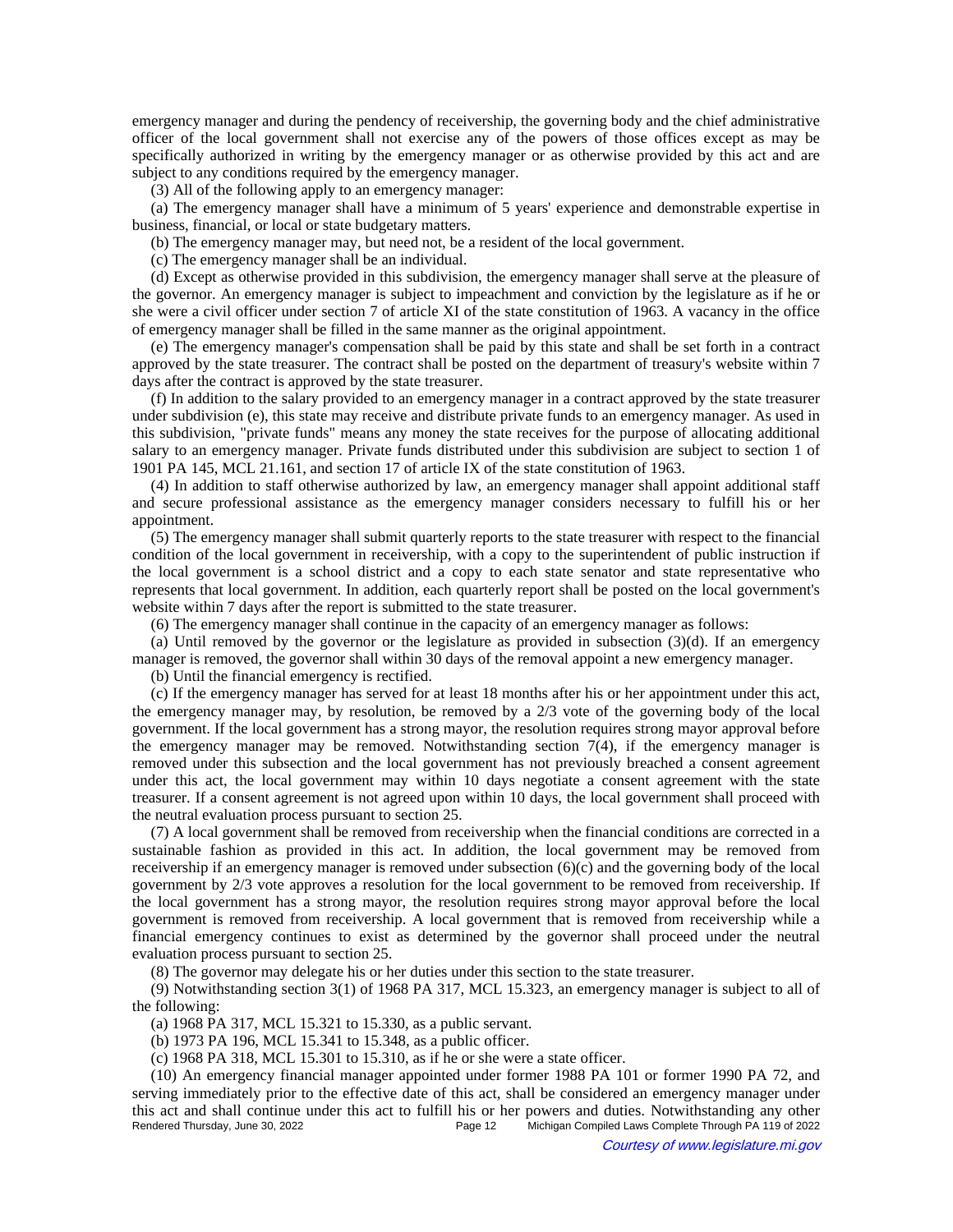provision of this act, the governor may appoint a person who was appointed as an emergency manager under former 2011 PA 4 or an emergency financial manager under former 1988 PA 101 or former 1990 PA 72 to serve as an emergency manager under this act.

(11) Notwithstanding section 7(4) and subject to the requirements of this section, if an emergency manager has served for less than 18 months after his or her appointment under this act, the governing body of the local government may pass a resolution petitioning the governor to remove the emergency manager as provided in this section and allow the local government to proceed under the neutral evaluation process as provided in section 25. If the local government has a strong mayor, the resolution requires strong mayor approval. If the governor accepts the resolution, notwithstanding section 7(4), the local government shall proceed under the neutral evaluation process as provided in section 25.

**History:** 2012, Act 436, Eff. Mar. 28, 2013.

**Compiler's note:** Enacting section 2 of Act 436 of 2012 provides:

"Enacting section 2. It is the intent of the legislature that this act function and be interpreted as a successor statute to former 1988 PA 101, former 1990 PA 72, and former 2011 PA 4, and that whenever possible a reference to former 1988 PA 101, former 1990 PA 72, or former 2011 PA 4, under other laws of this state or to a function or responsibility of an emergency financial manager or emergency manager under former 1988 PA 101, former 1990 PA 72, or former 2011 PA 4, under other laws of this state shall function and be interpreted to reference to this act, with the other laws of this state referencing former 1988 PA 101, former 1990 PA 72, or former 2011 PA 4, including, but not limited to, all of the following:

(a) The charter township act, 1947 PA 359, MCL 42.1 to 42.34.

(b) 1966 PA 293, MCL 45.501 to 45.521.

(c) 1851 PA 156, MCL 46.1 to 46.32.

(d) The general law village act, 1895 PA 3, MCL 61.1 to 74.25.

(e) The home rule village act, 1909 PA 278, MCL 78.1 to 78.28.

(f) The fourth class city act, 1895 PA 215, MCL 81.1 to 113.20. (g) The home rule city act, 1909 PA 279, MCL 117.1 to 117.38.

(h) The metropolitan transportation authorities act of 1967, 1967 PA 204, MCL 124.401 to 124.426.

(i) 1947 PA 336, MCL 423.201 to 423.217."

#### **141.1550 Orders.**

Sec. 10. (1) An emergency manager shall issue to the appropriate local elected and appointed officials and employees, agents, and contractors of the local government the orders the emergency manager considers necessary to accomplish the purposes of this act, including, but not limited to, orders for the timely and satisfactory implementation of a financial and operating plan, including an educational plan for a school district, or to take actions, or refrain from taking actions, to enable the orderly accomplishment of the financial and operating plan. An order issued under this section is binding on the local elected and appointed officials and employees, agents, and contractors of the local government to whom it is issued. Local elected and appointed officials and employees, agents, and contractors of the local government shall take and direct those actions that are necessary and advisable to maintain compliance with the financial and operating plan.

(2) If an order of the emergency manager under subsection (1) is not carried out and the failure to carry out an order is disrupting the emergency manager's ability to manage the local government, the emergency manager, in addition to other remedies provided in this act, may prohibit the local elected or appointed official or employee, agent, or contractor of the local government from access to the local government's office facilities, electronic mail, and internal information systems.

**History:** 2012, Act 436, Eff. Mar. 28, 2013.

**Compiler's note:** Enacting section 2 of Act 436 of 2012 provides:

"Enacting section 2. It is the intent of the legislature that this act function and be interpreted as a successor statute to former 1988 PA 101, former 1990 PA 72, and former 2011 PA 4, and that whenever possible a reference to former 1988 PA 101, former 1990 PA 72, or former 2011 PA 4, under other laws of this state or to a function or responsibility of an emergency financial manager or emergency manager under former 1988 PA 101, former 1990 PA 72, or former 2011 PA 4, under other laws of this state shall function and be interpreted to reference to this act, with the other laws of this state referencing former 1988 PA 101, former 1990 PA 72, or former 2011 PA 4, including, but not limited to, all of the following:

(a) The charter township act, 1947 PA 359, MCL 42.1 to 42.34.

(b) 1966 PA 293, MCL 45.501 to 45.521.

(c) 1851 PA 156, MCL 46.1 to 46.32.

(d) The general law village act, 1895 PA 3, MCL 61.1 to 74.25.

(e) The home rule village act, 1909 PA 278, MCL 78.1 to 78.28.

(f) The fourth class city act, 1895 PA 215, MCL 81.1 to 113.20.

(g) The home rule city act, 1909 PA 279, MCL 117.1 to 117.38.

(h) The metropolitan transportation authorities act of 1967, 1967 PA 204, MCL 124.401 to 124.426.

(i) 1947 PA 336, MCL 423.201 to 423.217."

# **141.1551 Financial and operating plan for local government; development and amendment by emergency manager; objectives; submission; modification; form; conduct of public informational meeting; effect of plan adopted under former law.**

Rendered Thursday, June 30, 2022 Page 13 Michigan Compiled Laws Complete Through PA 119 of 2022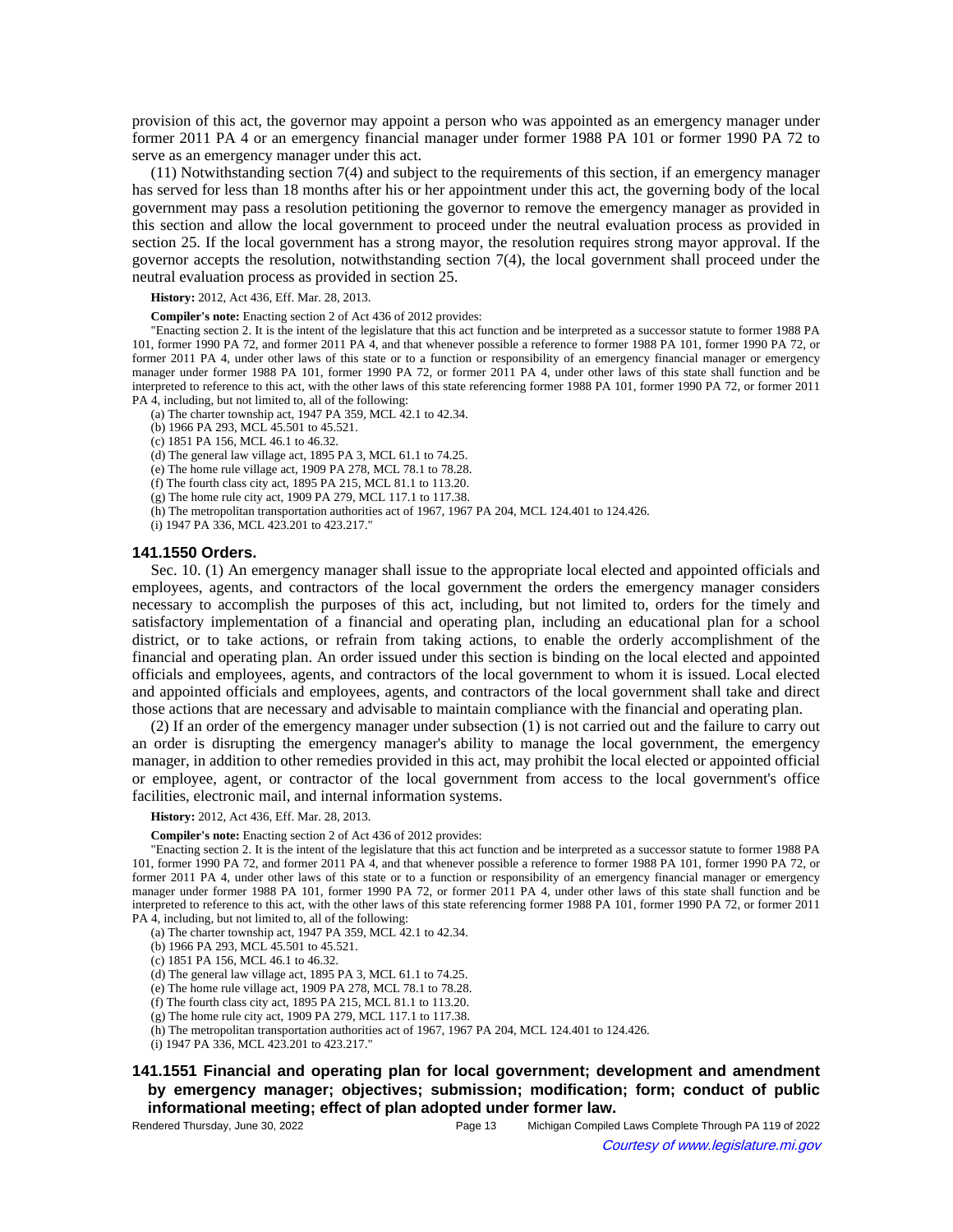Sec. 11. (1) An emergency manager shall develop and may amend a written financial and operating plan for the local government. The plan shall have the objectives of assuring that the local government is able to provide or cause to be provided governmental services essential to the public health, safety, and welfare and assuring the fiscal accountability of the local government. The financial and operating plan shall provide for all of the following:

(a) Conducting all aspects of the operations of the local government within the resources available according to the emergency manager's revenue estimate.

(b) The payment in full of the scheduled debt service requirements on all bonds, notes, and municipal securities of the local government, contract obligations in anticipation of which bonds, notes, and municipal securities are issued, and all other uncontested legal obligations.

(c) The modification, rejection, termination, and renegotiation of contracts pursuant to section 12.

(d) The timely deposit of required payments to the pension fund for the local government or in which the local government participates.

(e) For school districts, an educational plan.

(f) Any other actions considered necessary by the emergency manager in the emergency manager's discretion to achieve the objectives of the financial and operating plan, alleviate the financial emergency, and remove the local government from receivership.

(2) Within 45 days after the emergency manager's appointment, the emergency manager shall submit the financial and operating plan, and an educational plan if the local government is a school district, to the state treasurer, with a copy to the superintendent of public instruction if the local government is a school district, and to the chief administrative officer and governing body of the local government. The plan shall be regularly reexamined by the emergency manager and the state treasurer and may be modified from time to time by the emergency manager with notice to the state treasurer. If the emergency manager reduces his or her revenue estimates, the emergency manager shall modify the plan to conform to the revised revenue estimates.

(3) The financial and operating plan shall be in a form as provided by the state treasurer and shall contain that information for each year during which year the plan is in effect that the emergency manager, in consultation with the state financial authority, specifies. The financial and operating plan may serve as a deficit elimination plan otherwise required by law if so approved by the state financial authority.

(4) The emergency manager, within 30 days of submitting the financial and operating plan to the state financial authority, shall conduct a public informational meeting on the plan and any modifications to the plan. This subsection does not mean that the emergency manager must receive public approval before he or she implements the plan or any modification of the plan.

(5) For a local government in receivership immediately prior to the effective date of this act, a financial and operating plan for that local government adopted under former 2011 PA 4 or a financial plan for that local government adopted under former 1990 PA 72 shall be effective and enforceable as a financial and operating plan for the local government under this act until modified or rescinded under this act.

**History:** 2012, Act 436, Eff. Mar. 28, 2013.

**Compiler's note:** Enacting section 2 of Act 436 of 2012 provides:

"Enacting section 2. It is the intent of the legislature that this act function and be interpreted as a successor statute to former 1988 PA 101, former 1990 PA 72, and former 2011 PA 4, and that whenever possible a reference to former 1988 PA 101, former 1990 PA 72, or former 2011 PA 4, under other laws of this state or to a function or responsibility of an emergency financial manager or emergency manager under former 1988 PA 101, former 1990 PA 72, or former 2011 PA 4, under other laws of this state shall function and be interpreted to reference to this act, with the other laws of this state referencing former 1988 PA 101, former 1990 PA 72, or former 2011 PA 4, including, but not limited to, all of the following:

(a) The charter township act, 1947 PA 359, MCL 42.1 to 42.34.

(b) 1966 PA 293, MCL 45.501 to 45.521.

(c) 1851 PA 156, MCL 46.1 to 46.32.

(d) The general law village act, 1895 PA 3, MCL 61.1 to 74.25.

(e) The home rule village act, 1909 PA 278, MCL 78.1 to 78.28.

(f) The fourth class city act, 1895 PA 215, MCL 81.1 to 113.20. (g) The home rule city act, 1909 PA 279, MCL 117.1 to 117.38.

(h) The metropolitan transportation authorities act of 1967, 1967 PA 204, MCL 124.401 to 124.426.

(i) 1947 PA 336, MCL 423.201 to 423.217."

# **141.1552 Additional actions by emergency manager; suspension of power of administrative officer and governing body; contracts subject to competitive bidding; sale or transfer of public utility; limitation.**

Sec. 12. (1) An emergency manager may take 1 or more of the following additional actions with respect to a local government that is in receivership, notwithstanding any charter provision to the contrary:

(a) Analyze factors and circumstances contributing to the financial emergency of the local government and initiate steps to correct the condition.<br>Rendered Thursday, June 30, 2022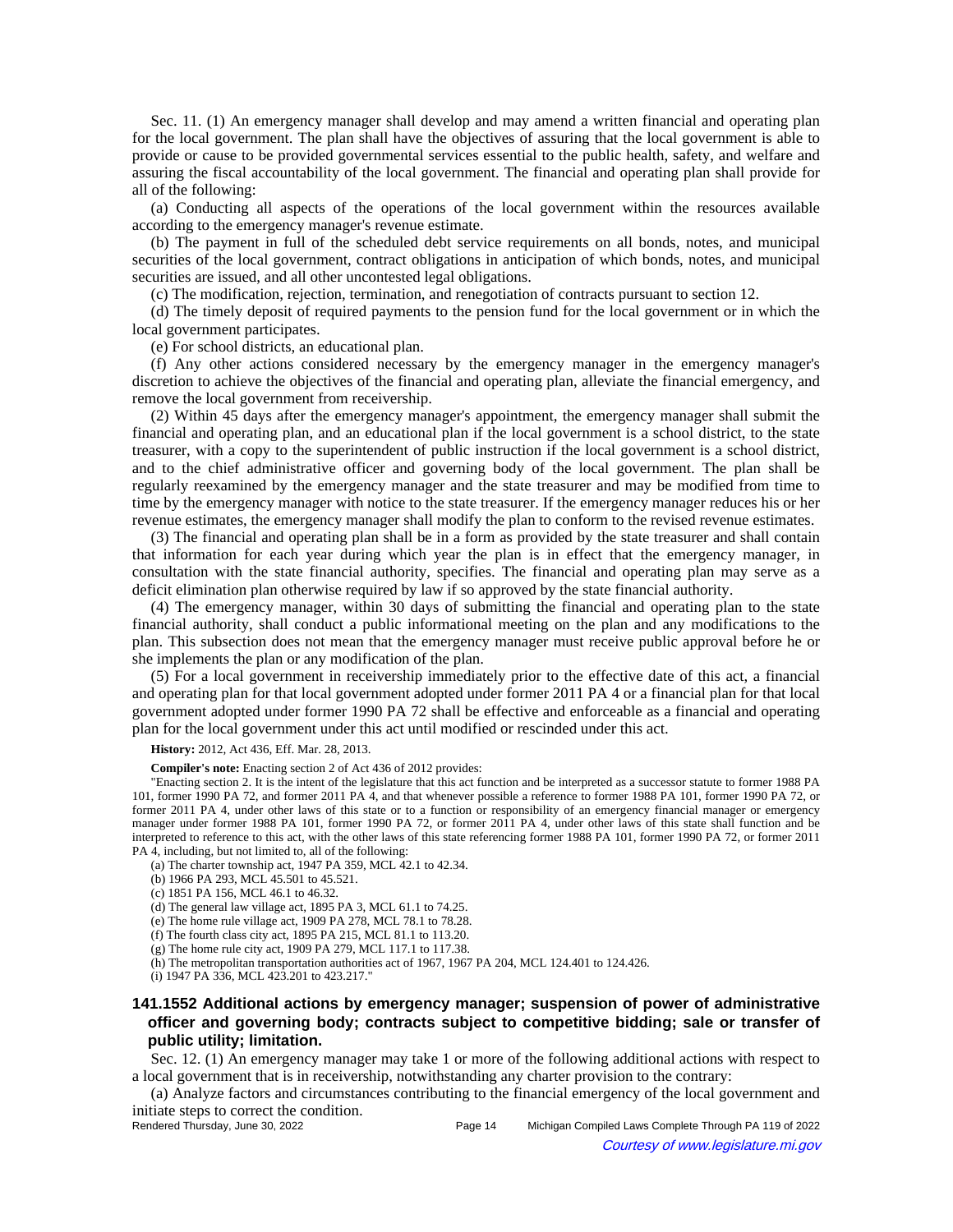(b) Amend, revise, approve, or disapprove the budget of the local government, and limit the total amount appropriated or expended.

(c) Receive and disburse on behalf of the local government all federal, state, and local funds earmarked for the local government. These funds may include, but are not limited to, funds for specific programs and the retirement of debt.

(d) Require and approve or disapprove, or amend or revise, a plan for paying all outstanding obligations of the local government.

(e) Require and prescribe the form of special reports to be made by the finance officer of the local government to its governing body, the creditors of the local government, the emergency manager, or the public.

(f) Examine all records and books of account, and require under the procedures of the uniform budgeting and accounting act, 1968 PA 2, MCL 141.421 to 141.440a, or 1919 PA 71, MCL 21.41 to 21.55, or both, the attendance of witnesses and the production of books, papers, contracts, and other documents relevant to an analysis of the financial condition of the local government.

(g) Make, approve, or disapprove any appropriation, contract, expenditure, or loan, the creation of any new position, or the filling of any vacancy in a position by any appointing authority.

(h) Review payrolls or other claims against the local government before payment.

(i) Notwithstanding any minimum staffing level requirement established by charter or contract, establish and implement staffing levels for the local government.

(j) Reject, modify, or terminate 1 or more terms and conditions of an existing contract.

(k) Subject to section 19, after meeting and conferring with the appropriate bargaining representative and, if in the emergency manager's sole discretion and judgment, a prompt and satisfactory resolution is unlikely to be obtained, reject, modify, or terminate 1 or more terms and conditions of an existing collective bargaining agreement. The rejection, modification, or termination of 1 or more terms and conditions of an existing collective bargaining agreement under this subdivision is a legitimate exercise of the state's sovereign powers if the emergency manager and state treasurer determine that all of the following conditions are satisfied:

(*i*) The financial emergency in the local government has created a circumstance in which it is reasonable and necessary for the state to intercede to serve a significant and legitimate public purpose.

(*ii*) Any plan involving the rejection, modification, or termination of 1 or more terms and conditions of an existing collective bargaining agreement is reasonable and necessary to deal with a broad, generalized economic problem.

(*iii*) Any plan involving the rejection, modification, or termination of 1 or more terms and conditions of an existing collective bargaining agreement is directly related to and designed to address the financial emergency for the benefit of the public as a whole.

(*iv*) Any plan involving the rejection, modification, or termination of 1 or more terms and conditions of an existing collective bargaining agreement is temporary and does not target specific classes of employees.

(*l*) Act as sole agent of the local government in collective bargaining with employees or representatives and approve any contract or agreement.

(m) If a municipal government's pension fund is not actuarially funded at a level of 80% or more, according to the most recent governmental accounting standards board's applicable standards, at the time the most recent comprehensive annual financial report for the municipal government or its pension fund was due, the emergency manager may remove 1 or more of the serving trustees of the local pension board or, if the state treasurer appoints the emergency manager as the sole trustee of the local pension board, replace all the serving trustees of the local pension board. For the purpose of determining the pension fund level under this subdivision, the valuation shall exclude the net value of pension bonds or evidence of indebtedness. The annual actuarial valuation for the municipal government's pension fund shall use the actuarial accrued liabilities and the actuarial value of assets. If a pension fund uses the aggregate actuarial cost method or a method involving a frozen accrued liability, the retirement system actuary shall use the entry age normal actuarial cost method. If the emergency manager serves as sole trustee of the local pension board, all of the following apply:

(*i*) The emergency manager shall assume and exercise the authority and fiduciary responsibilities of the local pension board including, to the extent applicable, setting and approval of all actuarial assumptions for pension obligations of a municipal government to the local pension fund.

(*ii*) The emergency manager shall fully comply with the public employee retirement system investment act, 1965 PA 314, MCL 38.1132 to 38.1140m, and section 24 of article IX of the state constitution of 1963, and any actions taken shall be consistent with the pension fund's qualified plan status under the federal internal revenue code.

(*iii*) The emergency manager shall not make changes to a local pension fund without identifying the<br>Rendered Thursday, June 30, 2022<br>Page 15 Michigan Compiled Laws Complete Through PA 119 of 2022 Michigan Compiled Laws Complete Through PA 119 of 2022 Courtesy of www.legislature.mi.gov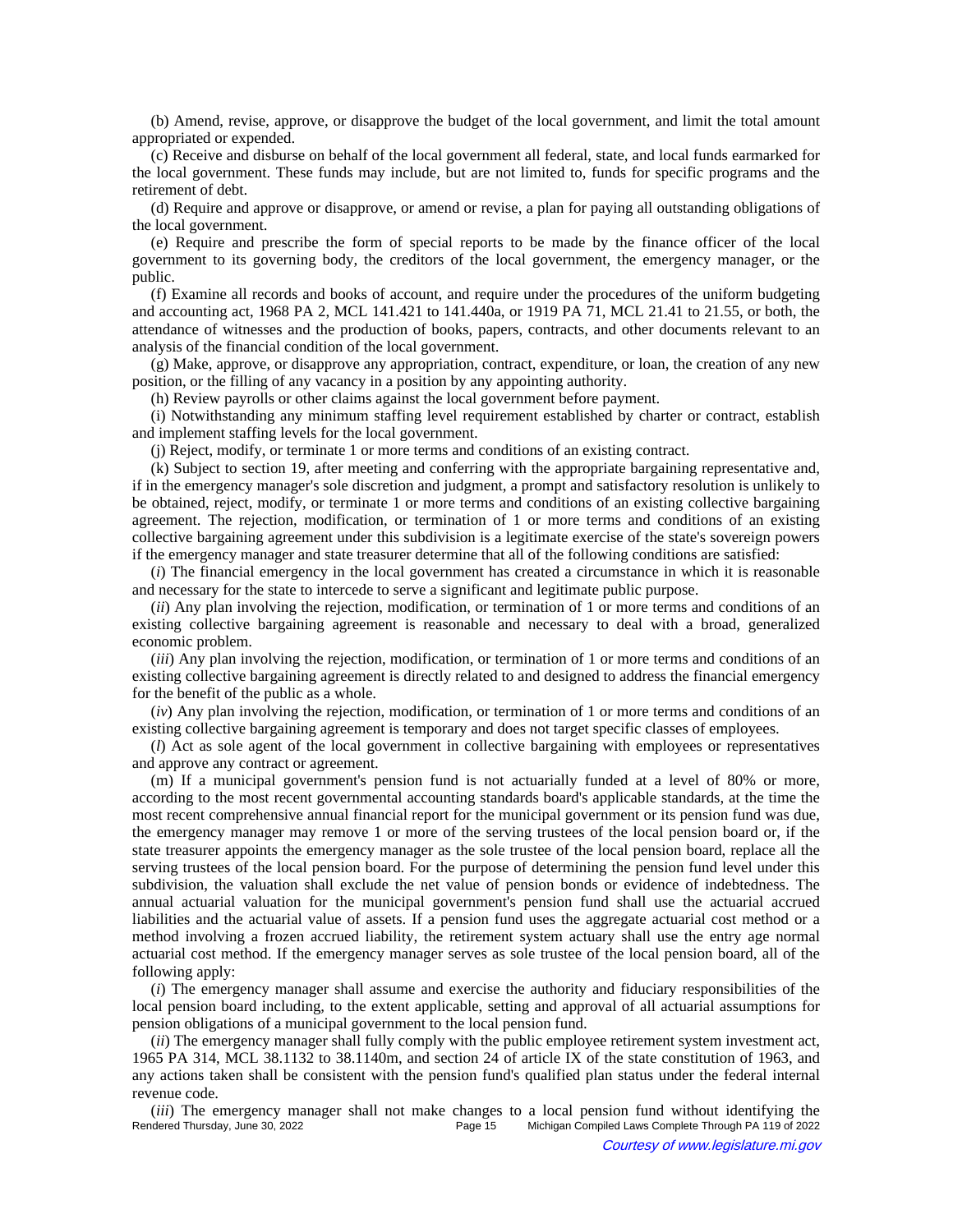changes and the costs and benefits associated with the changes and receiving the state treasurer's approval for the changes. If a change includes the transfer of funds from 1 pension fund to another pension fund, the valuation of the pension fund receiving the transfer must be actuarially funded at a level of 80% or more, according to the most recent governmental accounting standards board's applicable standards, at the time the most recent comprehensive annual financial report for the municipal government was due.

(*iv*) The emergency manager's assumption and exercise of the authority and fiduciary responsibilities of the local pension board shall end not later than the termination of the receivership of the municipal government as provided in this act.

(n) Consolidate or eliminate departments of the local government or transfer functions from 1 department to another and appoint, supervise, and, at his or her discretion, remove administrators, including heads of departments other than elected officials.

(o) Employ or contract for, at the expense of the local government and with the approval of the state financial authority, auditors and other technical personnel considered necessary to implement this act.

(p) Retain 1 or more persons or firms, which may be an individual or firm selected from a list approved by the state treasurer, to perform the duties of a local inspector or a local auditor as described in this subdivision. The duties of a local inspector are to assure integrity, economy, efficiency, and effectiveness in the operations of the local government by conducting meaningful and accurate investigations and forensic audits, and to detect and deter waste, fraud, and abuse. At least annually, a report of the local inspector shall be submitted to the emergency manager, the state treasurer, the superintendent of public instruction if the local government is a school district, and each state senator and state representative who represents that local government. The annual report of the local inspector shall be posted on the local government's website within 7 days after the report is submitted. The duties of a local auditor are to assure that internal controls over local government operations are designed and operating effectively to mitigate risks that hamper the achievement of the emergency manager's financial plan, assure that local government operations are effective and efficient, assure that financial information is accurate, reliable, and timely, comply with policies, regulations, and applicable laws, and assure assets are properly managed. At least annually, a report of the local auditor shall be submitted to the emergency manager, the state treasurer, the superintendent of public instruction if the local government is a school district, and each state senator and state representative who represents that local government. The annual report of the local auditor shall be posted on the local government's website within 7 days after the report is submitted.

(q) An emergency manager may initiate court proceedings in the Michigan court of claims or in the circuit court of the county in which the local government is located in the name of the local government to enforce compliance with any of his or her orders or any constitutional or legislative mandates, or to restrain violations of any constitutional or legislative power or his or her orders.

(r) Subject to section 19, if provided in the financial and operating plan, or otherwise with the prior written approval of the governor or his or her designee, sell, lease, convey, assign, or otherwise use or transfer the assets, liabilities, functions, or responsibilities of the local government, provided the use or transfer of assets, liabilities, functions, or responsibilities for this purpose does not endanger the health, safety, or welfare of residents of the local government or unconstitutionally impair a bond, note, security, or uncontested legal obligation of the local government.

(s) Apply for a loan from the state on behalf of the local government, subject to the conditions of the emergency municipal loan act, 1980 PA 243, MCL 141.931 to 141.942.

(t) Order, as necessary, 1 or more millage elections for the local government consistent with the Michigan election law, 1954 PA 116, MCL 168.1 to 168.992, sections 6 and 25 through 34 of article IX of the state constitution of 1963, and any other applicable state law.

(u) Subject to section 19, authorize the borrowing of money by the local government as provided by law.

(v) Approve or disapprove of the issuance of obligations of the local government on behalf of the local government under this subdivision. An election to approve or disapprove of the issuance of obligations of the local government pursuant to this subdivision shall only be held at the general November election.

(w) Enter into agreements with creditors or other persons or entities for the payment of existing debts, including the settlement of claims by the creditors.

(x) Enter into agreements with creditors or other persons or entities to restructure debt on terms, at rates of interest, and with security as shall be agreed among the parties, subject to approval by the state treasurer.

(y) Enter into agreements with other local governments, public bodies, or entities for the provision of services, the joint exercise of powers, or the transfer of functions and responsibilities.

(z) For municipal governments, enter into agreements with other units of municipal government to transfer property of the municipal government under 1984 PA 425, MCL 124.21 to 124.30, or as otherwise provided by law, subject to approval by the state treasurer.<br>Rendered Thursday, June 30, 2022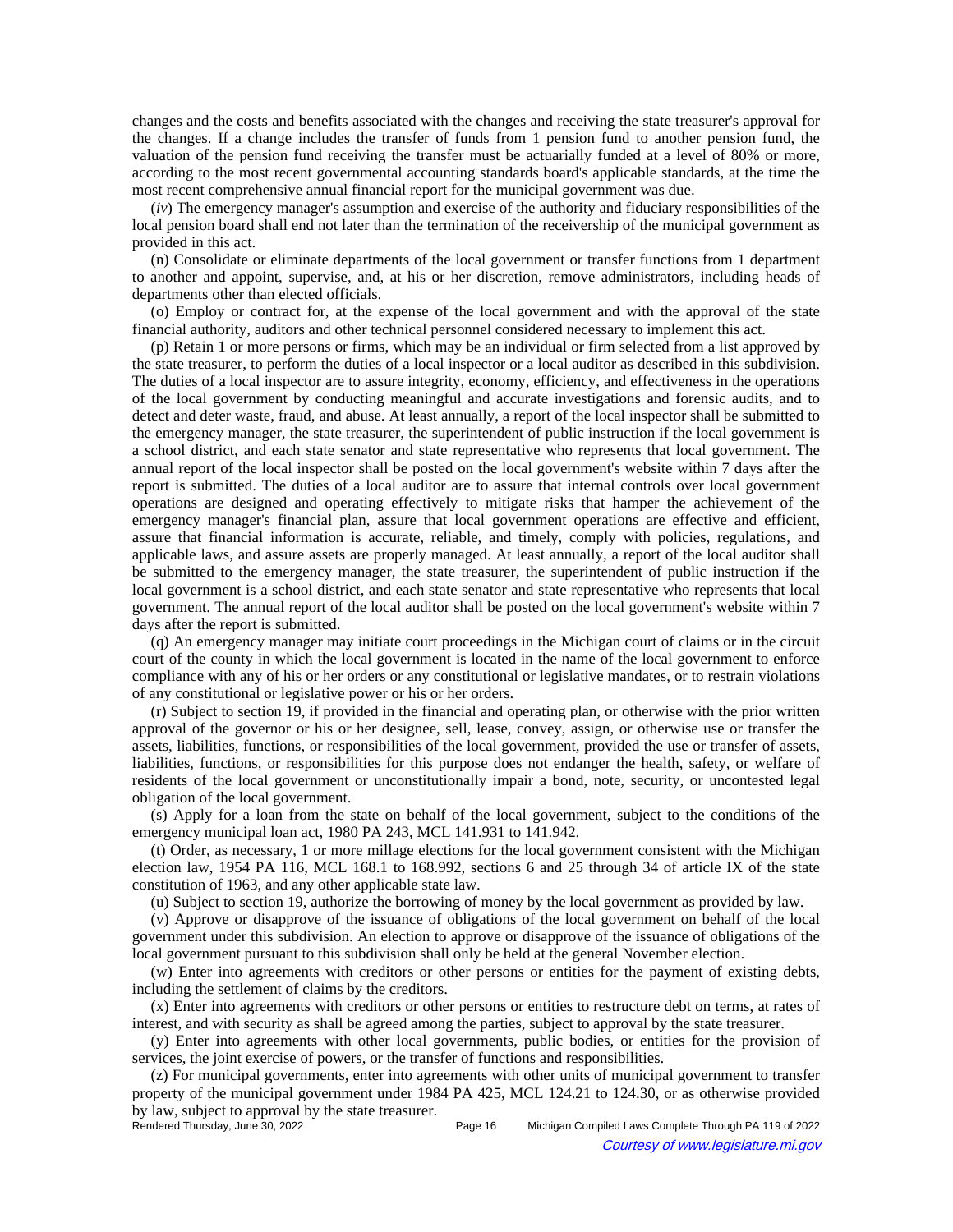(aa) Enter into agreements with 1 or more other local governments or public bodies for the consolidation of services.

(bb) For a city, village, or township, the emergency manager may recommend to the state boundary commission that the municipal government consolidate with 1 or more other municipal governments, if the emergency manager determines that consolidation would materially alleviate the financial emergency of the municipal government and would not materially and adversely affect the financial situation of the government or governments with which the municipal government in receivership is consolidated. Consolidation under this subdivision shall proceed as provided by law.

(cc) For municipal governments, with approval of the governor, disincorporate or dissolve the municipal government and assign its assets, debts, and liabilities as provided by law. The disincorporation or dissolution of the local government is subject to a vote of the electors of that local government if required by law.

(dd) Exercise solely, for and on behalf of the local government, all other authority and responsibilities of the chief administrative officer and governing body concerning the adoption, amendment, and enforcement of ordinances or resolutions of the local government as provided in the following acts:

(*i*) The home rule city act, 1909 PA 279, MCL 117.1 to 117.38.

(*ii*) The fourth class city act, 1895 PA 215, MCL 81.1 to 113.20.

(*iii*) The charter township act, 1947 PA 359, MCL 42.1 to 42.34.

(*iv*) 1851 PA 156, MCL 46.1 to 46.32.

(*v*) 1966 PA 293, MCL 45.501 to 45.521.

(*vi*) The general law village act, 1895 PA 3, MCL 61.1 to 74.25.

(*vii*) The home rule village act, 1909 PA 278, MCL 78.1 to 78.28.

(*viii*) The revised school code, 1976 PA 451, MCL 380.1 to 380.1852.

(*ix*) The state school aid act of 1979, 1979 PA 94, MCL 388.1601 to 388.1896.

(ee) Take any other action or exercise any power or authority of any officer, employee, department, board, commission, or other similar entity of the local government, whether elected or appointed, relating to the operation of the local government. The power of the emergency manager shall be superior to and supersede the power of any of the foregoing officers or entities.

(ff) Remove, replace, appoint, or confirm the appointments to any office, board, commission, authority, or other entity which is within or is a component unit of the local government.

(2) Except as otherwise provided in this act, during the pendency of the receivership, the authority of the chief administrative officer and governing body to exercise power for and on behalf of the local government under law, charter, and ordinance shall be suspended and vested in the emergency manager.

(3) Except as otherwise provided in this subsection, any contract involving a cumulative value of \$50,000.00 or more is subject to competitive bidding by an emergency manager. However, if a potential contract involves a cumulative value of \$50,000.00 or more, the emergency manager may submit the potential contract to the state treasurer for review and the state treasurer may authorize that the potential contract is not subject to competitive bidding.

(4) An emergency manager appointed for a city or village shall not sell or transfer a public utility furnishing light, heat, or power without the approval of a majority of the electors of the city or village voting thereon, or a greater number if the city or village charter provides, as required by section 25 of article VII of the state constitution of 1963. In addition, an emergency manager appointed for a city or village shall not utilize the assets of a public utility furnishing heat, light, or power, the finances of which are separately maintained and accounted for by the city or village, to satisfy the general obligations of the city or village.

**History:** 2012, Act 436, Eff. Mar. 28, 2013.

**Compiler's note:** Enacting section 2 of Act 436 of 2012 provides:

"Enacting section 2. It is the intent of the legislature that this act function and be interpreted as a successor statute to former 1988 PA 101, former 1990 PA 72, and former 2011 PA 4, and that whenever possible a reference to former 1988 PA 101, former 1990 PA 72, or former 2011 PA 4, under other laws of this state or to a function or responsibility of an emergency financial manager or emergency manager under former 1988 PA 101, former 1990 PA 72, or former 2011 PA 4, under other laws of this state shall function and be interpreted to reference to this act, with the other laws of this state referencing former 1988 PA 101, former 1990 PA 72, or former 2011 PA 4, including, but not limited to, all of the following:

(a) The charter township act, 1947 PA 359, MCL 42.1 to 42.34.

(b) 1966 PA 293, MCL 45.501 to 45.521.

(c) 1851 PA 156, MCL 46.1 to 46.32.

(d) The general law village act, 1895 PA 3, MCL 61.1 to 74.25.

(e) The home rule village act, 1909 PA 278, MCL 78.1 to 78.28.

(f) The fourth class city act, 1895 PA 215, MCL 81.1 to 113.20.

(g) The home rule city act, 1909 PA 279, MCL 117.1 to 117.38.

(h) The metropolitan transportation authorities act of 1967, 1967 PA 204, MCL 124.401 to 124.426.

(i) 1947 PA 336, MCL 423.201 to 423.217."

Rendered Thursday, June 30, 2022 Page 17 Michigan Compiled Laws Complete Through PA 119 of 2022 Courtesy of www.legislature.mi.gov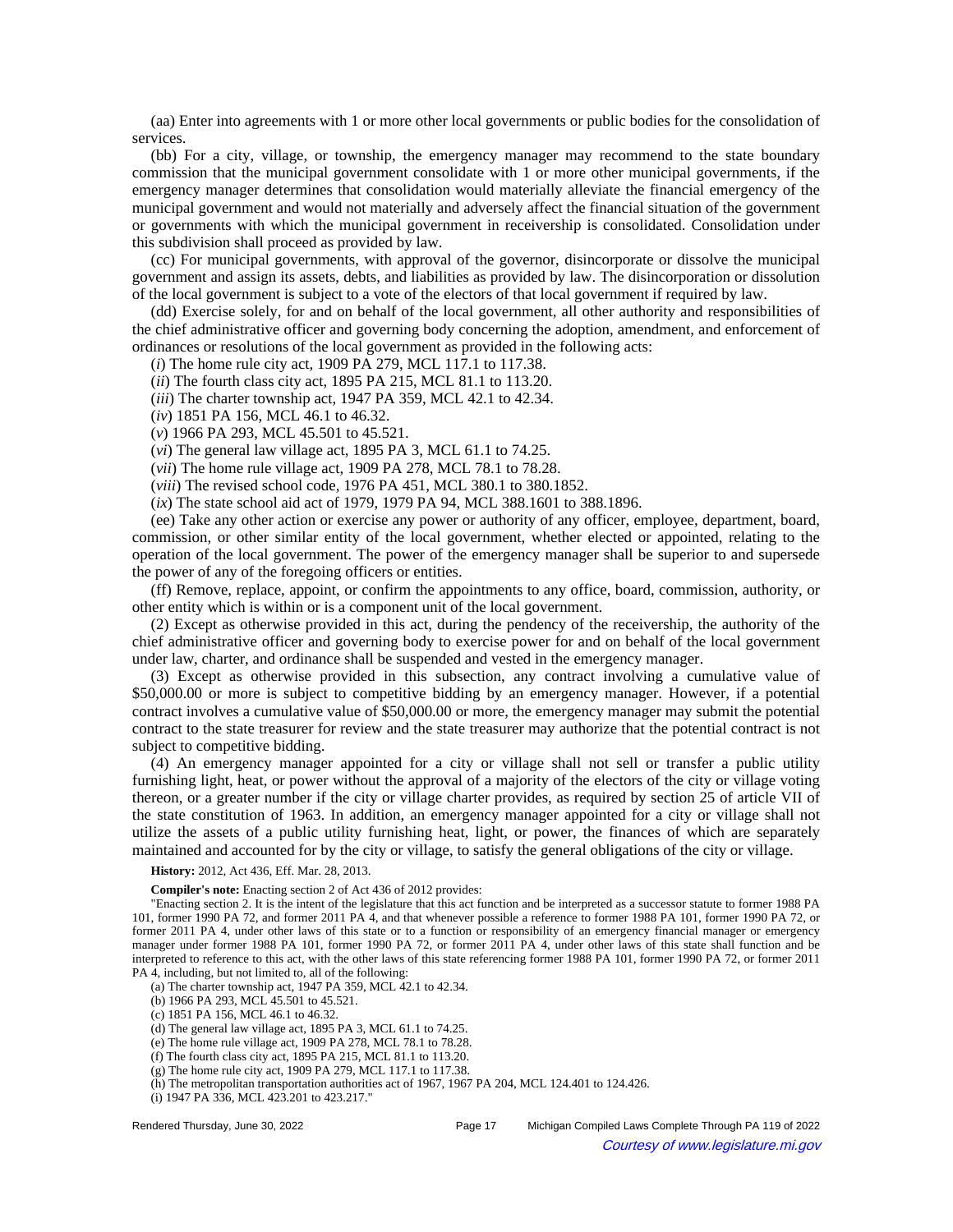## **141.1553 Pendency of receivership; compensation of chief administrative officer and members of local governing body.**

Sec. 13. Upon appointment of an emergency manager and during the pendency of the receivership, the salary, wages, or other compensation, including the accrual of postemployment benefits, and other benefits of the chief administrative officer and members of the governing body of the local government shall be eliminated. This section does not authorize the impairment of vested pension benefits. If an emergency manager has reduced, suspended, or eliminated the salary, wages, or other compensation of the chief administrative officer and members of the governing body of a local government before the effective date of this act, the reduction, suspension, or elimination is valid to the same extent had it occurred after the effective date of this act. The emergency manager may restore, in whole or in part, any of the salary, wages, other compensation, or benefits of the chief administrative officer and members of the governing body during the pendency of the receivership, for such time and on such terms as the emergency manager considers appropriate, to the extent that the emergency manager finds that the restoration of salary, wages, compensation, or benefits is consistent with the financial and operating plan.

**History:** 2012, Act 436, Eff. Mar. 28, 2013.

**Compiler's note:** Enacting section 2 of Act 436 of 2012 provides:

"Enacting section 2. It is the intent of the legislature that this act function and be interpreted as a successor statute to former 1988 PA 101, former 1990 PA 72, and former 2011 PA 4, and that whenever possible a reference to former 1988 PA 101, former 1990 PA 72, or former 2011 PA 4, under other laws of this state or to a function or responsibility of an emergency financial manager or emergency manager under former 1988 PA 101, former 1990 PA 72, or former 2011 PA 4, under other laws of this state shall function and be interpreted to reference to this act, with the other laws of this state referencing former 1988 PA 101, former 1990 PA 72, or former 2011 PA 4, including, but not limited to, all of the following:

(a) The charter township act, 1947 PA 359, MCL 42.1 to 42.34.

(b) 1966 PA 293, MCL 45.501 to 45.521.

(c) 1851 PA 156, MCL 46.1 to 46.32.

(d) The general law village act, 1895 PA 3, MCL 61.1 to 74.25.

(e) The home rule village act, 1909 PA 278, MCL 78.1 to 78.28.

(f) The fourth class city act, 1895 PA 215, MCL 81.1 to 113.20.

(g) The home rule city act, 1909 PA 279, MCL 117.1 to 117.38.

(h) The metropolitan transportation authorities act of 1967, 1967 PA 204, MCL 124.401 to 124.426.

(i) 1947 PA 336, MCL 423.201 to 423.217."

### **141.1554 School district in receivership; additional actions.**

Sec. 14. In addition to the actions otherwise authorized in this act, an emergency manager for a school district may take 1 or more of the following additional actions with respect to a school district that is in receivership:

(a) Negotiate, renegotiate, approve, and enter into contracts on behalf of the school district.

(b) Receive and disburse on behalf of the school district all federal, state, and local funds earmarked for the school district. These funds may include, but are not limited to, funds for specific programs and the retirement of debt.

(c) Seek approval from the superintendent of public instruction for a reduced class schedule in accordance with administrative rules governing the distribution of state school aid.

(d) Subject to section 19, sell, assign, transfer, or otherwise use the assets of the school district to meet past or current obligations or assure the fiscal accountability of the school district, provided the use, assignment, or transfer of assets for this purpose does not impair the education of the pupils of the school district. The power under this subdivision includes the closing of schools or other school buildings in the school district.

(e) Approve or disapprove of the issuance of obligations of the school district.

(f) Exercise solely, for and on behalf of the school district, all other authority and responsibilities affecting the school district that are prescribed by law to the school board and superintendent of the school district.

(g) With the approval of the state treasurer, employ or contract for, at the expense of the school district, school administrators considered necessary to implement this act.

**History:** 2012, Act 436, Eff. Mar. 28, 2013.

**Compiler's note:** Enacting section 2 of Act 436 of 2012 provides:

"Enacting section 2. It is the intent of the legislature that this act function and be interpreted as a successor statute to former 1988 PA 101, former 1990 PA 72, and former 2011 PA 4, and that whenever possible a reference to former 1988 PA 101, former 1990 PA 72, or former 2011 PA 4, under other laws of this state or to a function or responsibility of an emergency financial manager or emergency manager under former 1988 PA 101, former 1990 PA 72, or former 2011 PA 4, under other laws of this state shall function and be interpreted to reference to this act, with the other laws of this state referencing former 1988 PA 101, former 1990 PA 72, or former 2011 PA 4, including, but not limited to, all of the following:

(a) The charter township act, 1947 PA 359, MCL 42.1 to 42.34.

(b) 1966 PA 293, MCL 45.501 to 45.521.

(c) 1851 PA 156, MCL 46.1 to 46.32.<br>Rendered Thursday, June 30, 2022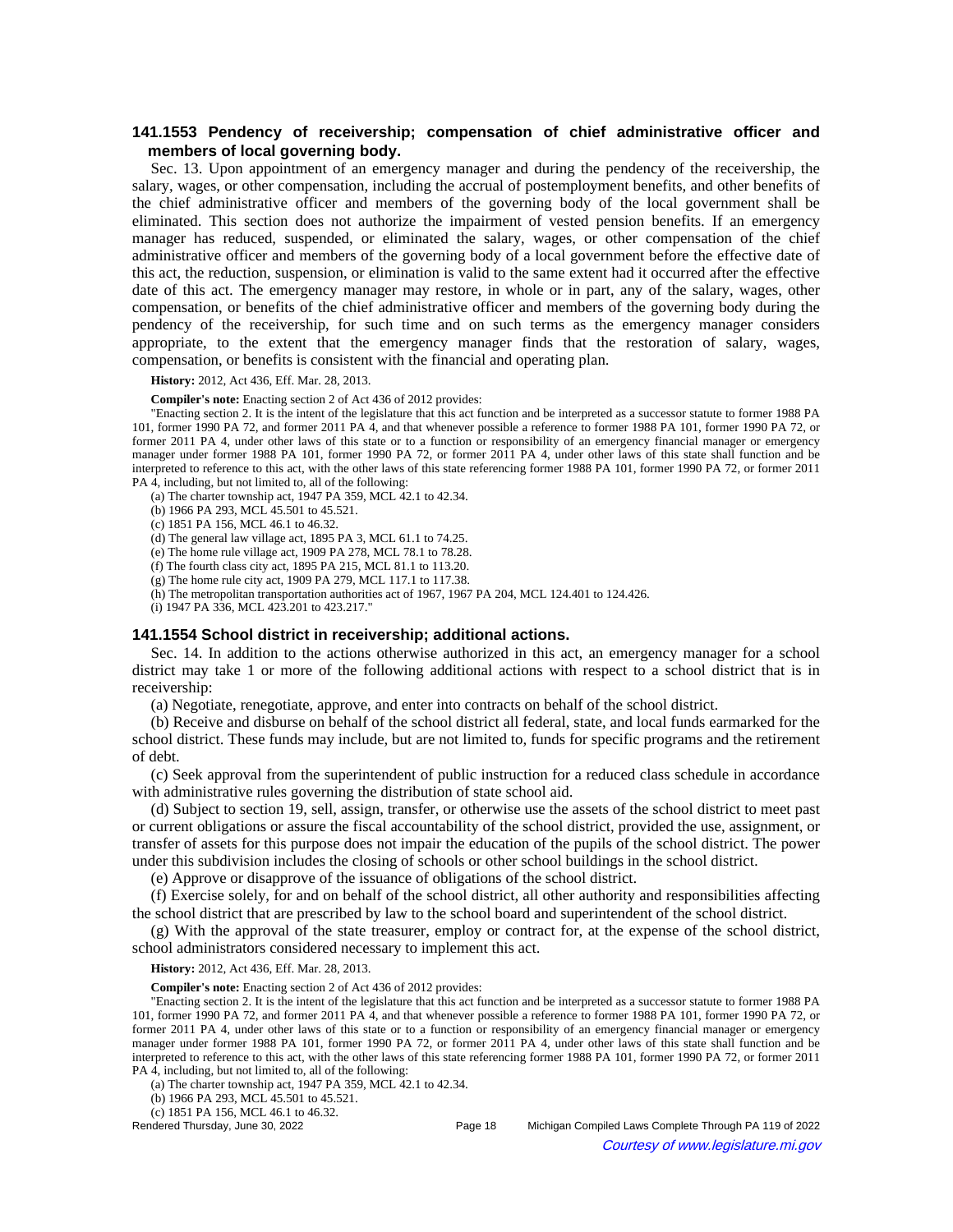(d) The general law village act, 1895 PA 3, MCL 61.1 to 74.25.

(e) The home rule village act, 1909 PA 278, MCL 78.1 to 78.28.

(f) The fourth class city act, 1895 PA 215, MCL 81.1 to 113.20. (g) The home rule city act, 1909 PA 279, MCL 117.1 to 117.38.

(h) The metropolitan transportation authorities act of 1967, 1967 PA 204, MCL 124.401 to 124.426.

(i) 1947 PA 336, MCL 423.201 to 423.217."

### **141.1555 Sale of asset worth more than \$50,000.00; payment of benefit upon death of police officer or firefighter.**

Sec. 15. (1) Unless the potential sale and value of an asset is included in the emergency manager's financial and operating plan, the emergency manager shall not sell an asset of the local government valued at more than \$50,000.00 without the state treasurer's approval.

(2) A provision of an existing collective bargaining agreement that authorizes the payment of a benefit upon the death of a police officer or firefighter that occurs in the line of duty shall not be impaired and is not subject to any provision of this act authorizing an emergency manager to reject, modify, or terminate 1 or more terms of an existing collective bargaining agreement.

**History:** 2012, Act 436, Eff. Mar. 28, 2013.

**Compiler's note:** Enacting section 2 of Act 436 of 2012 provides:

"Enacting section 2. It is the intent of the legislature that this act function and be interpreted as a successor statute to former 1988 PA 101, former 1990 PA 72, and former 2011 PA 4, and that whenever possible a reference to former 1988 PA 101, former 1990 PA 72, or former 2011 PA 4, under other laws of this state or to a function or responsibility of an emergency financial manager or emergency manager under former 1988 PA 101, former 1990 PA 72, or former 2011 PA 4, under other laws of this state shall function and be interpreted to reference to this act, with the other laws of this state referencing former 1988 PA 101, former 1990 PA 72, or former 2011 PA 4, including, but not limited to, all of the following:

(a) The charter township act, 1947 PA 359, MCL 42.1 to 42.34.

(b) 1966 PA 293, MCL 45.501 to 45.521.

(c) 1851 PA 156, MCL 46.1 to 46.32.

(d) The general law village act, 1895 PA 3, MCL 61.1 to 74.25.

(e) The home rule village act, 1909 PA 278, MCL 78.1 to 78.28.

(f) The fourth class city act, 1895 PA 215, MCL 81.1 to 113.20.

(g) The home rule city act, 1909 PA 279, MCL 117.1 to 117.38.

(h) The metropolitan transportation authorities act of 1967, 1967 PA 204, MCL 124.401 to 124.426.

(i) 1947 PA 336, MCL 423.201 to 423.217."

### **141.1556 Criminal conduct contributing to receivership status.**

Sec. 16. An emergency manager shall, on his or her own or upon the advice of the local inspector if a local inspector has been retained, make a determination as to whether possible criminal conduct contributed to the financial situation resulting in the local government's receivership status. If the emergency manager determines that there is reason to believe that criminal conduct has occurred, the manager shall refer the matter to the attorney general and the local prosecuting attorney for investigation.

**History:** 2012, Act 436, Eff. Mar. 28, 2013.

**Compiler's note:** Enacting section 2 of Act 436 of 2012 provides:

"Enacting section 2. It is the intent of the legislature that this act function and be interpreted as a successor statute to former 1988 PA 101, former 1990 PA 72, and former 2011 PA 4, and that whenever possible a reference to former 1988 PA 101, former 1990 PA 72, or former 2011 PA 4, under other laws of this state or to a function or responsibility of an emergency financial manager or emergency manager under former 1988 PA 101, former 1990 PA 72, or former 2011 PA 4, under other laws of this state shall function and be interpreted to reference to this act, with the other laws of this state referencing former 1988 PA 101, former 1990 PA 72, or former 2011 PA 4, including, but not limited to, all of the following:

(a) The charter township act, 1947 PA 359, MCL 42.1 to 42.34.

(b) 1966 PA 293, MCL 45.501 to 45.521.

(c) 1851 PA 156, MCL 46.1 to 46.32.

(d) The general law village act, 1895 PA 3, MCL 61.1 to 74.25.

(e) The home rule village act, 1909 PA 278, MCL 78.1 to 78.28.

(f) The fourth class city act, 1895 PA 215, MCL 81.1 to 113.20.

(g) The home rule city act, 1909 PA 279, MCL 117.1 to 117.38.

(h) The metropolitan transportation authorities act of 1967, 1967 PA 204, MCL 124.401 to 124.426.

(i) 1947 PA 336, MCL 423.201 to 423.217."

### **141.1557 Report.**

Sec. 17. Beginning 6 months after an emergency manager's appointment, and every 3 months thereafter, an emergency manager shall submit to the governor, the state treasurer, the senate majority leader, the speaker of the house of representatives, each state senator and state representative who represents the local government that is in receivership, and the clerk of the local government that is in receivership, and shall post on the internet on the website of the local government, a report that contains all of the following:

(a) A description of each expenditure made, approved, or disapproved during the reporting period that has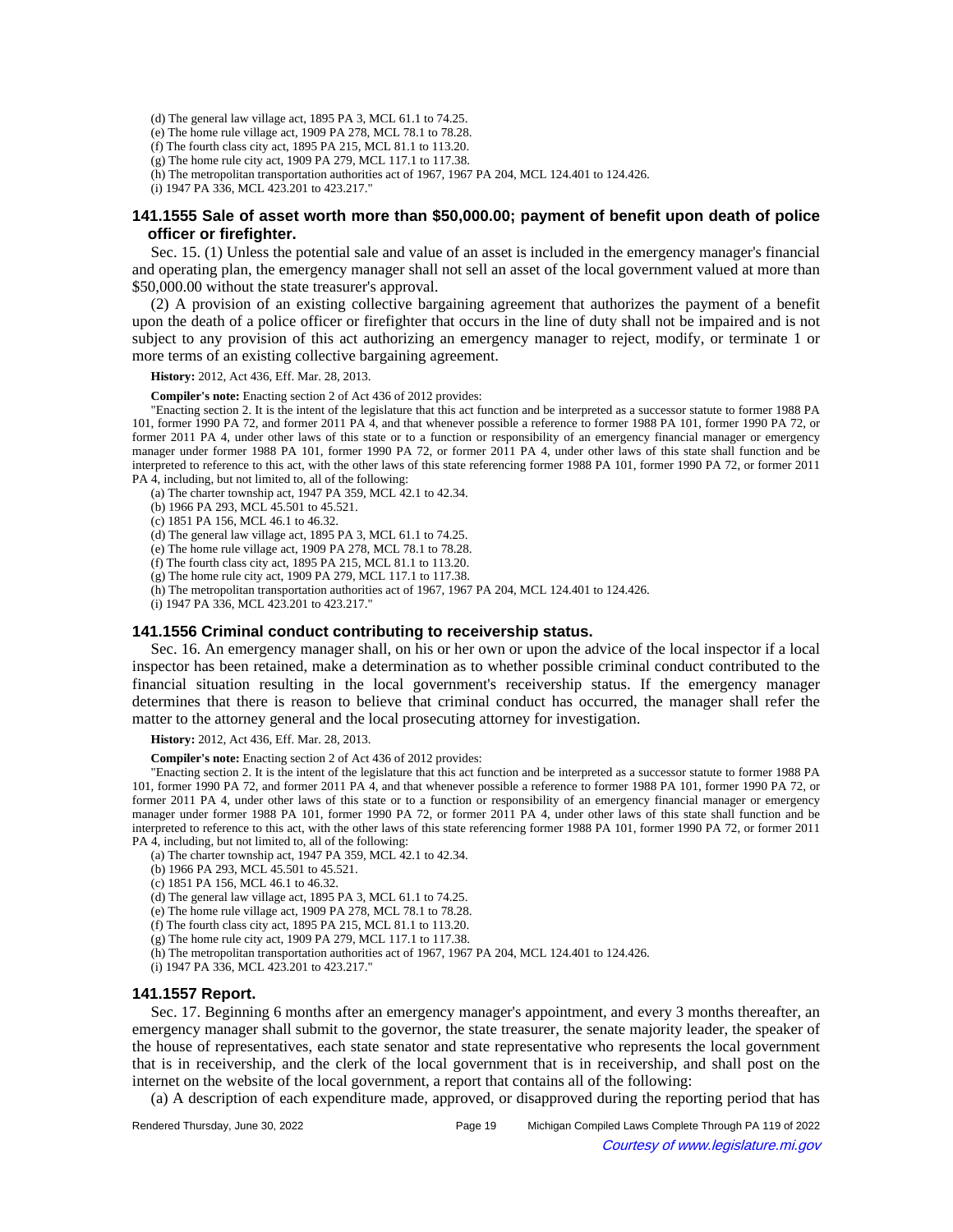a cumulative value of \$5,000.00 or more and the source of the funds.

(b) A list of each contract that the emergency manager awarded or approved with a cumulative value of \$5,000.00 or more, including the purpose of the contract and the identity of the contractor.

(c) A description of each loan sought, approved, or disapproved during the reporting period that has a cumulative value of \$5,000.00 or more and the proposed use of the funds.

(d) A description of any new position created or any vacancy in a position filled by the appointing authority.

(e) A description of any position that has been eliminated or from which an employee has been laid off.

(f) A copy of the contract with the emergency manager as provided in section  $9(3)(e)$ .

(g) The salary and benefits of the emergency manager.

(h) The financial and operating plan.

**History:** 2012, Act 436, Eff. Mar. 28, 2013.

**Compiler's note:** Enacting section 2 of Act 436 of 2012 provides:

"Enacting section 2. It is the intent of the legislature that this act function and be interpreted as a successor statute to former 1988 PA 101, former 1990 PA 72, and former 2011 PA 4, and that whenever possible a reference to former 1988 PA 101, former 1990 PA 72, or former 2011 PA 4, under other laws of this state or to a function or responsibility of an emergency financial manager or emergency manager under former 1988 PA 101, former 1990 PA 72, or former 2011 PA 4, under other laws of this state shall function and be interpreted to reference to this act, with the other laws of this state referencing former 1988 PA 101, former 1990 PA 72, or former 2011 PA 4, including, but not limited to, all of the following:

(a) The charter township act, 1947 PA 359, MCL 42.1 to 42.34.

(b) 1966 PA 293, MCL 45.501 to 45.521.

(c) 1851 PA 156, MCL 46.1 to 46.32.

(d) The general law village act, 1895 PA 3, MCL 61.1 to 74.25.

(e) The home rule village act, 1909 PA 278, MCL 78.1 to 78.28.

(f) The fourth class city act, 1895 PA 215, MCL 81.1 to 113.20.

(g) The home rule city act, 1909 PA 279, MCL 117.1 to 117.38.

(h) The metropolitan transportation authorities act of 1967, 1967 PA 204, MCL 124.401 to 124.426.

(i) 1947 PA 336, MCL 423.201 to 423.217."

### **141.1558 Recommendation to proceed under chapter 9.**

Sec. 18. (1) If, in the judgment of the emergency manager, no reasonable alternative to rectifying the financial emergency of the local government which is in receivership exists, then the emergency manager may recommend to the governor and the state treasurer that the local government be authorized to proceed under chapter 9. If the governor approves of the recommendation, the governor shall inform the state treasurer and the emergency manager in writing of the decision, with a copy to the superintendent of public instruction if the local government is a school district. The governor may place contingencies on a local government in order to proceed under chapter 9. Upon receipt of the written approval, the emergency manager is authorized to proceed under chapter 9. This section empowers the local government for which an emergency manager has been appointed to become a debtor under title 11 of the United States Code, 11 USC 101 to 1532, as required by section 109 of title 11 of the United States Code, 11 USC 109, and empowers the emergency manager to act exclusively on the local government's behalf in any such case under chapter 9.

(2) The recommendation to the governor and the state treasurer under subsection (1) shall include 1 of the following:

(a) A determination by the emergency manager that no feasible financial plan can be adopted that can satisfactorily rectify the financial emergency of the local government in a timely manner.

(b) A determination by the emergency manager that a plan, in effect for at least 180 days, cannot be implemented as written or as it might be amended in a manner that can satisfactorily rectify the financial emergency in a timely manner.

(3) The emergency manager shall provide a copy of the recommendation as provided under subsection (1) to the superintendent of public instruction if the local government is a school district.

**History:** 2012, Act 436, Eff. Mar. 28, 2013.

**Compiler's note:** Enacting section 2 of Act 436 of 2012 provides:

"Enacting section 2. It is the intent of the legislature that this act function and be interpreted as a successor statute to former 1988 PA 101, former 1990 PA 72, and former 2011 PA 4, and that whenever possible a reference to former 1988 PA 101, former 1990 PA 72, or former 2011 PA 4, under other laws of this state or to a function or responsibility of an emergency financial manager or emergency manager under former 1988 PA 101, former 1990 PA 72, or former 2011 PA 4, under other laws of this state shall function and be interpreted to reference to this act, with the other laws of this state referencing former 1988 PA 101, former 1990 PA 72, or former 2011 PA 4, including, but not limited to, all of the following:

(a) The charter township act, 1947 PA 359, MCL 42.1 to 42.34.

(b) 1966 PA 293, MCL 45.501 to 45.521.

(c) 1851 PA 156, MCL 46.1 to 46.32.

(d) The general law village act, 1895 PA 3, MCL 61.1 to 74.25.

(e) The home rule village act, 1909 PA 278, MCL 78.1 to 78.28.

Rendered Thursday, June 30, 2022 **Page 20** Michigan Compiled Laws Complete Through PA 119 of 2022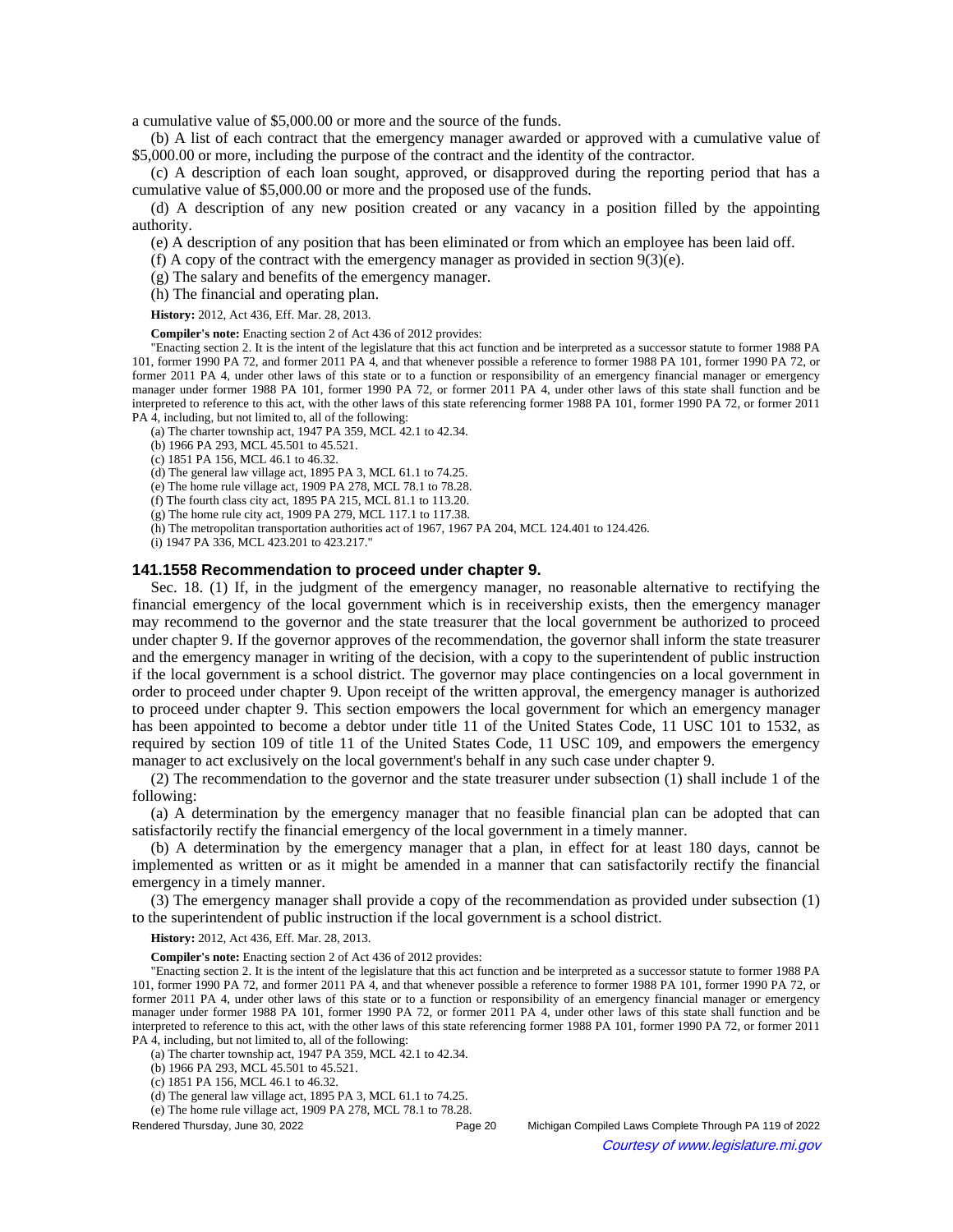(f) The fourth class city act, 1895 PA 215, MCL 81.1 to 113.20.

(g) The home rule city act, 1909 PA 279, MCL 117.1 to 117.38.

(h) The metropolitan transportation authorities act of 1967, 1967 PA 204, MCL 124.401 to 124.426.

(i) 1947 PA 336, MCL 423.201 to 423.217."

## **141.1559 Proposed action; submission to local governing body; approval or disapproval; alternative proposal.**

Sec. 19. (1) Except as otherwise provided in this subsection, before an emergency manager executes an action under section  $12(1)(k)$ , (r), or (u) or section 14(d), he or she shall submit his or her proposed action to the governing body of the local government. The governing body of the local government shall have 10 days from the date of submission to approve or disapprove the action proposed by the emergency manager. If the governing body of the local government does not act within 10 days, the proposed action is considered approved by the governing body of the local government and the emergency manager may then execute the proposed action. For an action under section  $12(1)(r)$  or section  $14(d)$ , this subsection only applies if the asset, liability, function, or responsibility involves an amount of \$50,000.00 or more.

(2) If the governing body of the local government disapproves the proposed action within 10 days, the governing body of the local government shall, within 7 days of its disapproval of the action proposed by the emergency manager, submit to the local emergency financial assistance loan board an alternative proposal that would yield substantially the same financial result as the action proposed by the emergency manager. The local emergency financial assistance loan board shall have 30 days to review both the alternative proposal submitted by the governing body of the local government and the action proposed by the emergency manager and to approve either the alternative proposal submitted by the governing body of the local government or the action proposed by the emergency manager. The local emergency financial assistance loan board shall approve the proposal that best serves the interest of the public in that local government. The emergency manager shall implement the alternative proposal submitted by the governing body of the local government or the action proposed by the emergency manager, whichever is approved by the local emergency financial assistance loan board.

#### **History:** 2012, Act 436, Eff. Mar. 28, 2013.

**Compiler's note:** Enacting section 2 of Act 436 of 2012 provides:

"Enacting section 2. It is the intent of the legislature that this act function and be interpreted as a successor statute to former 1988 PA 101, former 1990 PA 72, and former 2011 PA 4, and that whenever possible a reference to former 1988 PA 101, former 1990 PA 72, or former 2011 PA 4, under other laws of this state or to a function or responsibility of an emergency financial manager or emergency manager under former 1988 PA 101, former 1990 PA 72, or former 2011 PA 4, under other laws of this state shall function and be interpreted to reference to this act, with the other laws of this state referencing former 1988 PA 101, former 1990 PA 72, or former 2011 PA 4, including, but not limited to, all of the following:

(a) The charter township act, 1947 PA 359, MCL 42.1 to 42.34.

(b) 1966 PA 293, MCL 45.501 to 45.521.

(c) 1851 PA 156, MCL 46.1 to 46.32.

(d) The general law village act, 1895 PA 3, MCL 61.1 to 74.25.

(e) The home rule village act, 1909 PA 278, MCL 78.1 to 78.28.

(f) The fourth class city act, 1895 PA 215, MCL 81.1 to 113.20.

(g) The home rule city act, 1909 PA 279, MCL 117.1 to 117.38.

(h) The metropolitan transportation authorities act of 1967, 1967 PA 204, MCL 124.401 to 124.426.

(i) 1947 PA 336, MCL 423.201 to 423.217."

# **141.1560 Emergency manager; immunity from liability; responsibilities of attorney general; costs; insurance; litigation expenses after conclusion of date of service; failure of municipal government or school district to honor and remit legal expenses.**

Sec. 20. (1) An emergency manager is immune from liability as provided in section 7(5) of 1964 PA 170, MCL 691.1407. A person employed by an emergency manager is immune from liability as provided in section 7(2) of 1964 PA 170, MCL 691.1407.

(2) The attorney general shall defend any civil claim, demand, or lawsuit which challenges any of the following:

(a) The validity of this act.

(b) The authority of a state official or officer acting under this act.

(c) The authority of an emergency manager if the emergency manager is or was acting within the scope of authority for an emergency manager under this act.

(3) With respect to any aspect of a receivership under this act, the costs incurred by the attorney general in carrying out the responsibilities of subsection (2) for attorneys, experts, court filing fees, and other reasonable and necessary expenses shall be at the expense of the local government that is subject to that receivership and shall be reimbursed to the attorney general by the local government. The failure of a municipal government that is or was in receivership to remit to the attorney general the costs incurred by the attorney general within Rendered Thursday, June 30, 2022 Page 21 Michigan Compiled Laws Complete Through PA 119 of 2022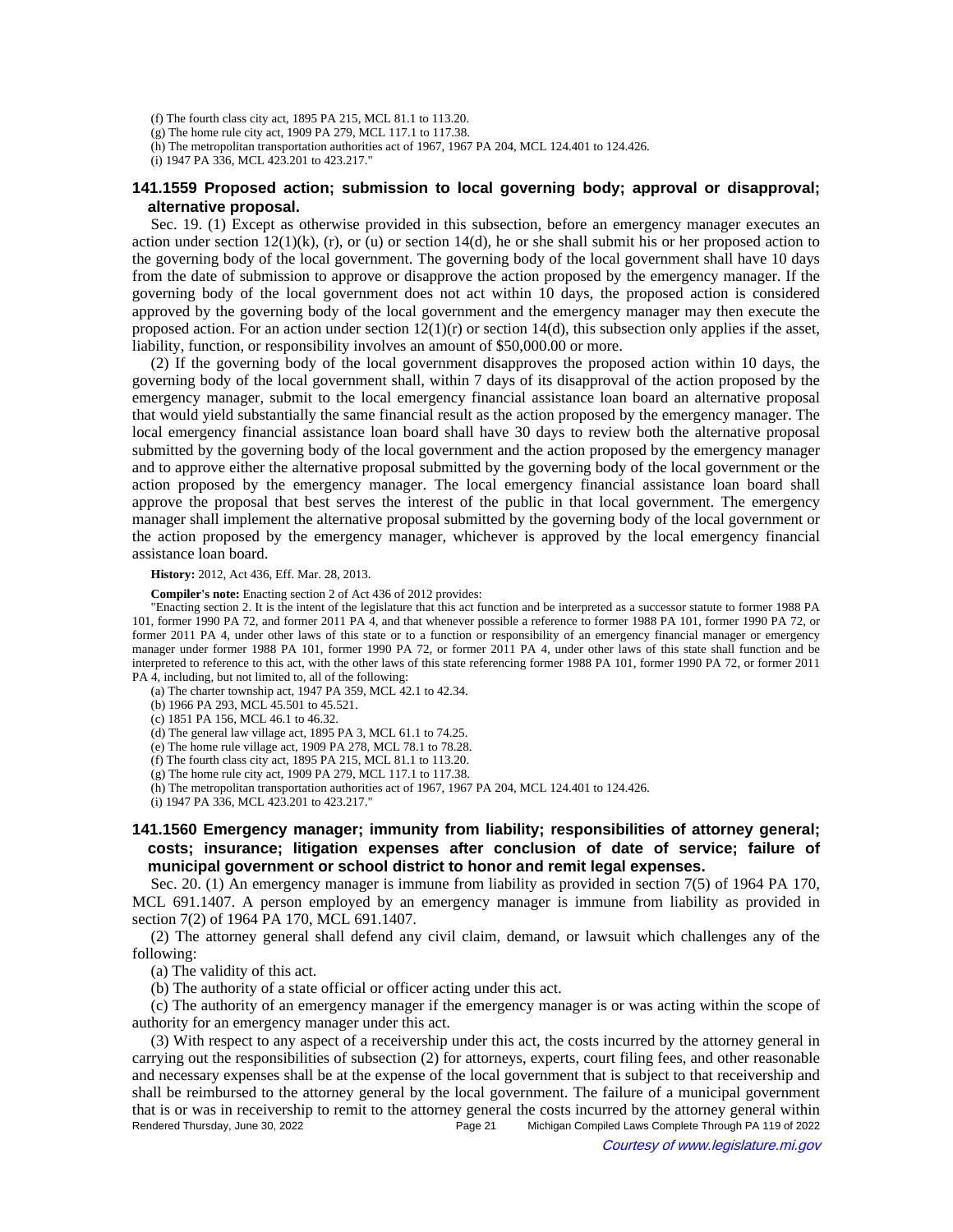30 days after written notice to the municipal government from the attorney general of the costs is a debt owed to this state and shall be recovered by the state treasurer as provided in section  $17a(5)$  of the Glenn Steil state revenue sharing act of 1971, 1971 PA 140, MCL 141.917a. The failure of a school district that is or was in receivership to remit to the attorney general the costs incurred by the attorney general within 30 days after written notice to the school district from the attorney general of the costs is a debt owed to this state and shall be recovered by the state treasurer as provided in the state school aid act of 1979, 1979 PA 94, MCL 388.1601 to 388.1896.

(4) An emergency manager may procure and maintain, at the expense of the local government for which the emergency manager is appointed, worker's compensation, general liability, professional liability, and motor vehicle insurance for the emergency manager and any employee, agent, appointee, or contractor of the emergency manager as may be provided to elected officials, appointed officials, or employees of the local government. The insurance procured and maintained by an emergency manager may extend to any claim, demand, or lawsuit asserted or costs recovered against the emergency manager and any employee, agent, appointee, or contractor of the emergency manager from the date of appointment of the emergency manager to the expiration of the applicable statute of limitation if the claim, demand, or lawsuit asserted or costs recovered against the emergency manager or any employee, agent, appointee, or contractor of the emergency manager resulted from conduct of the emergency manager or any employee, agent, appointee, or contractor of the emergency manager taken in accordance with this act during the emergency manager's term of service.

(5) If, after the date that the service of an emergency manager is concluded, the emergency manager or any employee, agent, appointee, or contractor of the emergency manager is subject to a claim, demand, or lawsuit arising from an action taken during the service of that emergency manager, and not covered by a procured worker's compensation, general liability, professional liability, or motor vehicle insurance, litigation expenses of the emergency manager or any employee, agent, appointee, or contractor of the emergency manager, including attorney fees for civil and criminal proceedings and preparation for reasonably anticipated proceedings, and payments made in settlement of civil proceedings both filed and anticipated, shall be paid out of the funds of the local government that is or was subject to the receivership administered by that emergency manager, provided that the litigation expenses are approved by the state treasurer and that the state treasurer determines that the conduct resulting in actual or threatened legal proceedings that is the basis for the payment is based upon both of the following:

(a) The scope of authority of the person or entity seeking the payment.

(b) The conduct occurred on behalf of a local government while it was in receivership under this act.

(6) The failure of a municipal government to honor and remit the legal expenses of a former emergency manager or any employee, agent, appointee, or contractor of the emergency manager as required by this section is a debt owed to this state and shall be recovered by the state treasurer as provided in section 17a(5) of the Glenn Steil state revenue sharing act of 1971, 1971 PA 140, MCL 141.917a. The failure of a school district to honor and remit the legal expenses of a former emergency manager or any employee, agent, appointee, or contractor of the emergency manager as required by this section is a debt owed to this state and shall be recovered by the state treasurer as provided in the state school aid act of 1979, 1979 PA 94, MCL 388.1601 to 388.1896.

#### **History:** 2012, Act 436, Eff. Mar. 28, 2013.

**Compiler's note:** Enacting section 2 of Act 436 of 2012 provides:

"Enacting section 2. It is the intent of the legislature that this act function and be interpreted as a successor statute to former 1988 PA 101, former 1990 PA 72, and former 2011 PA 4, and that whenever possible a reference to former 1988 PA 101, former 1990 PA 72, or former 2011 PA 4, under other laws of this state or to a function or responsibility of an emergency financial manager or emergency manager under former 1988 PA 101, former 1990 PA 72, or former 2011 PA 4, under other laws of this state shall function and be interpreted to reference to this act, with the other laws of this state referencing former 1988 PA 101, former 1990 PA 72, or former 2011 PA 4, including, but not limited to, all of the following:

- (a) The charter township act, 1947 PA 359, MCL 42.1 to 42.34.
- (b) 1966 PA 293, MCL 45.501 to 45.521.
- (c) 1851 PA 156, MCL 46.1 to 46.32.
- (d) The general law village act, 1895 PA 3, MCL 61.1 to 74.25.
- (e) The home rule village act, 1909 PA 278, MCL 78.1 to 78.28.
- (f) The fourth class city act, 1895 PA 215, MCL 81.1 to 113.20.
- (g) The home rule city act, 1909 PA 279, MCL 117.1 to 117.38.
- (h) The metropolitan transportation authorities act of 1967, 1967 PA 204, MCL 124.401 to 124.426.

(i) 1947 PA 336, MCL 423.201 to 423.217."

## **141.1561 Adoption and implementation of 2-year budget.**

Sec. 21. (1) Before the termination of receivership and the completion of the emergency manager's term, or if a transition advisory board is appointed under section 23, then before the transition advisory board is appointed, the emergency manager shall adopt and implement a 2-year budget, including all contractual and Rendered Thursday, June 30, 2022 Page 22 Michigan Compiled Laws Complete Through PA 119 of 2022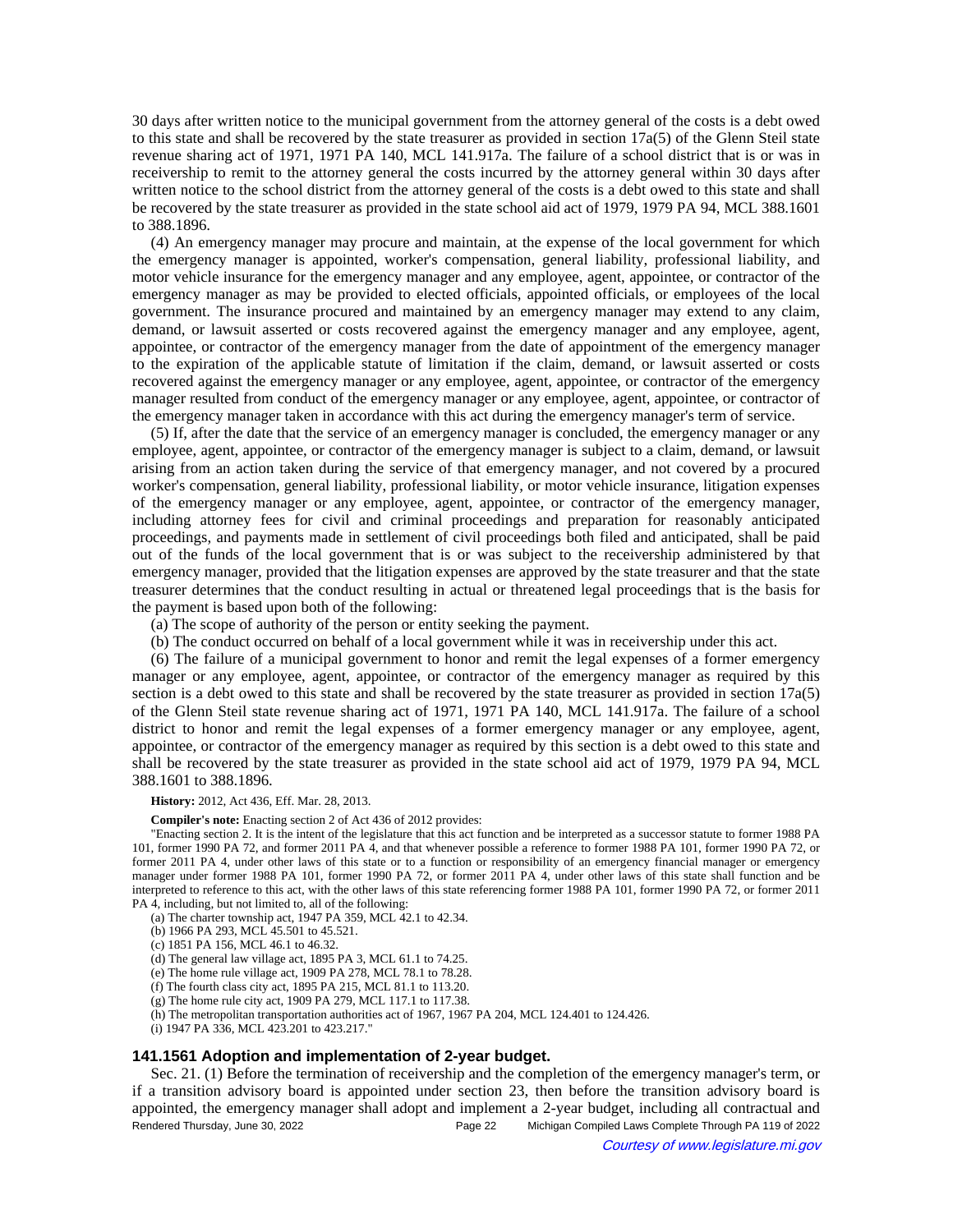employment agreements, for the local government commencing with the termination of receivership.

(2) After the completion of the emergency manager's term and the termination of receivership, the governing body of the local government shall not amend the 2-year budget adopted under subsection (1) without the approval of the state treasurer, and shall not revise any order or ordinance implemented by the emergency manager during his or her term prior to 1 year after the termination of receivership.

**History:** 2012, Act 436, Eff. Mar. 28, 2013.

**Compiler's note:** Enacting section 2 of Act 436 of 2012 provides:

"Enacting section 2. It is the intent of the legislature that this act function and be interpreted as a successor statute to former 1988 PA 101, former 1990 PA 72, and former 2011 PA 4, and that whenever possible a reference to former 1988 PA 101, former 1990 PA 72, or former 2011 PA 4, under other laws of this state or to a function or responsibility of an emergency financial manager or emergency manager under former 1988 PA 101, former 1990 PA 72, or former 2011 PA 4, under other laws of this state shall function and be interpreted to reference to this act, with the other laws of this state referencing former 1988 PA 101, former 1990 PA 72, or former 2011 PA 4, including, but not limited to, all of the following:

(a) The charter township act, 1947 PA 359, MCL 42.1 to 42.34.

(b) 1966 PA 293, MCL 45.501 to 45.521.

(c) 1851 PA 156, MCL 46.1 to 46.32.

(d) The general law village act, 1895 PA 3, MCL 61.1 to 74.25.

(e) The home rule village act, 1909 PA 278, MCL 78.1 to 78.28.

(f) The fourth class city act, 1895 PA 215, MCL 81.1 to 113.20.

(g) The home rule city act, 1909 PA 279, MCL 117.1 to 117.38.

(h) The metropolitan transportation authorities act of 1967, 1967 PA 204, MCL 124.401 to 124.426.

(i) 1947 PA 336, MCL 423.201 to 423.217."

### **141.1562 Determination that financial emergency rectified; actions by governor.**

Sec. 22. (1) If an emergency manager determines that the financial emergency that he or she was appointed to manage has been rectified, the emergency manager shall inform the governor and the state treasurer.

(2) If the governor disagrees with the emergency manager's determination that the financial emergency has been rectified, the governor shall inform the emergency manager and the term of the emergency manager shall continue or the governor shall appoint a new emergency manager.

(3) Subject to subsection (4), if the governor agrees that the financial emergency has been rectified, the emergency manager has adopted a 2-year budget as required under section 21, and the financial conditions of the local government have been corrected in a sustainable fashion as required under section  $9(7)$ , the governor may do either of the following:

(a) Remove the local government from receivership.

(b) Appoint a receivership transition advisory board as provided in section 23.

(4) Before removing a local government from receivership, the governor may impose 1 or more of the following conditions on the local government:

(a) The implementation of financial best practices within the local government.

(b) The adoption of a model charter or model charter provisions.

(c) Pursue financial or managerial training to ensure that official responsibilities are properly discharged.

**History:** 2012, Act 436, Eff. Mar. 28, 2013.

**Compiler's note:** Enacting section 2 of Act 436 of 2012 provides:

"Enacting section 2. It is the intent of the legislature that this act function and be interpreted as a successor statute to former 1988 PA 101, former 1990 PA 72, and former 2011 PA 4, and that whenever possible a reference to former 1988 PA 101, former 1990 PA 72, or former 2011 PA 4, under other laws of this state or to a function or responsibility of an emergency financial manager or emergency manager under former 1988 PA 101, former 1990 PA 72, or former 2011 PA 4, under other laws of this state shall function and be interpreted to reference to this act, with the other laws of this state referencing former 1988 PA 101, former 1990 PA 72, or former 2011 PA 4, including, but not limited to, all of the following:

(a) The charter township act, 1947 PA 359, MCL 42.1 to 42.34.

(b) 1966 PA 293, MCL 45.501 to 45.521.

(c) 1851 PA 156, MCL 46.1 to 46.32.

(d) The general law village act, 1895 PA 3, MCL 61.1 to 74.25.

(e) The home rule village act, 1909 PA 278, MCL 78.1 to 78.28.

(f) The fourth class city act, 1895 PA 215, MCL 81.1 to 113.20.

(g) The home rule city act, 1909 PA 279, MCL 117.1 to 117.38.

(h) The metropolitan transportation authorities act of 1967, 1967 PA 204, MCL 124.401 to 124.426.

(i) 1947 PA 336, MCL 423.201 to 423.217."

### **141.1563 Receivership transition advisory board.**

Sec. 23. (1) Before removing a local government from receivership, the governor may appoint a receivership transition advisory board to monitor the affairs of the local government until the receivership is terminated.

(2) A receivership transition advisory board shall consist of the state treasurer or his or her designee, the director of the department of technology, management, and budget or his or her designee, and, if the local Rendered Thursday, June 30, 2022 Page 23 Michigan Compiled Laws Complete Through PA 119 of 2022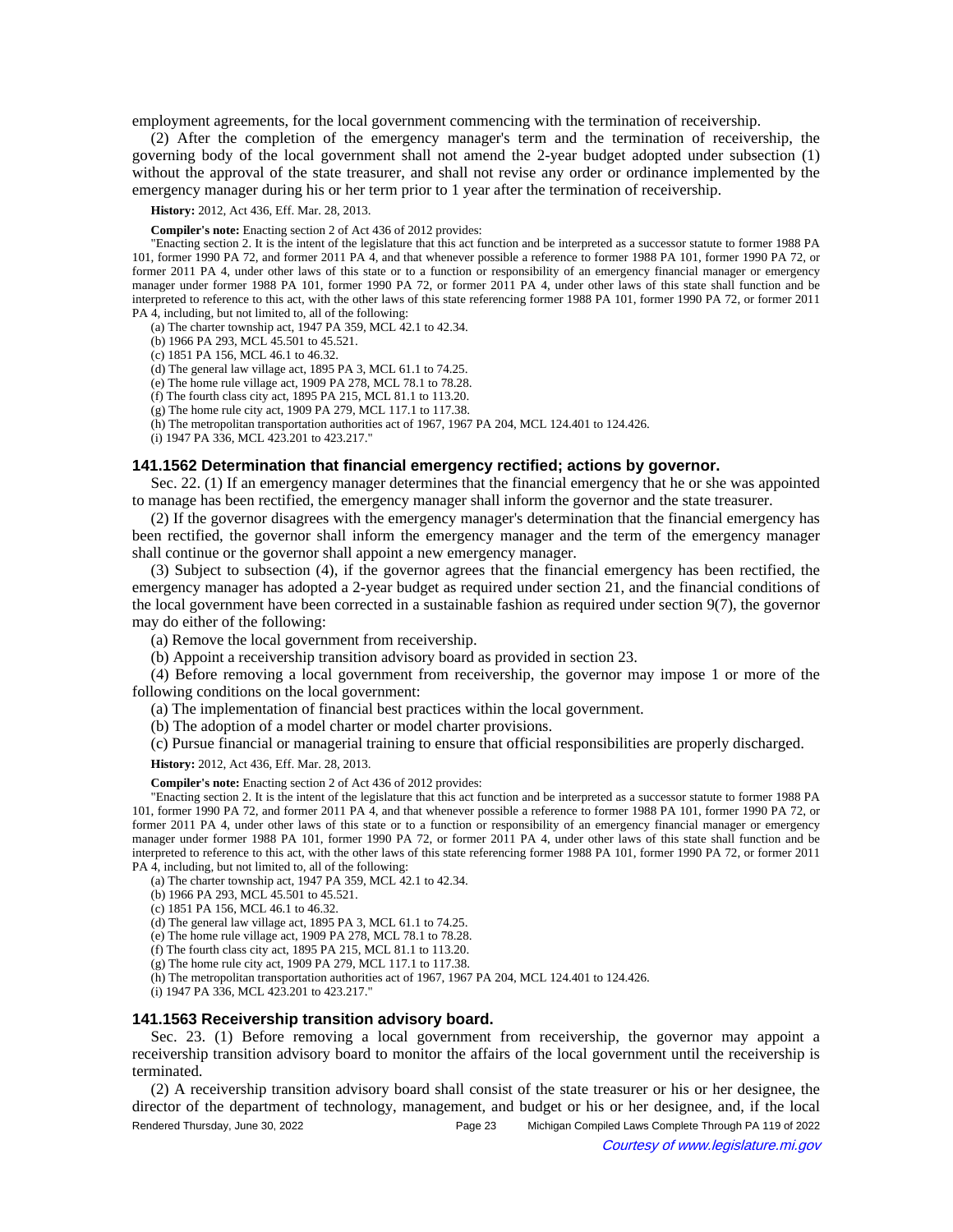government is a school district, the superintendent of public instruction or his or her designee. The governor also may appoint to a receivership transition advisory board 1 or more other individuals with relevant professional experience, including 1 or more residents of the local government.

(3) A receivership transition advisory board serves at the pleasure of the governor.

(4) At its first meeting, a receivership transition advisory board shall adopt rules of procedure to govern its conduct, meetings, and periodic reporting to the governor. Procedural rules required by this section are not subject to the administrative procedures act of 1969, 1969 PA 306, MCL 24.201 to 24.328.

(5) A receivership transition advisory board may do all of the following:

(a) Require the local government to annually convene a consensus revenue estimating conference for the purpose of arriving at a consensus estimate of revenues to be available for the ensuing fiscal year of the local government.

(b) Require the local government to provide monthly cash flow projections and a comparison of budgeted revenues and expenditures to actual revenues and expenditures.

(c) Review proposed and amended budgets of the local government. A proposed budget or budget amendment shall not take effect unless approved by the receivership transition advisory board.

(d) Review requests by the local government to issue debt under the revised municipal finance act, 2001 PA 34, MCL 141.2101 to 141.2821, or any other law governing the issuance of bonds or notes.

(e) Review proposed collective bargaining agreements negotiated under section 15(1) of 1947 PA 336, MCL 423.215. A proposed collective bargaining agreement shall not take effect unless approved by the receivership transition advisory board.

(f) Review compliance by the local government with a deficit elimination plan submitted under section 21 of the Glenn Steil state revenue sharing act of 1971, 1971 PA 140, MCL 141.921.

(g) Review proposed judgment levies before submission to a court under section 6093 or 6094 of the revised judicature act of 1961, 1961 PA 236, MCL 600.6093 and 600.6094.

(h) Perform any other duties assigned by the governor at the time the receivership transition advisory board is appointed.

(6) A receivership transition advisory board is a public body as that term is defined in section 2 of the open meetings act, 1976 PA 267, MCL 15.262, and meetings of a receivership transition advisory board are subject to the open meetings act, 1976 PA 267, MCL 15.261 to 15.275. A receivership transition advisory board is also a public body as that term is defined in section 2 of the freedom of information act, 1976 PA 442, MCL 15.232, and a public record in the possession of a receivership transition advisory board is subject to the freedom of information act, 1976 PA 442, MCL 15.231 to 15.246.

**History:** 2012, Act 436, Eff. Mar. 28, 2013.

**Compiler's note:** Enacting section 2 of Act 436 of 2012 provides:

"Enacting section 2. It is the intent of the legislature that this act function and be interpreted as a successor statute to former 1988 PA 101, former 1990 PA 72, and former 2011 PA 4, and that whenever possible a reference to former 1988 PA 101, former 1990 PA 72, or former 2011 PA 4, under other laws of this state or to a function or responsibility of an emergency financial manager or emergency manager under former 1988 PA 101, former 1990 PA 72, or former 2011 PA 4, under other laws of this state shall function and be interpreted to reference to this act, with the other laws of this state referencing former 1988 PA 101, former 1990 PA 72, or former 2011 PA 4, including, but not limited to, all of the following:

(a) The charter township act, 1947 PA 359, MCL 42.1 to 42.34.

(b) 1966 PA 293, MCL 45.501 to 45.521.

(c) 1851 PA 156, MCL 46.1 to 46.32.

(d) The general law village act, 1895 PA 3, MCL 61.1 to 74.25.

(e) The home rule village act, 1909 PA 278, MCL 78.1 to 78.28.

(f) The fourth class city act, 1895 PA 215, MCL 81.1 to 113.20.

(g) The home rule city act, 1909 PA 279, MCL 117.1 to 117.38.

(h) The metropolitan transportation authorities act of 1967, 1967 PA 204, MCL 124.401 to 124.426.

(i) 1947 PA 336, MCL 423.201 to 423.217."

## **141.1564 Determination that financial conditions not corrected; appointment of new emergency manager.**

Sec. 24. The governor may, upon his or her own initiative or after receiving a recommendation from a receivership transition advisory board, determine that the financial conditions of a local government have not been corrected in a sustainable fashion as required under section 9(7) and appoint a new emergency manager.

**History:** 2012, Act 436, Eff. Mar. 28, 2013.

**Compiler's note:** Enacting section 2 of Act 436 of 2012 provides:

"Enacting section 2. It is the intent of the legislature that this act function and be interpreted as a successor statute to former 1988 PA 101, former 1990 PA 72, and former 2011 PA 4, and that whenever possible a reference to former 1988 PA 101, former 1990 PA 72, or former 2011 PA 4, under other laws of this state or to a function or responsibility of an emergency financial manager or emergency manager under former 1988 PA 101, former 1990 PA 72, or former 2011 PA 4, under other laws of this state shall function and be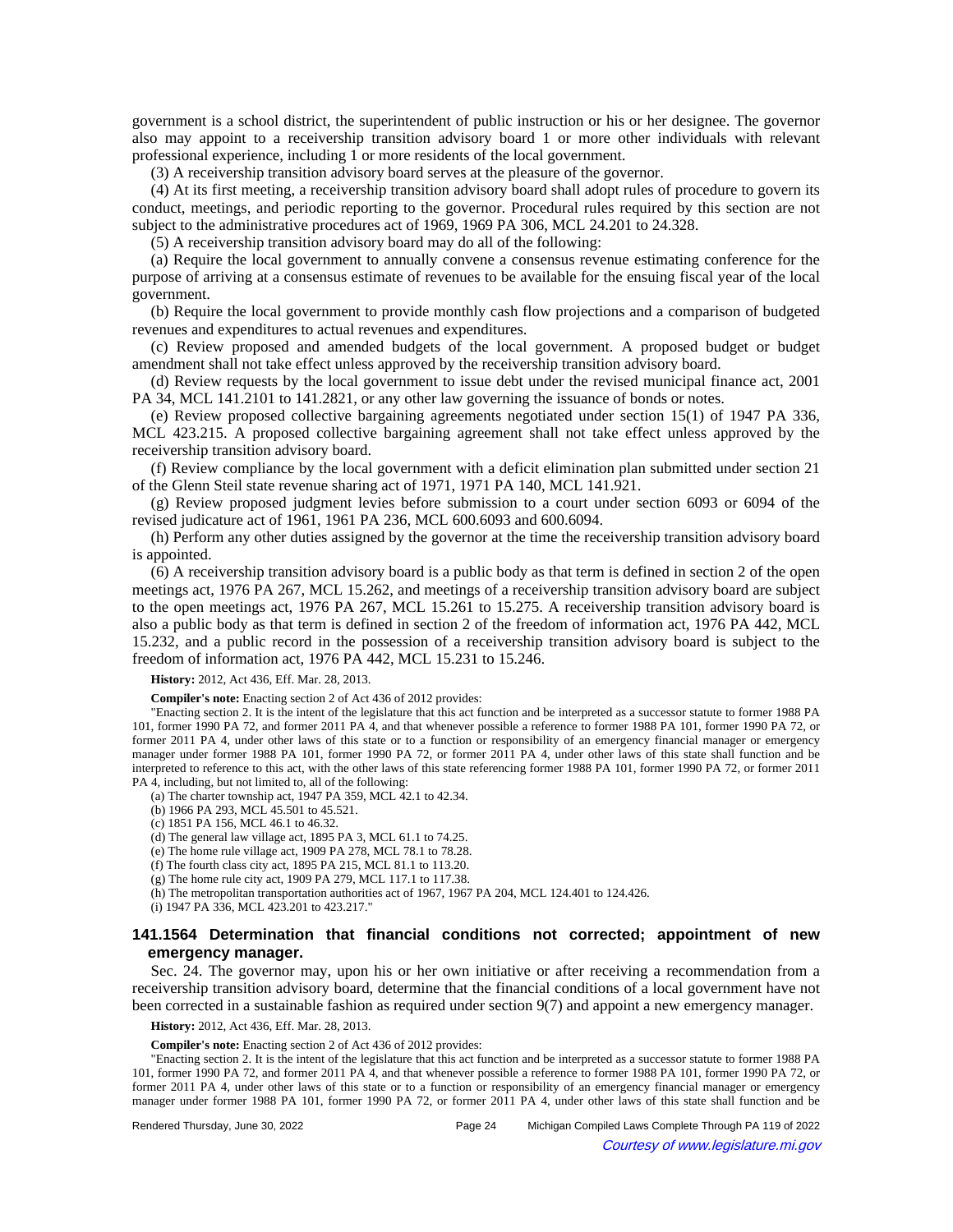interpreted to reference to this act, with the other laws of this state referencing former 1988 PA 101, former 1990 PA 72, or former 2011 PA 4, including, but not limited to, all of the following:

(a) The charter township act, 1947 PA 359, MCL 42.1 to 42.34.

(b) 1966 PA 293, MCL 45.501 to 45.521.

(c) 1851 PA 156, MCL 46.1 to 46.32.

(d) The general law village act, 1895 PA 3, MCL 61.1 to 74.25.

(e) The home rule village act, 1909 PA 278, MCL 78.1 to 78.28.

- (f) The fourth class city act, 1895 PA 215, MCL 81.1 to 113.20. (g) The home rule city act, 1909 PA 279, MCL 117.1 to 117.38.
- 

(h) The metropolitan transportation authorities act of 1967, 1967 PA 204, MCL 124.401 to 124.426.

(i) 1947 PA 336, MCL 423.201 to 423.217."

### **141.1565 Neutral evaluation process.**

Sec. 25. (1) A neutral evaluation process may be utilized as provided for in this act. The state treasurer may, in his or her own discretion, determine that the state monitor the neutral evaluation process initiated by a local government under this section and may identify 1 or more individuals who may attend and observe the neutral evaluation process. A local government shall initiate the neutral evaluation process by providing notice by certified mail of a request for neutral evaluation process to all interested parties. If the local government does not provide notice under this subsection to all interested parties within 7 days after selecting the neutral evaluation process option, the treasurer may require the local government to go into receivership and proceed under section 9.

(2) An interested party shall respond within 10 business days of receipt of notice of the local government's request for neutral evaluation process.

(3) The local government and the interested parties agreeing to participate in the neutral evaluation process shall, through a mutually agreed-upon process, select a neutral evaluator to oversee the neutral evaluation process and facilitate all discussions in an effort to resolve their disputes.

(4) If the local government and interested parties fail to agree on a neutral evaluator within 7 days after the interested parties have responded to the notification sent by the local government, the local government shall, within 7 days, select 5 qualified neutral evaluators and provide their names, references, and backgrounds to the participating interested parties. Within 3 business days, a majority of participating interested parties may disqualify up to 4 names from the list. If a majority of participating interested parties disqualify 4 names from the list, the remaining candidate shall be the neutral evaluator. If the majority of participating parties disqualify fewer than 4 names, the local government shall choose which of the remaining candidates shall be the neutral evaluator.

(5) If an interested party objects to the qualifications of the neutral evaluator after the process for selection in subsection (4) is complete, the interested party may appeal to the state treasurer to determine if the neutral evaluator meets the qualifications under subsection (6). If the state treasurer determines that the qualifications have been met, the neutral evaluation process shall continue. If the state treasurer determines that the qualifications have not been met, the state treasurer shall select the neutral evaluator.

(6) A neutral evaluator shall have experience and training in conflict resolution and alternative dispute resolution and have at least 1 of the following qualifications:

(a) At least 10 years of high-level business or legal experience involving bankruptcy or service as a United States bankruptcy judge.

(b) At least 10 years of combined professional experience or training in municipal finance in 1 or more of the following areas:

(*i*) Municipal organization.

(*ii*) Municipal debt restructuring.

(*iii*) Municipal finance dispute resolution.

(*iv*) Chapter 9 bankruptcy.

(*v*) Public finance.

(*vi*) Taxation.

(*vii*) Michigan constitutional law.

(*viii*) Michigan labor law.

(*ix*) Federal labor law.

(7) The neutral evaluator's performance shall be impartial, objective, independent, and free from prejudice. The neutral evaluator shall not act with partiality or prejudice based on any participant's personal characteristics, background, values, or beliefs, or performance during the neutral evaluation process.

(8) The neutral evaluator shall avoid a conflict of interest and the appearance of a conflict of interest during the neutral evaluation process. The neutral evaluator shall make a reasonable inquiry to determine whether there are any facts that a reasonable individual would consider likely to create a potential or actual conflict of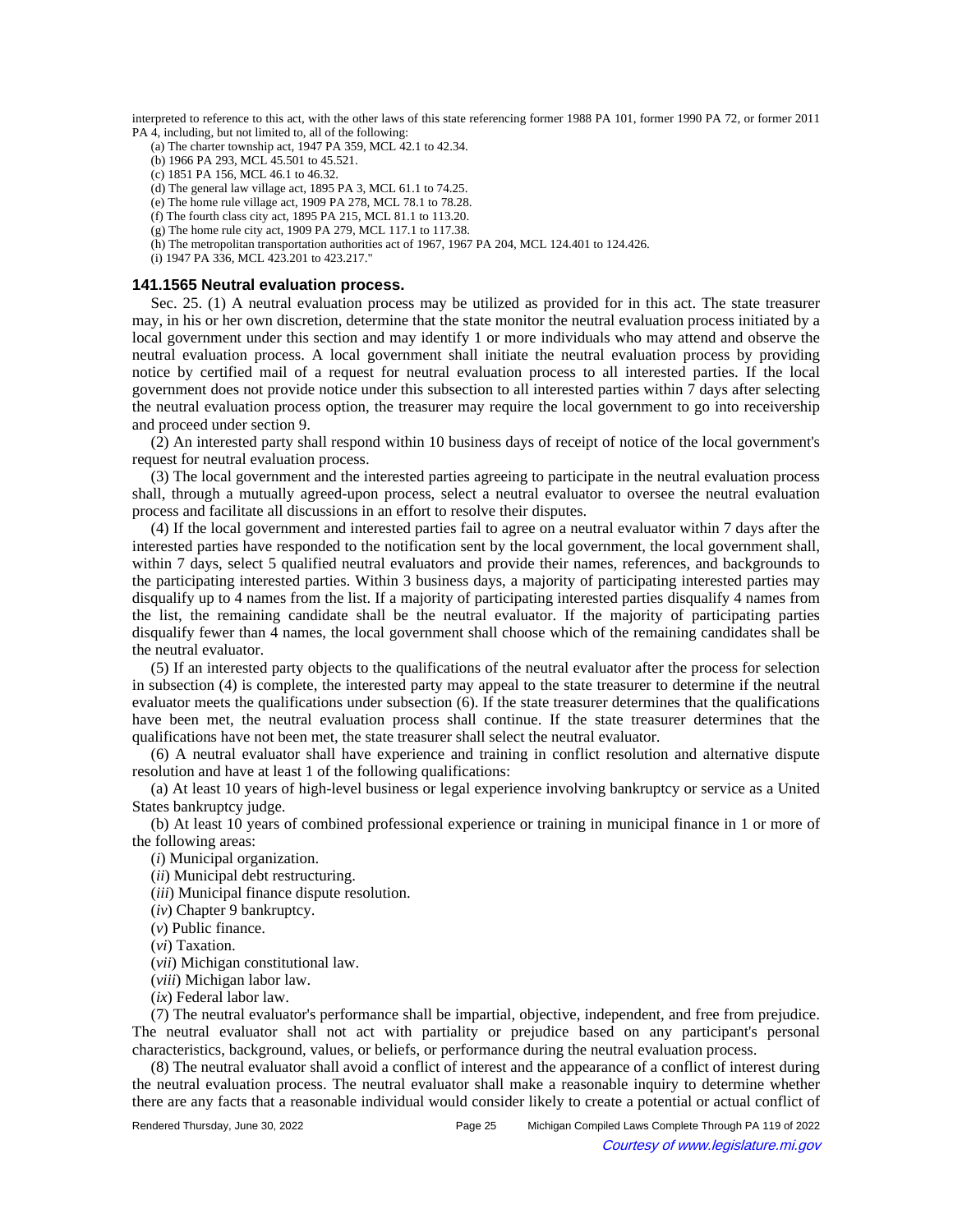interest. Notwithstanding subsection (16), if the neutral evaluator is informed of the existence of any facts that a reasonable individual would consider likely to create a potential or actual conflict of interest, the neutral evaluator shall disclose these facts in writing to the local government and all interested parties involved in the neutral evaluation process. If any participating interested party to the neutral evaluation process objects to the neutral evaluator, that interested party shall notify the local government and all other participating interested parties to the neutral evaluation process, including the neutral evaluator, within 15 days of receipt of the notice from the neutral evaluator. The neutral evaluator shall withdraw, and a new neutral evaluator shall be selected as provided in subsections (3) and (4).

(9) Before commencing a neutral evaluation process, the neutral evaluator shall not establish another fiscal or fiduciary relationship with any of the interested parties or the local government in a manner that would raise questions about the integrity of the neutral evaluation process, except that the neutral evaluator may conduct further neutral evaluation processes regarding other potential local public entities that may involve some of the same or similar constituents to a prior mediation.

(10) The neutral evaluator shall conduct the neutral evaluation process in a manner that promotes voluntary, uncoerced decision making in which each participant makes free and informed choices regarding the neutral evaluation process and outcome.

(11) The neutral evaluator shall not impose a settlement on the participants. The neutral evaluator shall use his or her best efforts to assist the participants to reach a satisfactory resolution of their disputes. Subject to the discretion of the neutral evaluator, the neutral evaluator may make oral or written recommendations for a settlement or plan of readjustment to a participant privately or to all participants jointly.

(12) The neutral evaluator shall inform the local government and all participants of the provisions of chapter 9 relative to other chapters of title 11 of the United States Code, 11 USC 101 to 1532. This instruction shall highlight the limited authority of United States bankruptcy judges in chapter 9, including, but not limited to, the restriction on federal bankruptcy judges' authority to interfere with or force liquidation of a local government's property and the lack of flexibility available to federal bankruptcy judges to reduce or cram down debt repayments and similar efforts not available to reorganize the operations of the local government that may be available to a corporate entity.

(13) The neutral evaluator may request from the participants documentation and other information that the neutral evaluator believes may be helpful in assisting the participants to address the obligations between them. This documentation may include the status of funds of the local government that clearly distinguishes between general funds and special funds and the proposed plan of readjustment prepared by the local government. The participants shall respond to a request from the neutral evaluator in a timely manner.

(14) The neutral evaluator shall provide counsel and guidance to all participants, shall not be a legal representative of any participant, and shall not have a fiduciary duty to any participant.

(15) If a settlement with all interested parties and the local government occurs, the neutral evaluator may assist the participants in negotiating a pre-petitioned, pre-agreed-upon plan of readjustment in connection with a potential chapter 9 filing.

(16) If at any time during the neutral evaluation process the local government and a majority of the representatives of the interested parties participating in the neutral evaluation process wish to remove the neutral evaluator, the local government or any interested party may make a request to the other interested parties to remove the neutral evaluator. If the local government and a majority of the interested parties agree that the neutral evaluator should be removed and agree on who should replace the neutral evaluator, the local government and the interested parties shall select a new neutral evaluator.

(17) The local government and all interested parties participating in the neutral evaluation process shall negotiate in good faith.

(18) The local government and each interested party shall provide a representative to attend all sessions of a neutral evaluation process. Each representative shall have the authority to settle and resolve disputes or shall be in a position to present any proposed settlement or plan of readjustment to the participants in the neutral evaluation process.

(19) The local government and the participating interested parties shall maintain the confidentiality of the neutral evaluation process and shall not at the conclusion of the neutral evaluation process or during any bankruptcy proceeding disclose statements made, information disclosed, or documents prepared or produced unless a judge in a chapter 9 bankruptcy proceeding orders that the information be disclosed to determine the eligibility of a local government to proceed with a bankruptcy proceeding under chapter 9, or as otherwise required by law.

(20) A neutral evaluation process authorized by this act shall not last for more than 60 days following the date the neutral evaluator is initially selected, unless the local government or a majority of participating interested parties elect to extend the neutral evaluation process for up to 30 additional days. The neutral Michigan Compiled Laws Complete Through PA 119 of 2022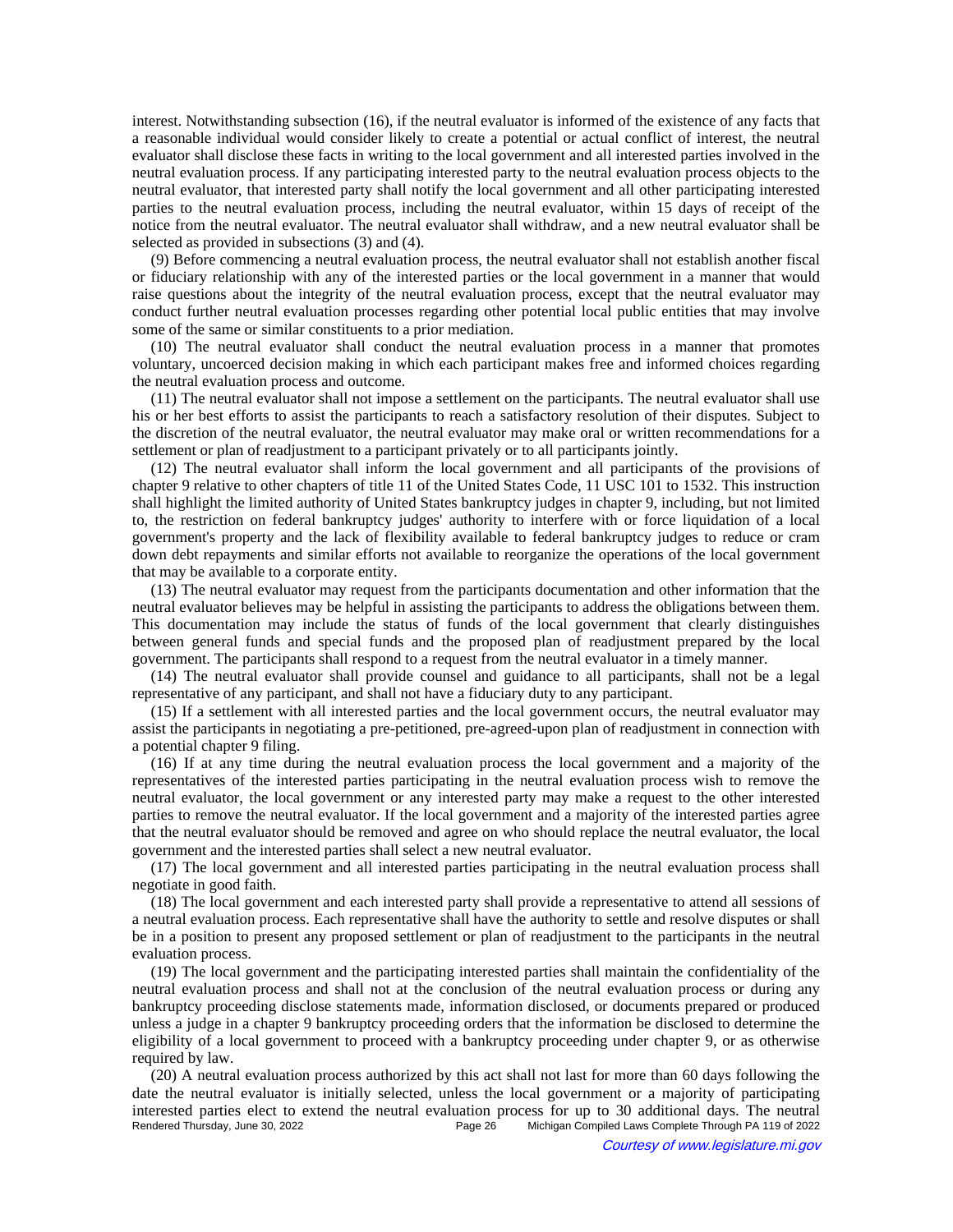evaluation process shall not last for more than 90 days following the date the neutral evaluator is initially selected.

(21) The local government shall pay 50% of the costs of a neutral evaluation process, including, but not limited to, the fees of the neutral evaluator, and the interested parties shall pay the balance of the costs of the neutral evaluation process, unless otherwise agreed to by the local government and a majority of the interested parties.

(22) The neutral evaluation process shall end if any of the following occur:

(a) The local government and the participating interested parties execute a settlement agreement. However, if the state treasurer determines that the settlement agreement does not provide sufficient savings to the local government, the state treasurer shall provide notice to the local government that the settlement agreement does not provide sufficient savings to the local government and the local government shall proceed under 1 of the other local government options as provided in section 7.

(b) The local government and the participating interested parties reach an agreement or proposed plan of readjustment that requires the approval of a bankruptcy judge.

(c) The neutral evaluation process has exceeded 60 days following the date the neutral evaluator was selected, the local government and the participating interested parties have not reached an agreement, and neither the local government nor a majority of the interested parties elect to extend the neutral evaluation process past the initial 60-day time period.

(d) The local government initiated the neutral evaluation process under subsection (1) and did not receive a response from any interested party within the time specified in subsection (2).

(e) The fiscal condition of the local government deteriorates to the point that necessitates the need to proceed under the chapter 9 bankruptcy option pursuant to section 26.

(23) If the 60-day time period for a neutral evaluation process expires, including any extension of the neutral evaluation process past the initial 60-day time period under subsection (20), and the neutral evaluation process is complete with differences resolved, the neutral evaluation process shall be concluded. If the neutral evaluation process does not resolve all pending disputes with the local government and the interested parties, or if subsection (22)(b), (c), or (d) applies, the governing body of the local government shall adopt a resolution recommending that the local government proceed under chapter 9 and submit the resolution to the governor and the state treasurer. Except as otherwise provided in this subsection, if the local government has a strong mayor, the resolution requires strong mayor approval before the local government proceeds under chapter 9. The resolution shall include a statement determining that the financial condition of the local government jeopardizes the health, safety, and welfare of the residents who reside within the local government or service area of the local government absent the protections of chapter 9. If the governor approves the resolution for the local government to proceed under chapter 9, the governor shall inform the local government in writing of the decision. The governor may place contingencies on a local government in order to proceed under chapter 9 including, but not limited to, appointing a person to act exclusively on behalf of the local government in the chapter 9 bankruptcy proceedings. If the governing body of the local government fails to adopt a resolution within 7 days after the neutral evaluation process is concluded as provided in this subsection, the governor may appoint a person to act exclusively on behalf of the local government in chapter 9 bankruptcy proceedings. If the governor does not appoint a person to act exclusively on behalf of the local government in chapter 9 bankruptcy proceedings, the chief administrative officer of the local government shall act exclusively on behalf of the local government in chapter 9 bankruptcy proceedings. Upon receiving written approval from the governor under section 26, the local government may file a petition under chapter 9 and exercise powers under federal bankruptcy law.

**History:** 2012, Act 436, Eff. Mar. 28, 2013.

**Compiler's note:** Enacting section 2 of Act 436 of 2012 provides:

"Enacting section 2. It is the intent of the legislature that this act function and be interpreted as a successor statute to former 1988 PA 101, former 1990 PA 72, and former 2011 PA 4, and that whenever possible a reference to former 1988 PA 101, former 1990 PA 72, or former 2011 PA 4, under other laws of this state or to a function or responsibility of an emergency financial manager or emergency manager under former 1988 PA 101, former 1990 PA 72, or former 2011 PA 4, under other laws of this state shall function and be interpreted to reference to this act, with the other laws of this state referencing former 1988 PA 101, former 1990 PA 72, or former 2011 PA 4, including, but not limited to, all of the following:

(a) The charter township act, 1947 PA 359, MCL 42.1 to 42.34.

(b) 1966 PA 293, MCL 45.501 to 45.521.

(c) 1851 PA 156, MCL 46.1 to 46.32.

(d) The general law village act, 1895 PA 3, MCL 61.1 to 74.25.

(e) The home rule village act, 1909 PA 278, MCL 78.1 to 78.28.

(f) The fourth class city act, 1895 PA 215, MCL 81.1 to 113.20.

(g) The home rule city act, 1909 PA 279, MCL 117.1 to 117.38.

(h) The metropolitan transportation authorities act of 1967, 1967 PA 204, MCL 124.401 to 124.426.

Rendered Thursday, June 30, 2022 Page 27 Michigan Compiled Laws Complete Through PA 119 of 2022

Courtesy of www.legislature.mi.gov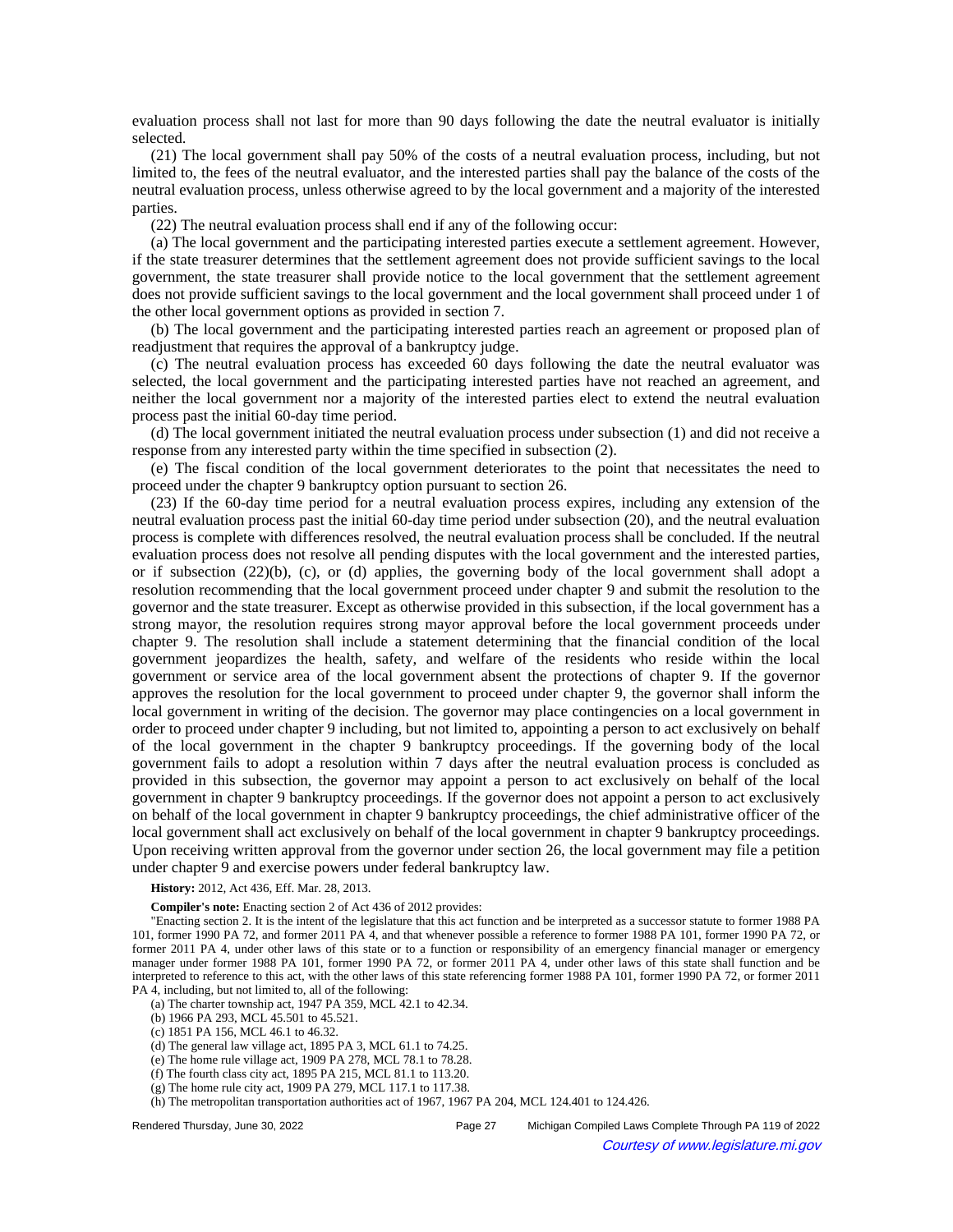(i) 1947 PA 336, MCL 423.201 to 423.217."

### **141.1566 Chapter 9 proceeding.**

Sec. 26. (1) With the written approval of the governor, a local government may file a petition under chapter 9 and exercise powers pursuant to federal bankruptcy law if the local government adopts a resolution, by a majority vote of the governing body of the local government, that declares a financial emergency in the local government. Except as otherwise provided in this subsection, if the local government has a strong mayor, the resolution requires strong mayor approval. The resolution shall include a statement determining that the financial condition of the local government jeopardizes the health, safety, and welfare of the residents who reside within the local government or service area of the local government absent the protections of chapter 9 and that the local government is or will be unable to pay its obligations within 60 days following the adoption of the resolution.

(2) If the governor approves a local government to proceed under chapter 9, the governor shall inform the local government in writing of the decision. The governor may place contingencies on a local government in order to proceed under chapter 9 including, but not limited to, appointing a person to act exclusively on behalf of the local government in the chapter 9 bankruptcy proceedings. If the governor does not appoint a person to act exclusively on behalf of the local government in chapter 9 bankruptcy proceedings, the chief administrative officer of the local government shall act exclusively on behalf of the local government in chapter 9 bankruptcy proceedings. Upon receipt of the written approval and subject to this subsection, the local government may proceed under chapter 9 and exercise powers under federal bankruptcy law.

(3) If the governor does not approve a local government to proceed under chapter 9, the local government shall within 7 days select 1 of the other local options as provided in section 7.

**History:** 2012, Act 436, Eff. Mar. 28, 2013.

**Compiler's note:** Enacting section 2 of Act 436 of 2012 provides:

"Enacting section 2. It is the intent of the legislature that this act function and be interpreted as a successor statute to former 1988 PA 101, former 1990 PA 72, and former 2011 PA 4, and that whenever possible a reference to former 1988 PA 101, former 1990 PA 72, or former 2011 PA 4, under other laws of this state or to a function or responsibility of an emergency financial manager or emergency manager under former 1988 PA 101, former 1990 PA 72, or former 2011 PA 4, under other laws of this state shall function and be interpreted to reference to this act, with the other laws of this state referencing former 1988 PA 101, former 1990 PA 72, or former 2011 PA 4, including, but not limited to, all of the following:

- (a) The charter township act, 1947 PA 359, MCL 42.1 to 42.34.
- (b) 1966 PA 293, MCL 45.501 to 45.521.
- (c) 1851 PA 156, MCL 46.1 to 46.32.

(d) The general law village act, 1895 PA 3, MCL 61.1 to 74.25.

- (e) The home rule village act, 1909 PA 278, MCL 78.1 to 78.28.
- (f) The fourth class city act, 1895 PA 215, MCL 81.1 to 113.20.
- (g) The home rule city act, 1909 PA 279, MCL 117.1 to 117.38.
- (h) The metropolitan transportation authorities act of 1967, 1967 PA 204, MCL 124.401 to 124.426.

(i) 1947 PA 336, MCL 423.201 to 423.217."

## **141.1567 Duty of local officials and employees to provide assistance and information; failure to abide by act.**

Sec. 27. (1) The local elected and appointed officials and employees, agents, and contractors of a local government shall promptly and fully provide the assistance and information necessary and properly requested by the state financial authority, a review team, or the emergency manager in the effectuation of their duties and powers and of the purposes of this act. If the review team or emergency manager believes that a local elected or appointed official or employee, agent, or contractor of the local government is not answering questions accurately or completely or is not furnishing information requested, the review team or emergency manager may issue subpoenas and administer oaths to the local elected or appointed official or employee, agent, or contractor to furnish answers to questions or to furnish documents or records, or both. If the local elected or appointed official or employee, agent, or contractor refuses, the review team or emergency manager may bring an action in the circuit court in which the local government is located or the Michigan court of claims, as determined by the review team or emergency manager, to compel testimony and furnish records and documents. An action in mandamus may be used to enforce this section.

(2) Failure of a local government official to abide by this act shall be considered gross neglect of duty, which the review team or emergency manager may report to the state financial authority and the attorney general. Following review and a hearing with a local government elected official, the state financial authority may recommend to the governor that the governor remove the elected official from office. If the governor removes the elected official from office, the resulting vacancy in office shall be filled as prescribed by law.

(3) A local government placed in receivership under this act is not subject to section 15(1) of 1947 PA 336, MCL 423.215, for a period of 5 years from the date the local government is placed in receivership or until the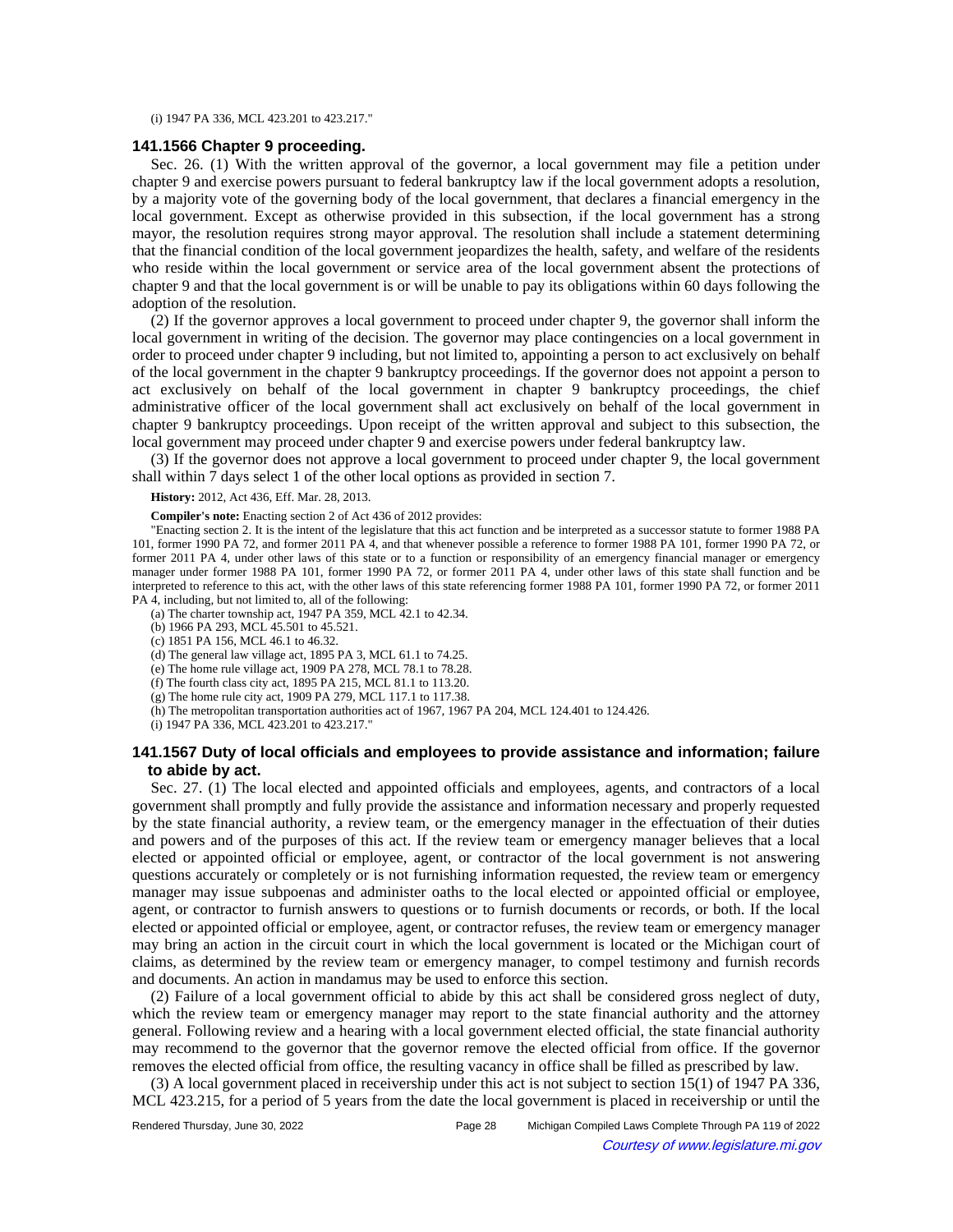time the receivership is terminated, whichever occurs first.

**History:** 2012, Act 436, Eff. Mar. 28, 2013.

**Compiler's note:** Enacting section 2 of Act 436 of 2012 provides:

"Enacting section 2. It is the intent of the legislature that this act function and be interpreted as a successor statute to former 1988 PA 101, former 1990 PA 72, and former 2011 PA 4, and that whenever possible a reference to former 1988 PA 101, former 1990 PA 72, or former 2011 PA 4, under other laws of this state or to a function or responsibility of an emergency financial manager or emergency manager under former 1988 PA 101, former 1990 PA 72, or former 2011 PA 4, under other laws of this state shall function and be interpreted to reference to this act, with the other laws of this state referencing former 1988 PA 101, former 1990 PA 72, or former 2011 PA 4, including, but not limited to, all of the following:

(a) The charter township act, 1947 PA 359, MCL 42.1 to 42.34.

(b) 1966 PA 293, MCL 45.501 to 45.521.

(c) 1851 PA 156, MCL 46.1 to 46.32.

(d) The general law village act, 1895 PA 3, MCL 61.1 to 74.25.

(e) The home rule village act, 1909 PA 278, MCL 78.1 to 78.28.

(f) The fourth class city act, 1895 PA 215, MCL 81.1 to 113.20.

(g) The home rule city act, 1909 PA 279, MCL 117.1 to 117.38.

(h) The metropolitan transportation authorities act of 1967, 1967 PA 204, MCL 124.401 to 124.426.

(i) 1947 PA 336, MCL 423.201 to 423.217."

#### **141.1568 Imposition of taxes; prohibition.**

Sec. 28. This act does not give the emergency manager or the state financial authority the power to impose taxes, over and above those already authorized by law, without the approval at an election of a majority of the qualified electors voting on the question.

**History:** 2012, Act 436, Eff. Mar. 28, 2013.

**Compiler's note:** Enacting section 2 of Act 436 of 2012 provides:

"Enacting section 2. It is the intent of the legislature that this act function and be interpreted as a successor statute to former 1988 PA 101, former 1990 PA 72, and former 2011 PA 4, and that whenever possible a reference to former 1988 PA 101, former 1990 PA 72, or former 2011 PA 4, under other laws of this state or to a function or responsibility of an emergency financial manager or emergency manager under former 1988 PA 101, former 1990 PA 72, or former 2011 PA 4, under other laws of this state shall function and be interpreted to reference to this act, with the other laws of this state referencing former 1988 PA 101, former 1990 PA 72, or former 2011 PA 4, including, but not limited to, all of the following:

(a) The charter township act, 1947 PA 359, MCL 42.1 to 42.34.

(b) 1966 PA 293, MCL 45.501 to 45.521.

(c) 1851 PA 156, MCL 46.1 to 46.32.

(d) The general law village act, 1895 PA 3, MCL 61.1 to 74.25.

(e) The home rule village act, 1909 PA 278, MCL 78.1 to 78.28.

(f) The fourth class city act, 1895 PA 215, MCL 81.1 to 113.20.

(g) The home rule city act, 1909 PA 279, MCL 117.1 to 117.38.

(h) The metropolitan transportation authorities act of 1967, 1967 PA 204, MCL 124.401 to 124.426.

(i) 1947 PA 336, MCL 423.201 to 423.217."

### **141.1569 Issuance of bulletins; rules.**

Sec. 29. The state financial authority shall issue bulletins or promulgate rules as necessary to carry out the purposes of this act. Rules shall be promulgated pursuant to the administrative procedures act of 1969, 1969 PA 306, MCL 24.201 to 24.328.

**History:** 2012, Act 436, Eff. Mar. 28, 2013.

**Compiler's note:** Enacting section 2 of Act 436 of 2012 provides:

"Enacting section 2. It is the intent of the legislature that this act function and be interpreted as a successor statute to former 1988 PA 101, former 1990 PA 72, and former 2011 PA 4, and that whenever possible a reference to former 1988 PA 101, former 1990 PA 72, or former 2011 PA 4, under other laws of this state or to a function or responsibility of an emergency financial manager or emergency manager under former 1988 PA 101, former 1990 PA 72, or former 2011 PA 4, under other laws of this state shall function and be interpreted to reference to this act, with the other laws of this state referencing former 1988 PA 101, former 1990 PA 72, or former 2011 PA 4, including, but not limited to, all of the following:

(a) The charter township act, 1947 PA 359, MCL  $42.1$  to 42.34.

(b) 1966 PA 293, MCL 45.501 to 45.521.

(c) 1851 PA 156, MCL 46.1 to 46.32.

(d) The general law village act, 1895 PA 3, MCL 61.1 to 74.25.

(e) The home rule village act, 1909 PA 278, MCL 78.1 to 78.28.

(f) The fourth class city act, 1895 PA 215, MCL 81.1 to 113.20.

(g) The home rule city act, 1909 PA 279, MCL 117.1 to 117.38.

(h) The metropolitan transportation authorities act of 1967, 1967 PA 204, MCL 124.401 to 124.426.

(i) 1947 PA 336, MCL 423.201 to 423.217."

### **141.1570 Actions under former law.**

Sec. 30. (1) All of the following actions that occurred under former 2011 PA 4, former 1988 PA 101, or former 1990 PA 72, before the effective date of this act are effective under this act:

(a) A determination by the state treasurer or superintendent of public instruction pursuant to a preliminary

Rendered Thursday, June 30, 2022 Page 29 Michigan Compiled Laws Complete Through PA 119 of 2022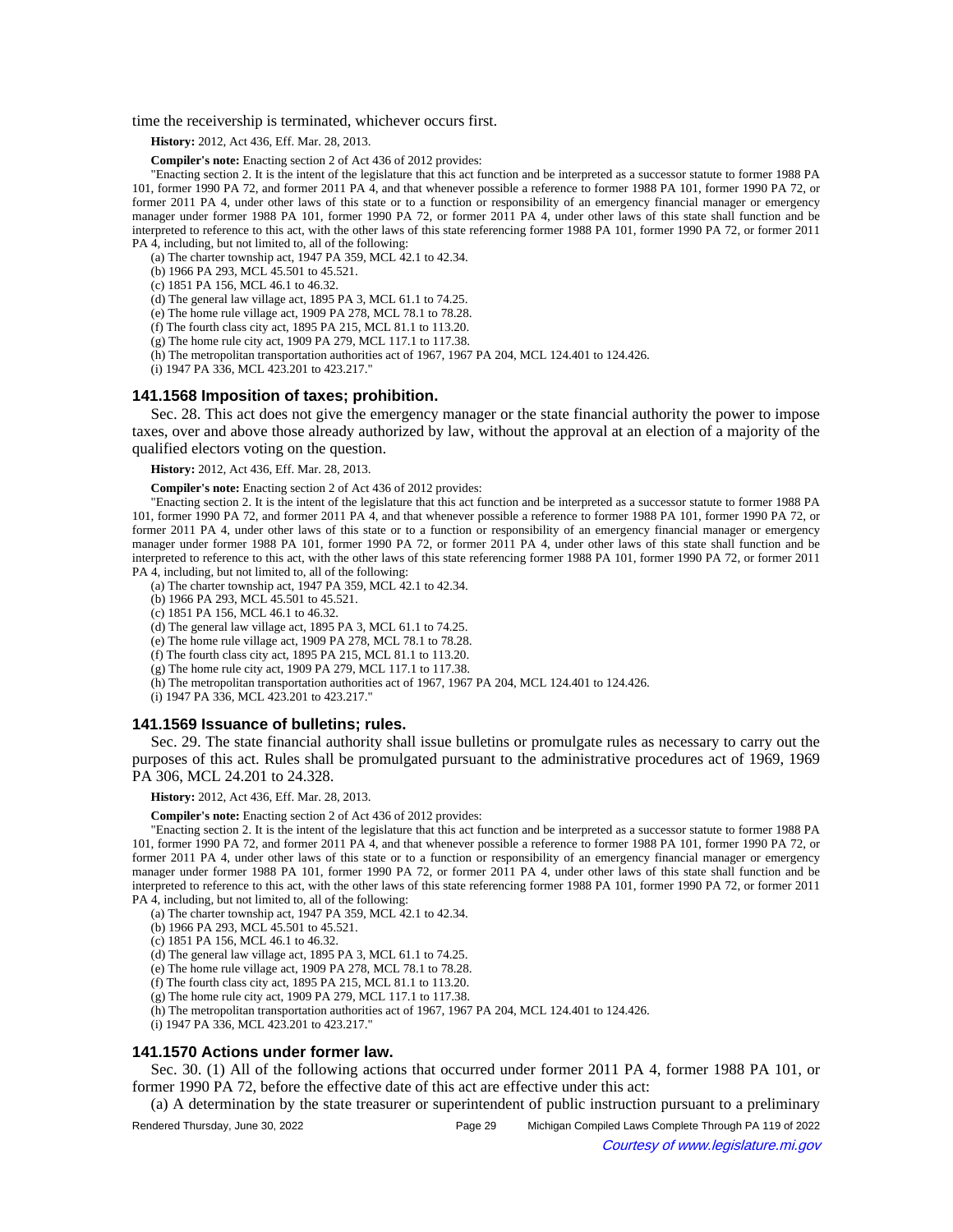review of the existence of probable financial stress or a serious financial problem in a local government.

(b) The appointment of a review team.

(c) The findings and conclusion contained in a review team report submitted to the governor.

(d) A determination by the governor of a financial emergency in a local government.

(e) A confirmation by the governor of a financial emergency in a local government.

(2) An action contained in subsection (1) need not be reenacted or reaffirmed in any manner to be effective under this act.

**History:** 2012, Act 436, Eff. Mar. 28, 2013.

**Compiler's note:** Enacting section 2 of Act 436 of 2012 provides:

"Enacting section 2. It is the intent of the legislature that this act function and be interpreted as a successor statute to former 1988 PA 101, former 1990 PA 72, and former 2011 PA 4, and that whenever possible a reference to former 1988 PA 101, former 1990 PA 72, or former 2011 PA 4, under other laws of this state or to a function or responsibility of an emergency financial manager or emergency manager under former 1988 PA 101, former 1990 PA 72, or former 2011 PA 4, under other laws of this state shall function and be interpreted to reference to this act, with the other laws of this state referencing former 1988 PA 101, former 1990 PA 72, or former 2011 PA 4, including, but not limited to, all of the following:

(a) The charter township act, 1947 PA 359, MCL 42.1 to 42.34.

(b) 1966 PA 293, MCL 45.501 to 45.521.

(c) 1851 PA 156, MCL 46.1 to 46.32.

(d) The general law village act, 1895 PA 3, MCL  $61.1$  to 74.25.

(e) The home rule village act, 1909 PA 278, MCL 78.1 to 78.28. (f) The fourth class city act, 1895 PA 215, MCL 81.1 to 113.20.

(g) The home rule city act, 1909 PA 279, MCL 117.1 to 117.38.

(h) The metropolitan transportation authorities act of 1967, 1967 PA 204, MCL 124.401 to 124.426.

(i) 1947 PA 336, MCL 423.201 to 423.217."

### **141.1571 Emergency manager serving prior to effective date of act.**

Sec. 31. An emergency manager or emergency financial manager appointed and serving under state law immediately prior to the effective date of this act shall continue under this act as an emergency manager for the local government.

**History:** 2012, Act 436, Eff. Mar. 28, 2013.

**Compiler's note:** Enacting section 2 of Act 436 of 2012 provides:

"Enacting section 2. It is the intent of the legislature that this act function and be interpreted as a successor statute to former 1988 PA 101, former 1990 PA 72, and former 2011 PA 4, and that whenever possible a reference to former 1988 PA 101, former 1990 PA 72, or former 2011 PA 4, under other laws of this state or to a function or responsibility of an emergency financial manager or emergency manager under former 1988 PA 101, former 1990 PA 72, or former 2011 PA 4, under other laws of this state shall function and be interpreted to reference to this act, with the other laws of this state referencing former 1988 PA 101, former 1990 PA 72, or former 2011 PA 4, including, but not limited to, all of the following:

(a) The charter township act, 1947 PA 359, MCL 42.1 to 42.34.

(b) 1966 PA 293, MCL 45.501 to 45.521.

(c) 1851 PA 156, MCL 46.1 to 46.32.

(d) The general law village act, 1895 PA 3, MCL 61.1 to 74.25.

(e) The home rule village act, 1909 PA 278, MCL 78.1 to 78.28.

(f) The fourth class city act, 1895 PA 215, MCL 81.1 to 113.20.

(g) The home rule city act, 1909 PA 279, MCL 117.1 to 117.38.

(h) The metropolitan transportation authorities act of 1967, 1967 PA 204, MCL 124.401 to 124.426.

(i) 1947 PA 336, MCL 423.201 to 423.217."

#### **141.1572 Liability or cause of action.**

Sec. 32. This act does not impose any liability or responsibility in law or equity upon this state, any department, agency, or other entity of this state, or any officer or employee of this state, or any member of a receivership transition advisory board, for any action taken by any local government under this act, for any violation of the provisions of this act by any local government, or for any failure to comply with the provisions of this act by any local government. A cause of action against this state or any department, agency, or entity of this state, or any officer or employee of this state acting in his or her official capacity, or any membership of a receivership transition advisory board acting in his or her official capacity, may not be maintained for any activity authorized by this act, or for the act of a local government filing under chapter 9, including any proceeding following a local government's filing.

**History:** 2012, Act 436, Eff. Mar. 28, 2013.

**Compiler's note:** Enacting section 2 of Act 436 of 2012 provides:

"Enacting section 2. It is the intent of the legislature that this act function and be interpreted as a successor statute to former 1988 PA 101, former 1990 PA 72, and former 2011 PA 4, and that whenever possible a reference to former 1988 PA 101, former 1990 PA 72, or former 2011 PA 4, under other laws of this state or to a function or responsibility of an emergency financial manager or emergency manager under former 1988 PA 101, former 1990 PA 72, or former 2011 PA 4, under other laws of this state shall function and be interpreted to reference to this act, with the other laws of this state referencing former 1988 PA 101, former 1990 PA 72, or former 2011 PA 4, including, but not limited to, all of the following:

Rendered Thursday, June 30, 2022 Page 30 Michigan Compiled Laws Complete Through PA 119 of 2022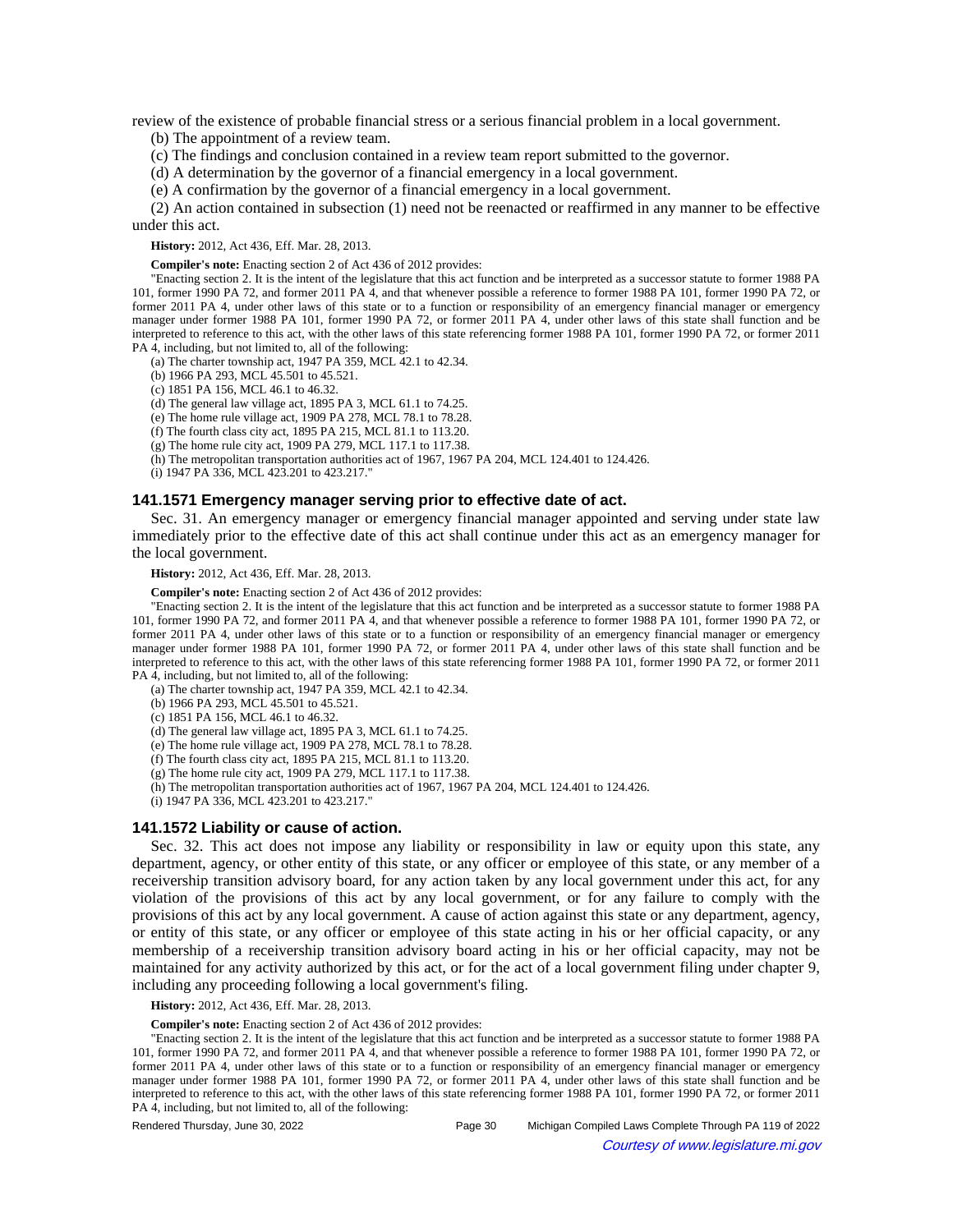(a) The charter township act, 1947 PA 359, MCL 42.1 to 42.34.

- (b) 1966 PA 293, MCL 45.501 to 45.521.
- (c) 1851 PA 156, MCL 46.1 to 46.32.
- (d) The general law village act, 1895 PA 3, MCL 61.1 to 74.25.
- (e) The home rule village act, 1909 PA 278, MCL 78.1 to 78.28.
- (f) The fourth class city act, 1895 PA 215, MCL 81.1 to 113.20.
- (g) The home rule city act, 1909 PA 279, MCL 117.1 to 117.38.
- (h) The metropolitan transportation authorities act of 1967, 1967 PA 204, MCL 124.401 to 124.426.
- (i) 1947 PA 336, MCL 423.201 to 423.217."

### **141.1573 Severability.**

Sec. 33. If any portion of this act or the application of this act to any person or circumstances is found to be invalid by a court, the invalidity shall not affect the remaining portions or applications of this act which can be given effect without the invalid portion or application. The provisions of this act are severable.

**History:** 2012, Act 436, Eff. Mar. 28, 2013.

**Compiler's note:** Enacting section 2 of Act 436 of 2012 provides:

"Enacting section 2. It is the intent of the legislature that this act function and be interpreted as a successor statute to former 1988 PA 101, former 1990 PA 72, and former 2011 PA 4, and that whenever possible a reference to former 1988 PA 101, former 1990 PA 72, or former 2011 PA 4, under other laws of this state or to a function or responsibility of an emergency financial manager or emergency manager under former 1988 PA 101, former 1990 PA 72, or former 2011 PA 4, under other laws of this state shall function and be interpreted to reference to this act, with the other laws of this state referencing former 1988 PA 101, former 1990 PA 72, or former 2011 PA 4, including, but not limited to, all of the following:

(a) The charter township act, 1947 PA 359, MCL 42.1 to 42.34.

(b) 1966 PA 293, MCL 45.501 to 45.521.

(c) 1851 PA 156, MCL 46.1 to 46.32.

(d) The general law village act, 1895 PA 3, MCL 61.1 to 74.25.

(e) The home rule village act, 1909 PA 278, MCL 78.1 to 78.28.

(f) The fourth class city act, 1895 PA 215, MCL 81.1 to 113.20.

(g) The home rule city act, 1909 PA 279, MCL 117.1 to 117.38.

- (h) The metropolitan transportation authorities act of 1967, 1967 PA 204, MCL 124.401 to 124.426.
- (i) 1947 PA 336, MCL 423.201 to 423.217."

### **141.1574 Appropriation.**

Sec. 34. For the fiscal year ending September 30, 2013, \$780,000.00 is appropriated from the general fund to the department of treasury to administer the provisions of this act and to pay the salaries of emergency managers. The appropriation made and the expenditures authorized to be made by the department of treasury are subject to the management and budget act, 1984 PA 431, MCL 18.1101 to 18.1594.

**History:** 2012, Act 436, Eff. Mar. 28, 2013.

**Compiler's note:** Enacting section 2 of Act 436 of 2012 provides:

"Enacting section 2. It is the intent of the legislature that this act function and be interpreted as a successor statute to former 1988 PA 101, former 1990 PA 72, and former 2011 PA 4, and that whenever possible a reference to former 1988 PA 101, former 1990 PA 72, or former 2011 PA 4, under other laws of this state or to a function or responsibility of an emergency financial manager or emergency manager under former 1988 PA 101, former 1990 PA 72, or former 2011 PA 4, under other laws of this state shall function and be interpreted to reference to this act, with the other laws of this state referencing former 1988 PA 101, former 1990 PA 72, or former 2011 PA 4, including, but not limited to, all of the following:

- (a) The charter township act, 1947 PA 359, MCL 42.1 to 42.34.
- (b) 1966 PA 293, MCL 45.501 to 45.521.

(c) 1851 PA 156, MCL 46.1 to 46.32.

(d) The general law village act, 1895 PA 3, MCL 61.1 to 74.25.

(e) The home rule village act, 1909 PA 278, MCL 78.1 to 78.28.

(f) The fourth class city act, 1895 PA 215, MCL 81.1 to 113.20.

(g) The home rule city act, 1909 PA 279, MCL 117.1 to 117.38.

(h) The metropolitan transportation authorities act of 1967, 1967 PA 204, MCL 124.401 to 124.426.

(i) 1947 PA 336, MCL 423.201 to 423.217."

### **141.1575 Appropriation.**

Sec. 35. (1) For the fiscal year ending September 30, 2013, \$5,000,000.00 is appropriated from the general fund to the department of treasury to administer the provisions of this act, to secure the services of financial consultants, lawyers, work-out experts, and other professionals to assist in the implementation of this act, and to assist local governments in proceeding under chapter 9.

(2) The appropriation authorized in this section is a work project appropriation, and any unencumbered or unallotted funds are carried forward into the following fiscal year. The following is in compliance with section 451a(1) of the management and budget act, 1984 PA 431, MCL 18.1451a:

(a) The purpose of the project is to provide technical and administrative support for the department of treasury to implement this act. Costs related to this project include, but are not limited to, all of the following: (*i*) Staffing-related costs.